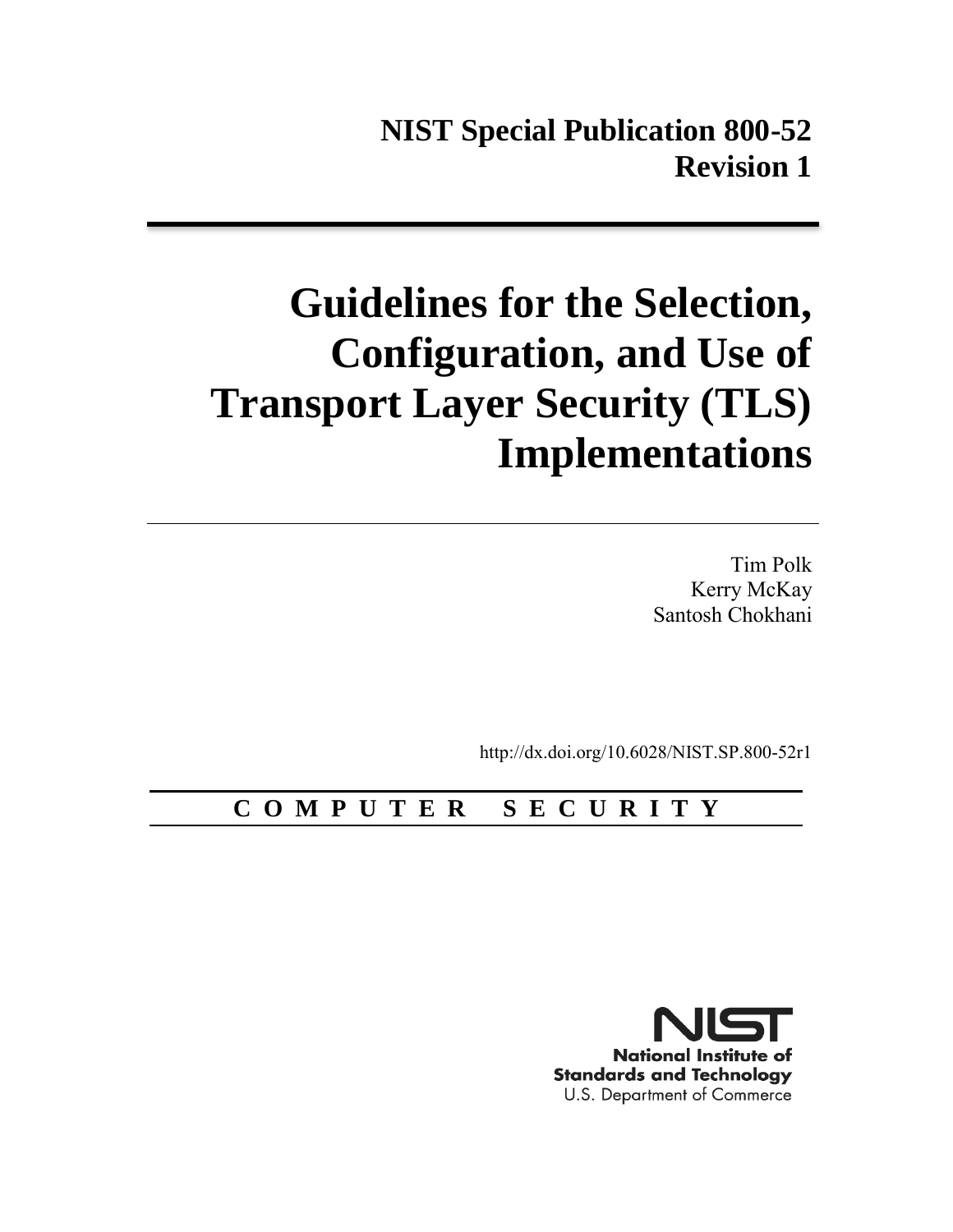# **NIST Special Publication 800-52 Revision 1**

# **Guidelines for the Selection, Configuration, and Use of Transport Layer Security (TLS) Implementations**

Tim Polk Kerry McKay *Computer Security Division Information Technology Laboratory* 

> Santosh Chokhani *CygnaCom Solutions McLean, VA*

http://dx.doi.org/10.6028/NIST.SP.800-52r1

April 2014



U.S. Department of Commerce *Penny Pritzker, Secretary*

National Institute of Standards and Technology *Patrick D. Gallagher, Under Secretary of Commerce for Standards and Technology and Director*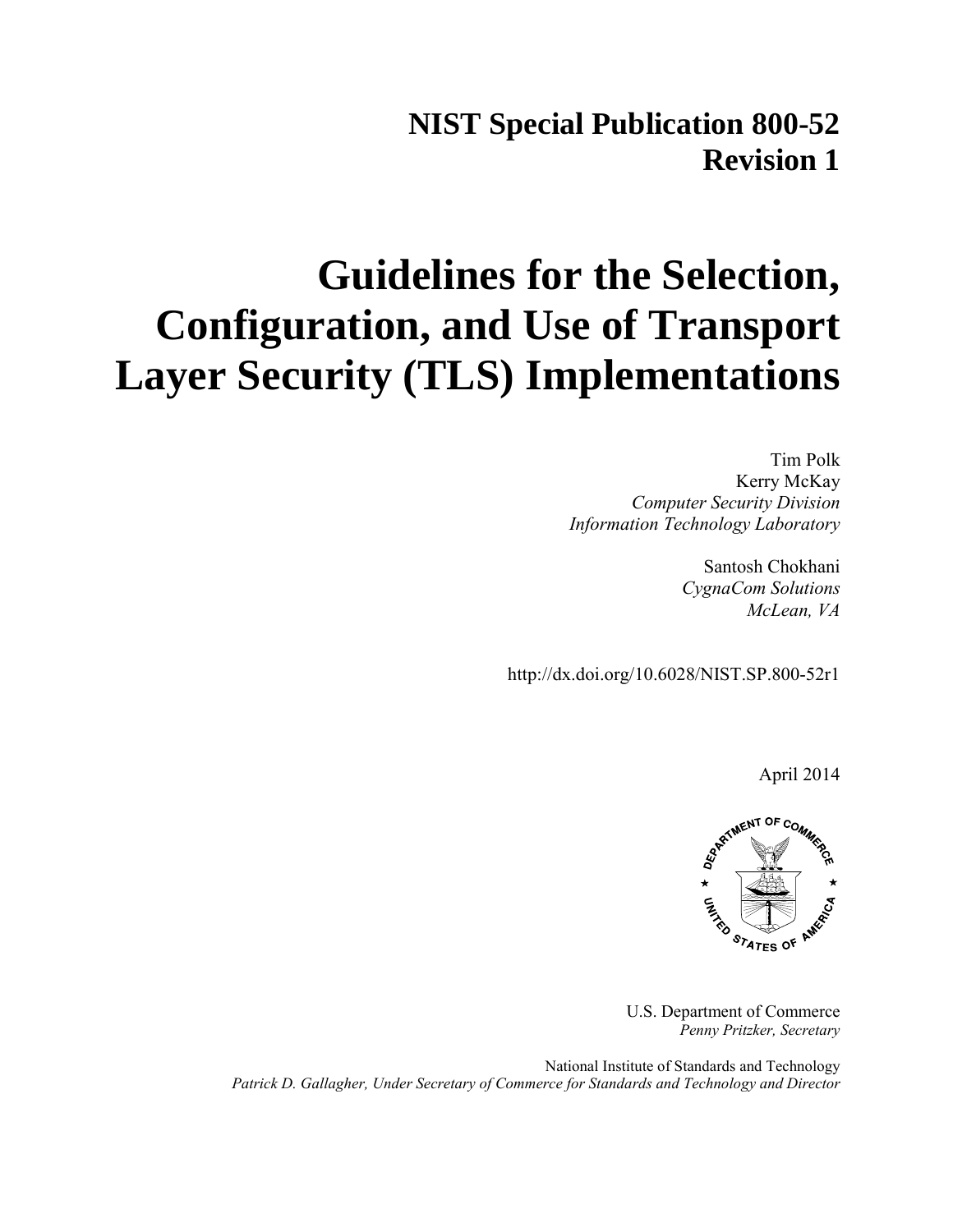#### **Authority**

This publication has been developed by NIST to further its statutory responsibilities under the Federal Information Security Management Act (FISMA), Public Law (P.L.) 107-347. NIST is responsible for developing information security standards and guidelines, including minimum requirements for Federal information systems, but such standards and guidelines shall not apply to national security systems without the express approval of appropriate Federal officials exercising policy authority over such systems. This guideline is consistent with the requirements of the Office of Management and Budget (OMB) Circular A-130, Section 8b(3), *Securing Agency Information Systems*, as analyzed in Circular A-130, Appendix IV: *Analysis of Key Sections*. Supplemental information is provided in Circular A-130, Appendix III, *Security of Federal Automated Information Resources*.

Nothing in this publication should be taken to contradict the standards and guidelines made mandatory and binding on Federal agencies by the Secretary of Commerce under statutory authority. Nor should these guidelines be interpreted as altering or superseding the existing authorities of the Secretary of Commerce, Director of the OMB, or any other Federal official. This publication may be used by nongovernmental organizations on a voluntary basis and is not subject to copyright in the United States. Attribution would, however, be appreciated by NIST.

National Institute of Standards and Technology Special Publication 800-52 Revision 1 Natl. Inst. Stand. Technol. Spec. Publ. 800-52 Revision 1, 66 pages (April 2014) http://dx.doi.org/10.6028/NIST.SP.800-52r1 CODEN: NSPUE2

 Certain commercial entities, equipment, or materials may be identified in this document in order to describe an experimental procedure or concept adequately. Such identification is not intended to imply recommendation or endorsement by NIST, nor is it intended to imply that the entities, materials, or equipment are necessarily the best available for the purpose.

There may be references in this publication to other publications currently under development by NIST in accordance with its assigned statutory responsibilities. The information in this publication, including concepts and methodologies, may be used by Federal agencies even before the completion of such companion publications. Thus, until each publication is completed, current requirements, guidelines, and procedures, where they exist, remain operative. For planning and transition purposes, Federal agencies may wish to closely follow the development of these new publications by NIST.

Organizations are encouraged to review all draft publications during public comment periods and provide feedback to NIST. All NIST Computer Security Division publications, other than the ones noted above, are available at http://csrc.nist.gov/publications.

#### **Comments on this publication may be submitted to:**

National Institute of Standards and Technology Attn: Computer Security Division, Information Technology Laboratory 100 Bureau Drive (Mail Stop 8930) Gaithersburg, MD 20899-8930 Email: SP80052-comments@nist.gov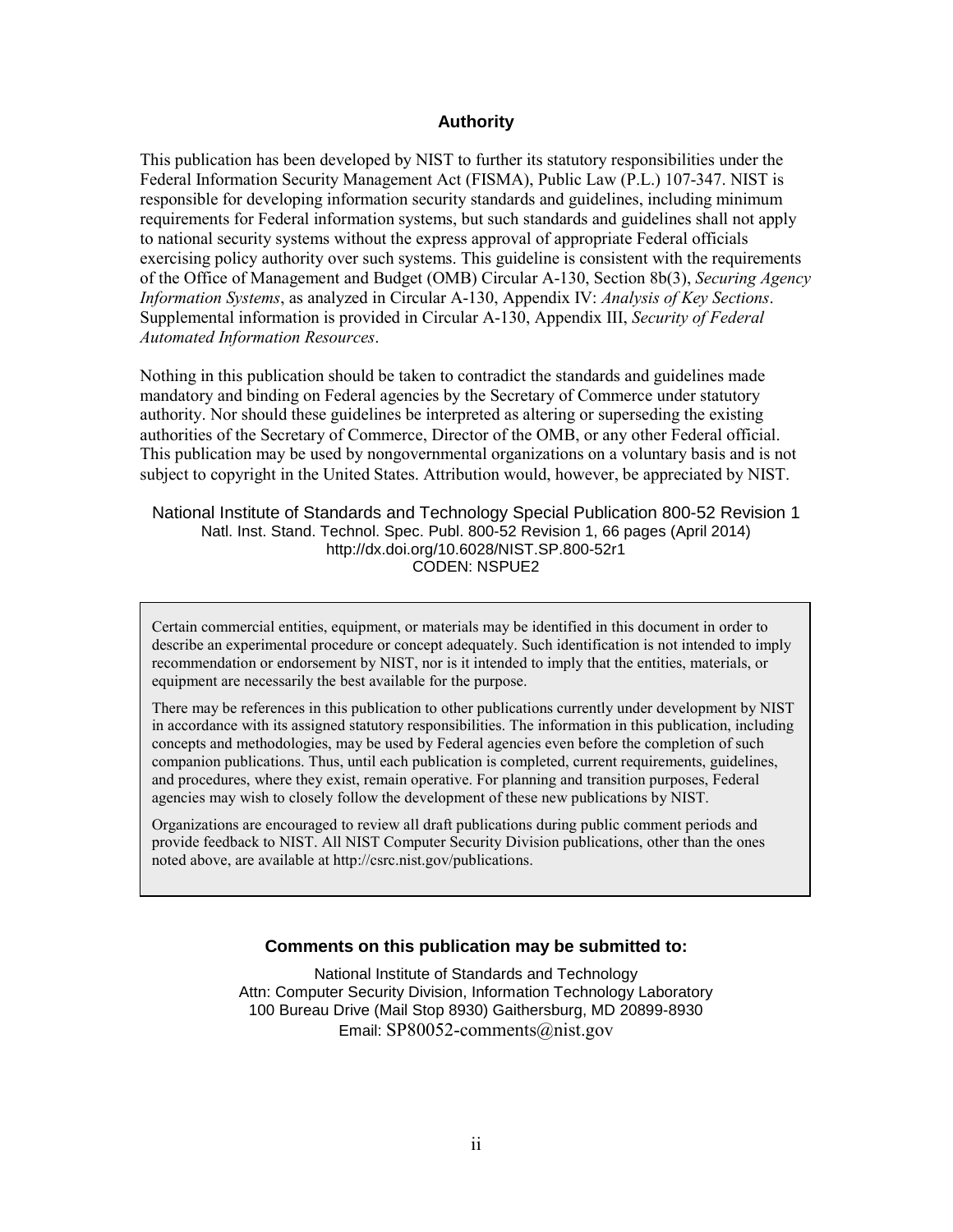#### **Reports on Computer Systems Technology**

The Information Technology Laboratory (ITL) at the National Institute of Standards and Technology (NIST) promotes the U.S. economy and public welfare by providing technical leadership for the Nation's measurement and standards infrastructure. ITL develops tests, test methods, reference data, proof of concept implementations, and technical analyses to advance the development and productive use of information technology. ITL's responsibilities include the development of management, administrative, technical, and physical standards and guidelines for the cost-effective security and privacy of other than national security-related information in Federal information systems. The Special Publication 800-series reports on ITL's research, guidelines, and outreach efforts in information system security, and its collaborative activities with industry, government, and academic organizations.

#### **Abstract**

Transport Layer Security (TLS) provides mechanisms to protect sensitive data during electronic dissemination across the Internet. This Special Publication provides guidance to the selection and configuration of TLS protocol implementations while making effective use of Federal Information Processing Standards (FIPS) and NISTrecommended cryptographic algorithms, and requires that TLS 1.1 configured with FIPSbased cipher suites as the minimum appropriate secure transport protocol and recommends that agencies develop migration plans to TLS 1.2 by January 1, 2015. This Special Publication also identifies TLS extensions for which mandatory support must be provided and other recommended extensions.

#### **Keywords**

information security; network security; SSL; TLS; Transport Layer Security

#### **Acknowledgements**

The authors, Tim Polk and Kerry McKay of NIST, and Santosh Chokhani of CygnaCom Solutions would like to thank the many people who assisted with the development of this document. In particular we would like to acknowledge Matthew J. Fanto and C. Michael Chernick of NIST and Charles Edington III and Rob Rosenthal of Booz Allen and Hamilton who wrote the initial published version of this document.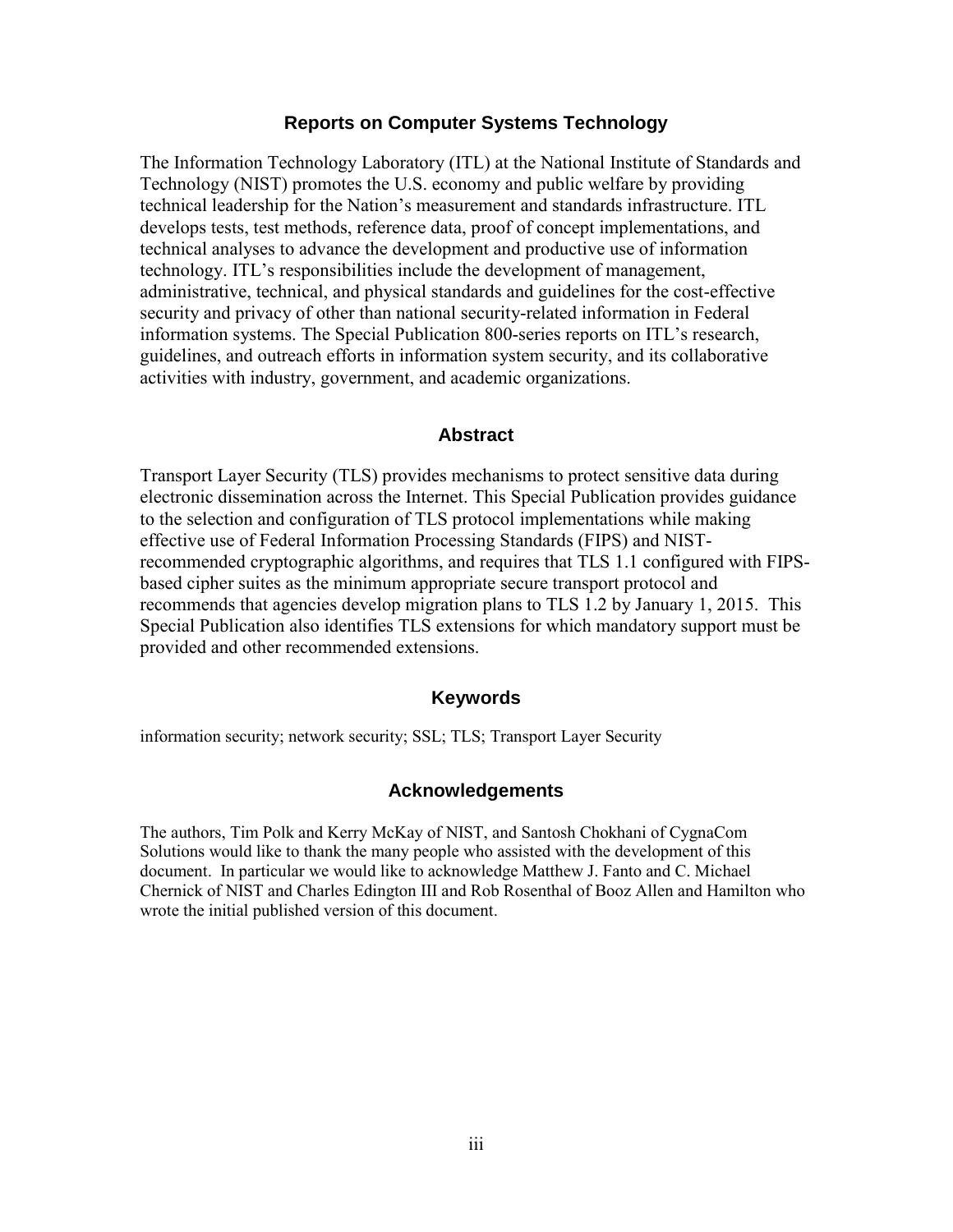### **Table of Contents**

| 1                       |                |                                                                        |  |
|-------------------------|----------------|------------------------------------------------------------------------|--|
|                         | 1.1            |                                                                        |  |
|                         | 12             |                                                                        |  |
|                         | 1.3            |                                                                        |  |
|                         | 1.4            |                                                                        |  |
| $\overline{2}$          |                |                                                                        |  |
|                         | 2.1            |                                                                        |  |
|                         | 2.2            |                                                                        |  |
|                         | 2.3            |                                                                        |  |
|                         | 2.4            |                                                                        |  |
|                         | 2.5            |                                                                        |  |
|                         | 2.6            |                                                                        |  |
|                         | 2.7            |                                                                        |  |
| $\mathbf{3}$            |                |                                                                        |  |
|                         | 3.1            |                                                                        |  |
|                         | 3.2            |                                                                        |  |
|                         | 3.2.1          |                                                                        |  |
|                         | 3.2.2          | Obtaining Revocation Status Information for the Client Certificate 13  |  |
|                         | 3.2.3          |                                                                        |  |
|                         | 3.3            |                                                                        |  |
|                         | 3.3.1          |                                                                        |  |
|                         | 3.3.2          |                                                                        |  |
|                         | 3.4            |                                                                        |  |
|                         | 3.4.1          |                                                                        |  |
|                         | 3.4.2          |                                                                        |  |
|                         | 3.4.3          |                                                                        |  |
|                         | 3.5            |                                                                        |  |
|                         | 3.5.1          |                                                                        |  |
|                         | 3.5.2          |                                                                        |  |
|                         | 3.5.3          |                                                                        |  |
|                         | 3.5.4          |                                                                        |  |
|                         | 3.6            | <b>SESSION RESUMPTION</b>                                              |  |
|                         | 3.7            |                                                                        |  |
|                         | 3.8            |                                                                        |  |
|                         | 3.9            |                                                                        |  |
|                         | 3.9.1<br>3.9.2 |                                                                        |  |
|                         | 3.9.3          |                                                                        |  |
|                         |                |                                                                        |  |
| $\overline{\mathbf{4}}$ |                |                                                                        |  |
|                         | 4.1<br>42      |                                                                        |  |
|                         | 4.2.1          |                                                                        |  |
|                         | 4.2.2          | Obtaining Revocation Status Information for the Server Certificate  35 |  |
|                         | 4.2.3          |                                                                        |  |
|                         |                |                                                                        |  |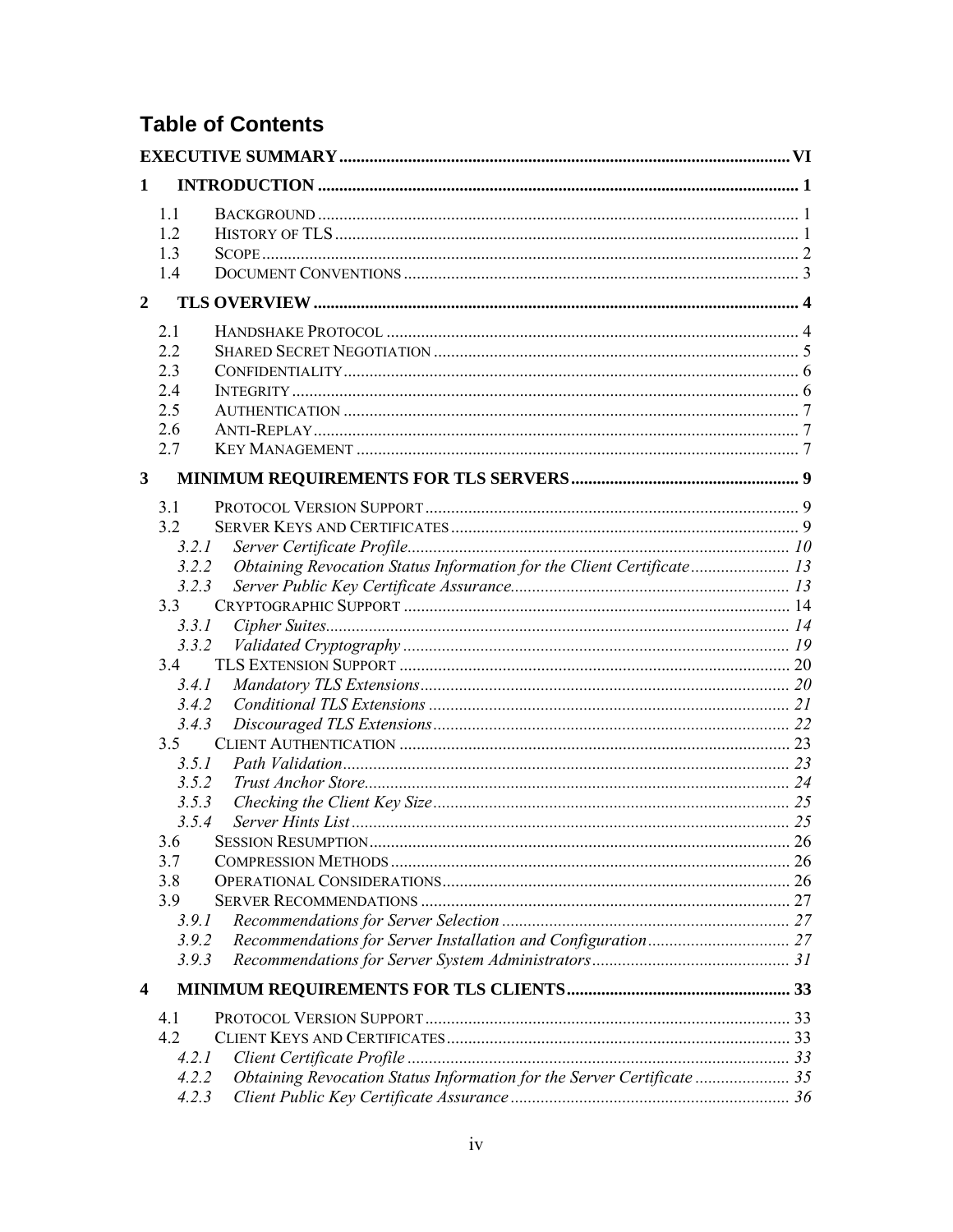| 4.3               |                                                                       |  |
|-------------------|-----------------------------------------------------------------------|--|
| 4.3.1             |                                                                       |  |
| 4.3.2             |                                                                       |  |
| 4.4               |                                                                       |  |
| 4.4.1             |                                                                       |  |
| 4.4.2             |                                                                       |  |
| 4.4.3             |                                                                       |  |
| 4.5               |                                                                       |  |
| 4.5.1             |                                                                       |  |
| 4.5.2             |                                                                       |  |
| 4.5.3             |                                                                       |  |
| 4.5.4             |                                                                       |  |
| 4.6               |                                                                       |  |
| 47                |                                                                       |  |
| 4.8               |                                                                       |  |
| 4.9               |                                                                       |  |
| 4.9.1             |                                                                       |  |
| 4.9.2             |                                                                       |  |
| 4.9.3             |                                                                       |  |
| 4.9.4             |                                                                       |  |
| <b>APPENDIX A</b> |                                                                       |  |
| <b>APPENDIX B</b> |                                                                       |  |
| <b>APPENDIX C</b> |                                                                       |  |
| <b>APPENDIX D</b> |                                                                       |  |
| D <sub>1</sub>    | ADDITIONAL/ALTERNATE WEB SERVER CERTIFICATE VALIDATION MECHANISMS  52 |  |
| D.I.I             |                                                                       |  |
| D.1.2             |                                                                       |  |
| D.1.3             |                                                                       |  |
| D.1.4             |                                                                       |  |
| D <sub>2</sub>    |                                                                       |  |
| D.3               |                                                                       |  |
| <b>APPENDIX E</b> |                                                                       |  |

### **Tables**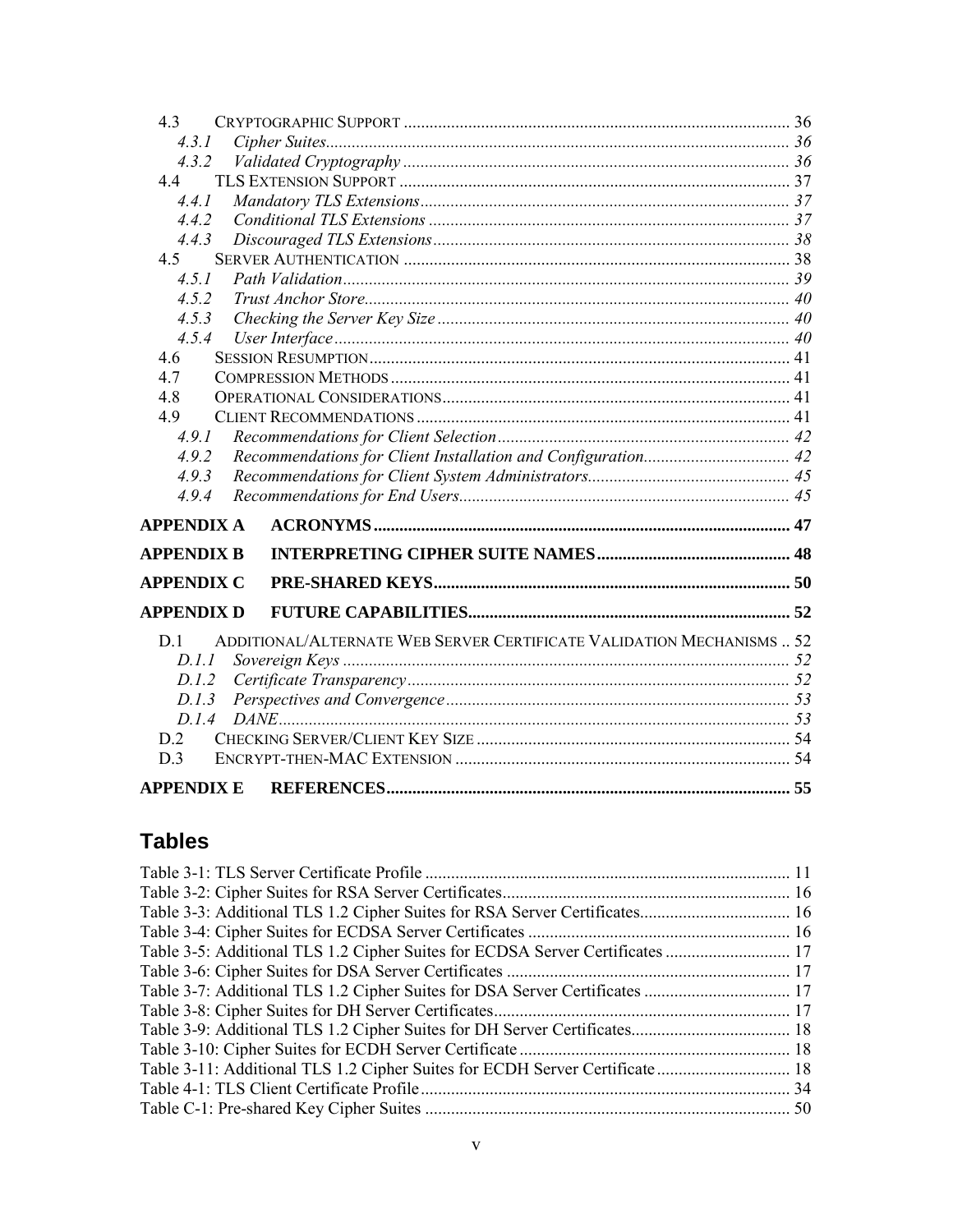### <span id="page-6-0"></span>**Executive Summary**

 $\overline{a}$ 

Office of Management and Budget (OMB) Circular A-130, *Management of Federal Information Resources,* requires managers of publicly accessible information repositories or dissemination systems that contain sensitive but unclassified data to ensure that sensitive data is protected commensurate with the risk and magnitude of the harm that would result from the loss, misuse, or unauthorized access to or modification of such data. Given the nature of interconnected networks and the use of the Internet to share information, protection of this sensitive data can become difficult if proper mechanisms are not employed to protect the data. Transport layer security (TLS) provides such a mechanism to protect sensitive data during electronic dissemination across the Internet.

TLS is a protocol created to provide authentication, confidentiality, and data integrity between two communicating applications. TLS is based on a precursor protocol called the Secure Sockets Layer Version 3.0 (SSL 3.0) and is considered to be an improvement to SSL 3.0. SSL 3.0 is specified in [\[RFC6101\]](#page-65-0). The Transport Layer Security version 1 (TLS 1.0) specification is an Internet Request for Comments [\[RFC2246\]](#page-63-0). Each document specifies a similar protocol that provides security services over the Internet. TLS 1.0 has been revised to version 1.1, as documented in [\[RFC4346\]](#page-64-0), and TLS 1.1 has been further revised to version 1.2, as documented in [\[RFC5246\]](#page-64-1). In addition, some extensions have been defined to mitigate some of the known security vulnerabilities in implementations using TLS. These vulnerabilities are not necessarily weaknesses in TLS, but in how applications use TLS.

This Special Publication provides guidance to the selection and configuration of TLS protocol implementations while making effective use of Approved cryptographic schemes and algorithms. In particular, it requires that TLS 1.1 be configured with cipher suites using Approved schemes and algorithms as the minimum appropriate secure transport protocol*[1](#page-6-1)*. It also recommends that agencies develop migration plans to TLS 1.2, configured using Approved schemes and algorithms, by January 1, 2015. When interoperability with non-government systems is required, TLS 1.0 may be supported. This Special Publication also identifies TLS extensions for which mandatory support must be provided and other recommended extensions.

Use of the recommendations provided in this Special Publication would promote:

- More consistent use of authentication, confidentiality and integrity mechanisms for the protection of information transport across the Internet;
- Consistent use of recommended cipher suites that encompass NIST-Approved algorithms and open standards;

<span id="page-6-1"></span><sup>&</sup>lt;sup>*1*</sup> While SSL 3.0 is the most secure of the SSL protocol versions, it is not approved for use in the protection of Federal information because it relies in part on the use of cryptographic algorithms that are not Approved. TLS versions 1.1 and 1.2 are approved for the protection of Federal information, when properly configured. TLS version 1.0 is approved only when it is required for interoperability with non-government systems and is configured according to these guidelines.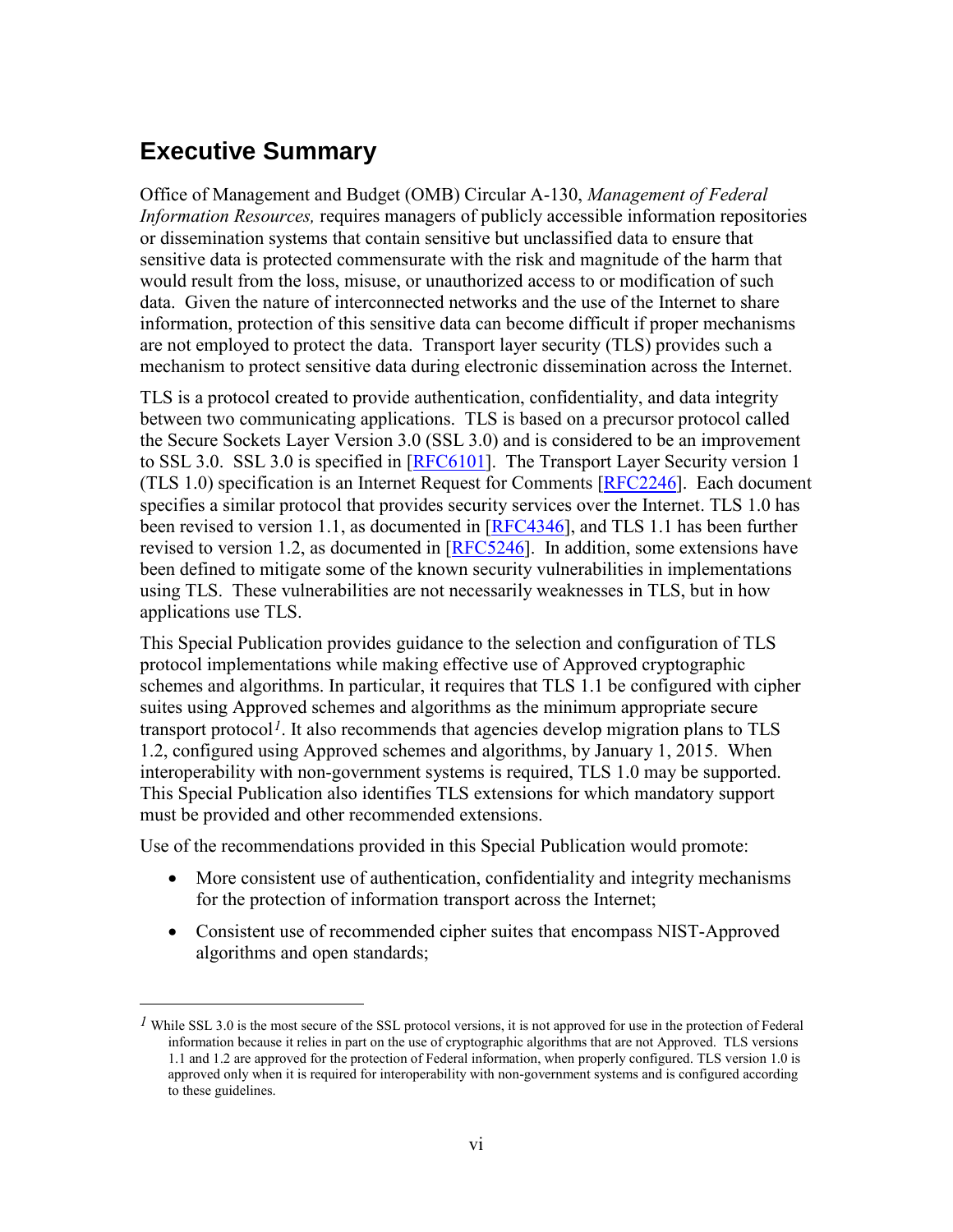- Protection against known and anticipated attacks on the TLS protocol; and
- Informed decisions by system administrators and managers in the integration of transport layer security implementations.

While these guidelines are primarily designed for Federal users and system administrators to adequately protect sensitive but unclassified U.S. Federal Government data against serious threats on the Internet, they may also be used within closed network environments to segregate data. (The client-server model and security services discussed also apply in these situations). This Special Publication supersedes NIST Special Publication 800-52. This Special Publication should be used in conjunction with existing policies and procedures.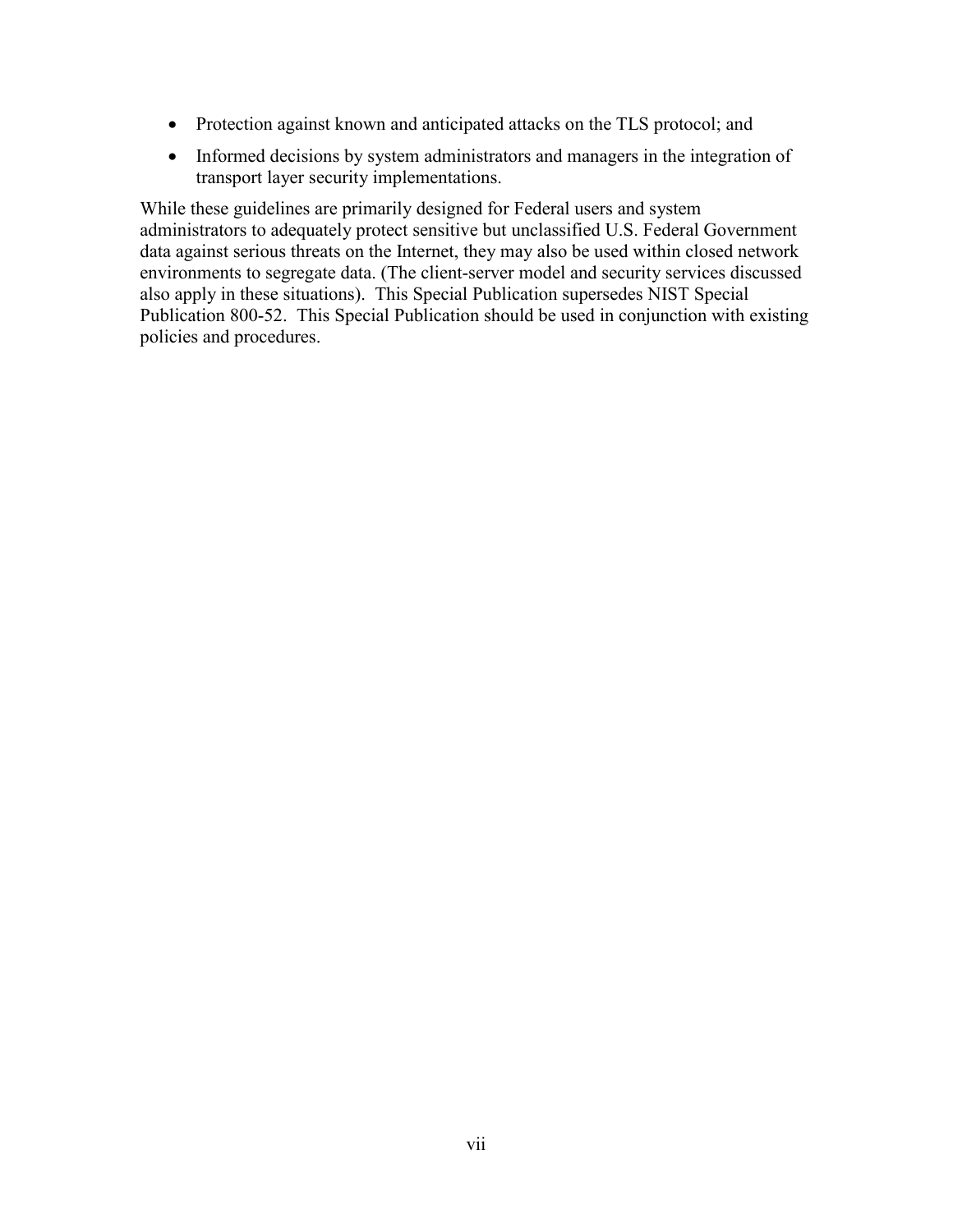# <span id="page-8-0"></span>**1 Introduction**

Many networked applications rely on the Secure Sockets Layer (SSL) and Transport Layer Security (TLS) protocols to protect sensitive data transmitted over insecure channels. The Internet's client-server model and communication protocol design principles have been described in many books, such as [\[Rescorla01\]](#page-63-1), [\[Comer00\]](#page-62-1), and [\[Hall00\]](#page-63-2). TLS requires the existence of a Public Key Infrastructure (PKI) that generates public key certificates in compliance with [\[RFC5280\]](#page-64-2). Books such as [\[Adams99\]](#page-62-2) and [\[Housley01\]](#page-63-3), as well as technical journal articles (e.g., [\[Polk03\]](#page-63-4)) and NIST publications (e.g., [\[SP800-32\]](#page-66-0)), describe how PKI can be used to protect information in the Internet.

This document assumes that the reader of these guidelines is familiar with public key infrastructure concepts, including, for example, X.509 certificates; and SSL/TLS protocols. The references cited above and in [Appendix E](#page-62-0) further explain the background concepts that are not fully explained in these guidelines.

### <span id="page-8-1"></span>**1.1 Background**

The TLS protocol is used to secure communications in a wide variety of online transactions. Such transactions include financial transactions (e.g., banking, trading stocks, e-commerce), healthcare transactions (e.g., viewing medical records or scheduling medical appointments), and social transactions (e.g., email or social networking). Any network service that handles sensitive or valuable data, whether it is personally identifiable information (PII), financial data, or login information, needs to adequately protect that data. TLS provides a protected channel for sending data between the server and the client. The client is often, but not always, a web browser.

TLS is a layered protocol that runs on top of a reliable transport protocol – typically the transmission control protocol (TCP). Application protocols, such as the Hypertext Transfer Protocol (HTTP) and the Internet Message Access Protocol (IMAP), can run above TLS. TLS is application independent, and used to provide security to any two communicating applications that transmit data over a network via an application protocol. It can be used to create a virtual private network (VPN) that connects an external system to an internal network, allowing that system to access a multitude of internal services and resources as if it were in the network.

### <span id="page-8-2"></span>**1.2 History of TLS**

 $\overline{a}$ 

The SSL protocol was designed by the Netscape Corporation*[2](#page-8-3)* to meet security needs of client and server applications. Version 1 of SSL was never released. SSL 2.0 was released in 1995, but had well-known security vulnerabilities, which were addressed by the 1996 release of SSL 3.0. During this timeframe, Microsoft Corporation released a protocol known as Private Communications Technology (PCT), and later released a higher performance protocol known as the Secure Transport Layer Protocol (STLP).

<span id="page-8-3"></span>*<sup>2</sup>* Commercial company names are used for historical reference purposes only. No product endorsement is intended or implied.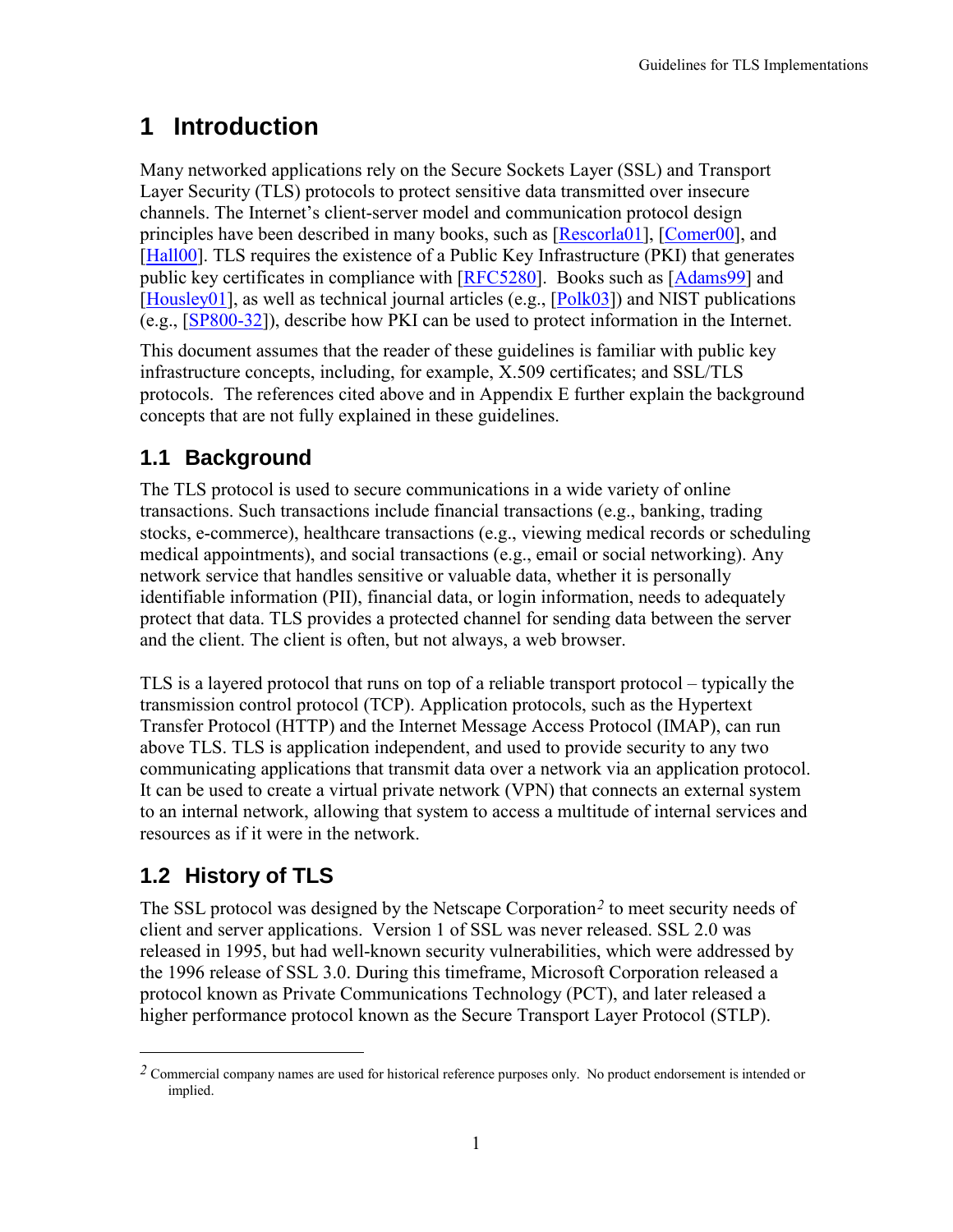PCT and STLP never commanded the market share that SSL 2.0 and SSL 3.0 commanded. The Internet Engineering Task Force (IETF), a technical working group responsible for developing Internet standards to ensure communications compatibility across different implementations, attempted to resolve, as best it could, security engineering and protocol incompatibility issues between the protocols. The IETF standards track Transport Layer Security Protocol Version 1.0 (TLS 1.0) emerged and was codified by the IETF as [\[RFC2246\]](#page-63-0). While TLS 1.0 is based on SSL 3.0, and the differences between them are not dramatic, they are significant enough that TLS 1.0 and SSL 3.0 do not interoperate. TLS 1.0 is also referred to as SSL 3.1.

TLS 1.0 does incorporate a mechanism by which a TLS 1.0 implementation can negotiate to use SSL 3.0 with requesting entities as if TLS were never proposed. However, because SSL 3.0 is not approved for use in the protection of Federal information (Section D.9 of [\[FIPS140Impl\]](#page-62-3)), TLS must be properly configured to ensure that the negotiation and use of SSL 3.0 never occurs when Federal information is to be protected.

TLS 1.1 was developed to address discovered weaknesses in TLS 1.0, primarily in the areas of initialization vector selection and padding error processing. Initialization vectors were made explicit*[3](#page-9-1)* to prevent a certain class of attacks on the Cipher Block Chaining (CBC) mode of operation used by TLS. The handling of padding errors was altered to treat a padding error as a bad message authentication code, rather than a decryption failure. In addition, the TLS 1.1 RFC acknowledges attacks on CBC mode that rely on the time to compute the message authentication code (MAC). [\[RFC4346\]](#page-64-0) states that to defend against such attacks, an implementation must process records in the same manner regardless of whether padding errors exist. Further implementation considerations for CBC modes, not included in [\[RFC4346\]](#page-64-0), are discussed in Section [3.3.1.1.](#page-26-1)

TLS 1.2 made several cryptographic enhancements, particularly in the area of hash functions, with the ability to use or specify SHA-2 family algorithms for hash, MAC, and Pseudorandom Function (PRF) computations. TLS 1.2 also adds support for authenticated encryption with associated data (AEAD) cipher suites.

### <span id="page-9-0"></span>**1.3 Scope**

 $\overline{a}$ 

Security is not a single property possessed by a single protocol. Rather, security includes a complex set of related properties that together provide the required information assurance characteristics and information protection services. Security requirements are usually derived from a risk assessment to the threats or attacks an adversary is likely to mount against a system. The adversary is likely to take advantage of implementation vulnerabilities found in many system components, including computer operating systems, application software systems, and the computer networks that interconnect them. Thus, in order to secure a system against a myriad of threats, security must be judiciously placed in the various systems and network layers.

These guidelines focus only on security within the network, and they focus directly on the small portion of the network communications stack that is referred to as the transport

<span id="page-9-1"></span> $3$  The initialization vector (IV) must be sent; it cannot be derived from a state known by both parties, such as the previous message.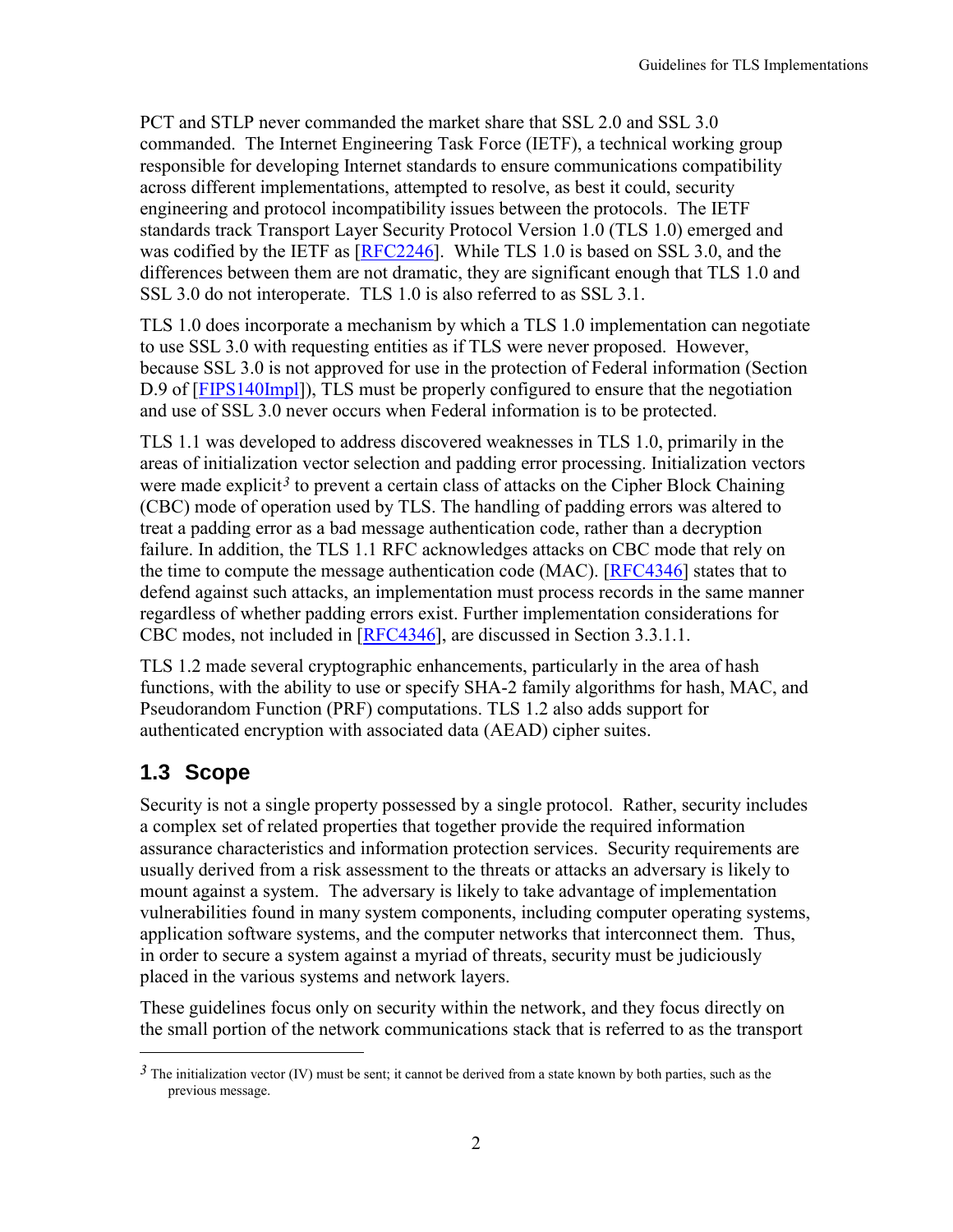layer. Several other NIST publications address security requirements in the other parts of the systems and network layers. Adherence to these guidelines only protects the data in transit. Other applicable NIST Standards and guidelines should be used to ensure protection of systems and stored data.

These guidelines focus on the common use where clients and servers must interoperate with a wide variety of implementations, and authentication is performed using public key certificates. To promote interoperability, these guidelines (and the RFCs that define the TLS protocol) establish mandatory features and cipher suites that conforming implementations must support. There are, however, much more constrained implementations of TLS servers, where security is needed, but broad interoperability is not required and the cost of implementing unused features may be prohibitive. For example, minimal servers are often implemented in embedded controllers and network infrastructure devices such as routers and then used with browsers to remotely configure and manage the devices. The use of an appropriate subset of the capabilities specified in these guidelines may be acceptable in such cases.

The scope is further limited to TLS when used in conjunction with TCP/IP. For example, Datagram TLS (DTLS) is outside the scope of these guidelines. NIST may issue separate guidelines for DTLS at a later date.

### <span id="page-10-0"></span>**1.4 Document Conventions**

Throughout this document, key words are used to identify requirements. The key words "**shall**", "**shall not**", "**should**", and "**should not**" are used. These words are a subset of the IETF Request For Comments (RFC) 2119 key words, and have been chosen based on convention in other normative documents [\[RFC2119\]](#page-63-5). In addition to the key words, the words "need", "can", and "may" are used in this document, but are not intended to be normative. The key word "Approved" is used to indicate that a scheme or algorithm is described in a Federal Information Processing Standard (FIPS) or is recommended by NIST.

The recommendations in this document are grouped by server recommendations and client recommendations. Section [3](#page-16-0) provides detailed guidance for the selection and configuration of TLS servers. Section [3.9.1](#page-34-1) summarizes guidance that applies to the selection of TLS server implementations, Section [3.9.2](#page-34-2) summarizes guidance that applies to the configuration of TLS server implementations, and Section [3.9.3](#page-38-0) contains guidance for system administrators that are responsible for maintaining the server. Section [4](#page-40-0) provides detailed guidance for the selection, configuration, and use of TLS clients. Section [4.9.1](#page-49-0) summarizes guidance that applies to the selection of TLS client implementations, Section [4.9.2](#page-49-1) summarizes guidance that applies to the configuration of TLS client implementations, Section [4.9.3](#page-52-0) summarizes guidance for system administrators responsible for maintaining TLS clients, and Section [4.9.4](#page-52-1) contains guidance for end users.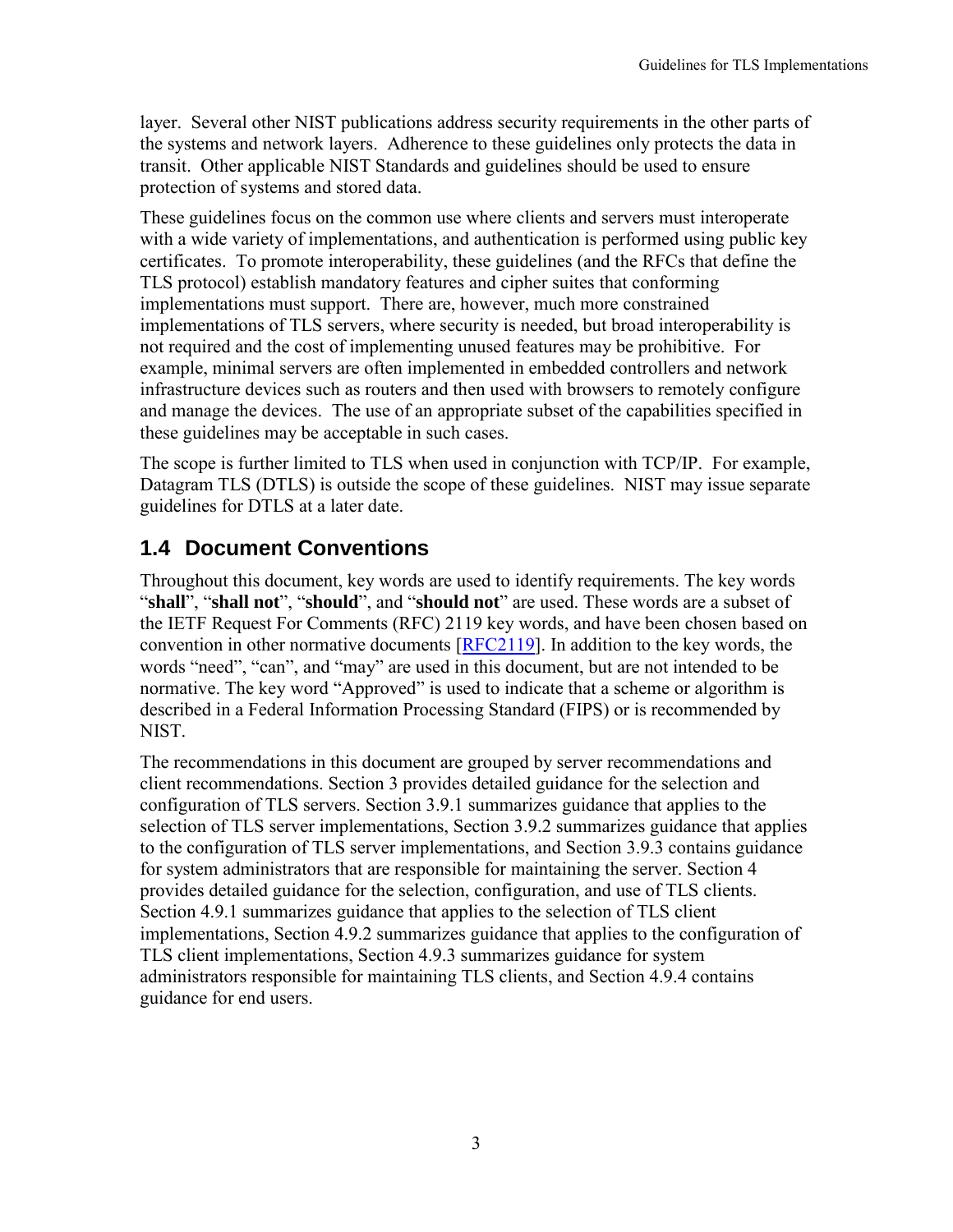# <span id="page-11-0"></span>**2 TLS Overview**

TLS exchanges records over the TLS record protocol. A TLS record contains several fields, including version information, application protocol data, and the higher-level protocol used to process the application data. TLS protects the application data by using a set of cryptographic algorithms to ensure the confidentiality, integrity, and authenticity of exchanged application data. TLS defines several protocols for connection management that sit on top of the record protocol, where each protocol has its own record type. These protocols, discussed in Section [2.1,](#page-11-1) are used to establish and change security parameters, and communicate error and warning conditions to the server and client. Sections [2.2](#page-12-0) through [2.6](#page-14-1) describe the security services provided by the TLS protocol and how those security services are provisioned. Section [2.7](#page-14-2) discusses key management.

### <span id="page-11-1"></span>**2.1 Handshake Protocol**

 $\overline{a}$ 

There are three subprotocols in the TLS protocol that are used to control the session connection: the handshake, change cipher spec*[4](#page-11-2)*, and alert protocols. The TLS handshake protocol is used to negotiate the session parameters. The alert protocol is used to notify the other party of an error condition. The change cipher spec protocol is used to change the cryptographic parameters of a session. In addition, the client and the server exchange application data that is protected by the security services provisioned by the negotiated cipher suite. These security services are negotiated and established with the handshake.

The handshake protocol consists of a series of message exchanges between the client and the server. The handshake protocol initializes both the client and server to use optional cryptographic capabilities by negotiating a cipher suite of algorithms and functions, including key establishment, digital signature, confidentiality and integrity algorithms. Clients and servers can be configured so that one or more of the following security services are negotiated during the handshake: confidentiality, message integrity, authentication, and replay protection. A confidentiality service provides assurance that data is kept secret, preventing eavesdropping. A message integrity service provides confirmation that unauthorized data modification is detected, thus preventing undetected deletion, addition, or modification of data. An authentication service provides assurance of the sender or receiver's identity, thereby detecting forgery. Replay protection ensures that an unauthorized user does not capture and successfully replay previous data. In order to comply with these guidelines, both the client and the server **shall** be configured for data confidentiality and integrity services. Note that the anti-replay service is implicit when data contains monotonically increasing sequence number and data integrity is assured.

The handshake protocol is used to optionally exchange  $X.509$  $X.509$  $X.509$  public key certificates<sup>5</sup> to authenticate the server and the client to each other. In order to comply with these

<span id="page-11-2"></span><sup>&</sup>lt;sup>4</sup> In these guidelines, "change cipher spec" refers to a protocol, and "ChangeCipherSpec" refers to the message used in that protocol

<span id="page-11-3"></span>*<sup>5</sup>* The use of X.509 public key certificates is fundamental to TLS. For a comprehensive explanation of X.509 public key certificates see [\[Adams99\]](#page-62-2) or [\[Housley01\]](#page-63-3). In these guidelines, the terms "certificate" and "public key certificate" are used interchangeably.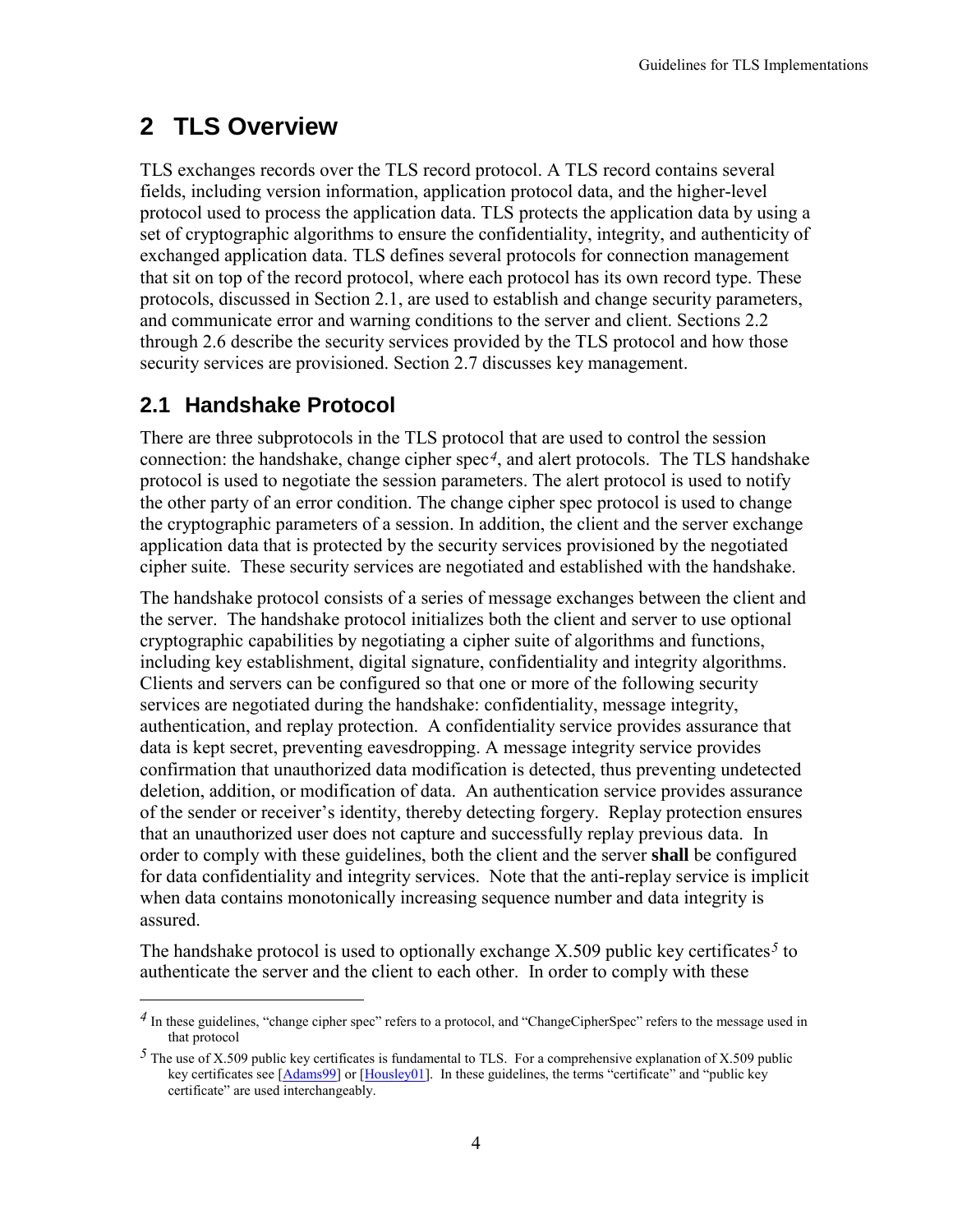guidelines, the server always presents an X.509 public key certificate that complies with the requirements stated elsewhere in these guidelines. For client-authenticated connections, the client also presents an X.509 public key certificate that complies with the requirements stated elsewhere in these guidelines.

The handshake protocol is responsible for establishing the session parameters. The client and server negotiate algorithms for authentication, confidentiality and integrity, as well as derive symmetric keys and establish other session parameters, such as data compression. The negotiated set of authentication, confidentiality, and integrity algorithms is called the cipher suite.

When all the security parameters are in place, the ChangeCipherSpec message is used to inform the other side to begin using the negotiated security services agreed to during the handshake. All messages sent after the ChangeCipherSpec message are protected (i.e., encrypted and/or integrity protected) using the negotiated cipher suite and derived symmetric keys.

Finished messages, sent immediately following the ChangeCipherSpec messages, provide integrity checks for the handshake messages. Each Finished message is protected using the negotiated cipher suite and the derived session keys. Each side keeps a hash of all of the handshake messages exchanged up to but not including their Finished message (e.g., the Finished message sent by the server includes the Finished message sent by the client in the hash). The hash value is sent through a pseudorandom function (PRF) keyed by the master secret key to form the Finished message. The receiving side decrypts the protected Finished message and compares it to its output of the PRF on the hashed messages. If the PRF values differ, the handshake has been modified or an error has occurred in the key management, and the connection is aborted. If the PRF values are the same, there is high assurance that the entire handshake has cryptographic integrity – nothing was modified, added or deleted and all key derivation was done correctly.

Alerts are used to convey information about the session, such as errors or warnings. For example, an alert can be used to signal a decryption error (decrypt error) or that access has been denied (access denied). Some alerts are used for warnings, and others are considered fatal and lead to immediate termination of the session. A close\_notify alert message is used to signal normal termination of a session. Like all other messages after the handshake protocol is completed, alert messages are encrypted and optionally compressed.

Details of the handshake, change cipher spec and alert protocols are outside the scope of these guidelines; they are described in [\[RFC5246\]](#page-64-1).

#### <span id="page-12-0"></span>**2.2 Shared Secret Negotiation**

The client and server establish keying material during the TLS handshake protocol. The derivation of the premaster secret depends on the key exchange method that is agreed upon. For example, when the Rivest Shamir Adleman (RSA) algorithm is used for the key exchange, the premaster secret is generated by the client and sent to the server in a ClientKeyExchange message, encrypted with the server's public key. When Diffie-Hellman is used as the key exchange algorithm, the client and server send each other their parameters, and the resulting key is used as the premaster secret. The premaster secret,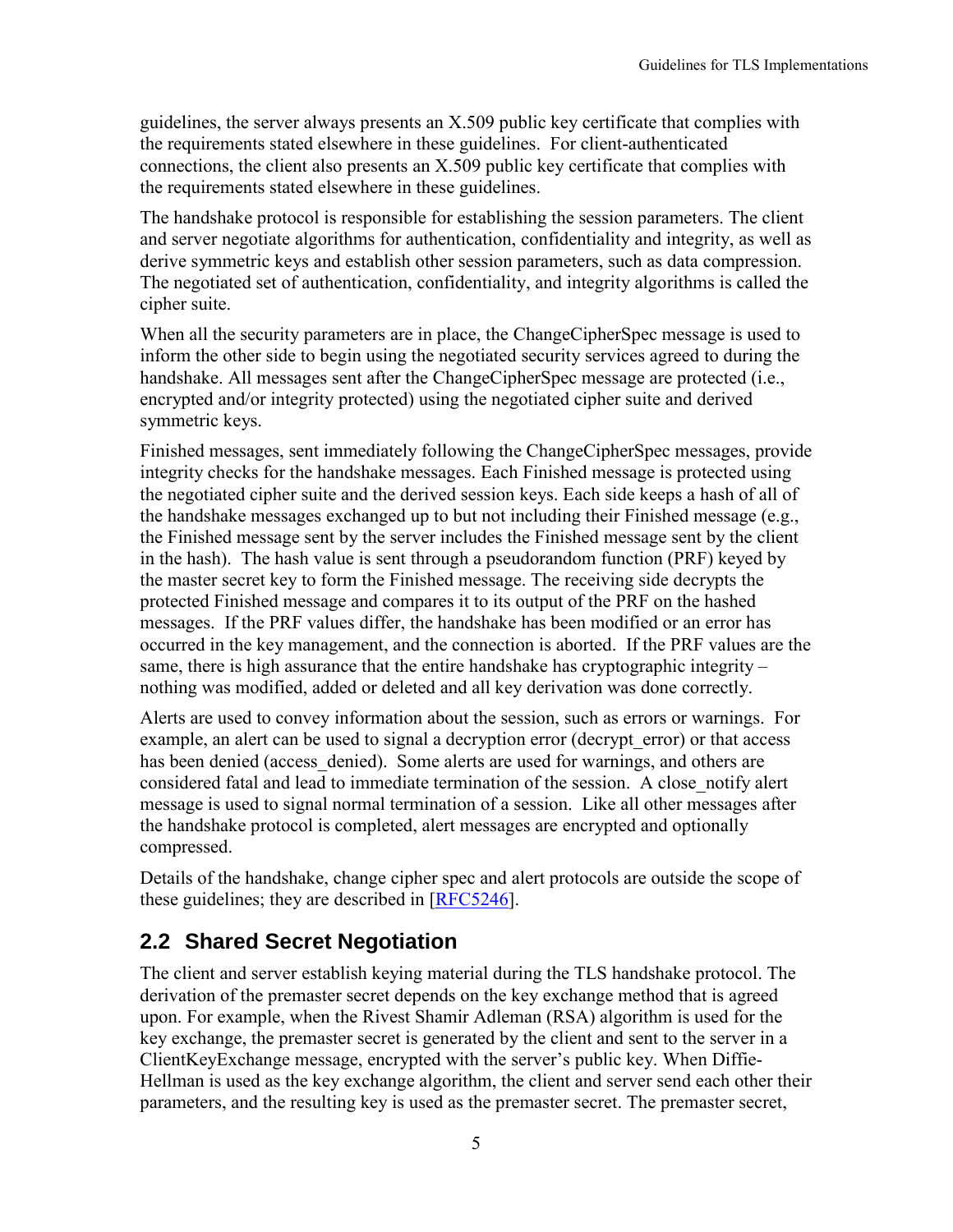along with random values exchanged by the client and server in the hello messages, is used to compute the master secret. The master secret is used to derive session keys, described in Sections [2.3](#page-13-0) and [2.4,](#page-13-1) which are used by the negotiated security services to protect the data exchanged between the client and the server, thus providing a secure channel for the client and the server to communicate. Anti-replay protection is implicitly provided, since each packet has a monotonically increasing sequence number.

The establishment of these secrets is secure against eavesdroppers. When the TLS protocol is used in accordance with these guidelines, the application data, as well as the secrets, are not vulnerable to attackers who place themselves in the middle of the connection. The attacker cannot modify the handshake messages without being detected by the client and the server because the Finished message, exchanged after security parameter establishment, provides integrity protection to the entire exchange. In other words, an attacker cannot modify or downgrade the security of the connection by placing itself in the middle of the negotiation.

A premaster secret is securely established by the client using the RSA key transfer, Diffie-Hellman (DH or DHE) key agreement, or Elliptic Curve DH (ECDH or ECDHE).

### <span id="page-13-0"></span>**2.3 Confidentiality**

Confidentiality is provided for a communication session by the negotiated encryption algorithm for the cipher suite and the encryption keys derived from the master secret and random values, one for encryption by the client (the client write key), and another for encryption by the server (the server write key). The sender of a message (client or server) encrypts the message using a derived encryption key; the receiver uses the same key to decrypt the message. Both the client and server know these keys, and decrypt the messages using the same key that was used for encryption. The encryption keys are derived from the shared master secret.

### <span id="page-13-1"></span>**2.4 Integrity**

The keyed MAC algorithm, specified by the negotiated cipher suite, provides message integrity. Two MAC keys are derived: 1) a MAC key to be used when the client is the message sender and the server is the message receiver (the client write MAC key), and 2) a second MAC key to be used when the server is the message sender and the client is the message receiver (the server write MAC key). The sender of a message (client or server) calculates the MAC for the message using the appropriate MAC key, and encrypts both the message and the MAC using the appropriate encryption key. The sender then transmits the encrypted message and MAC to the receiver. The receiver decrypts the received message and MAC, and calculates its own version of the MAC using the MAC algorithm and sender's MAC key. The receiver verifies that the MAC that it calculates matches the MAC sent by the sender.

Two types of constructions are used for MAC algorithms in TLS. All versions of TLS support the use of the Keyed-Hash Message Authentication Code (HMAC) using the hash algorithm specified by the negotiated cipher suite. With HMAC, MACs for serverto-client messages are keyed by the server write MAC key, while MACs client-to-server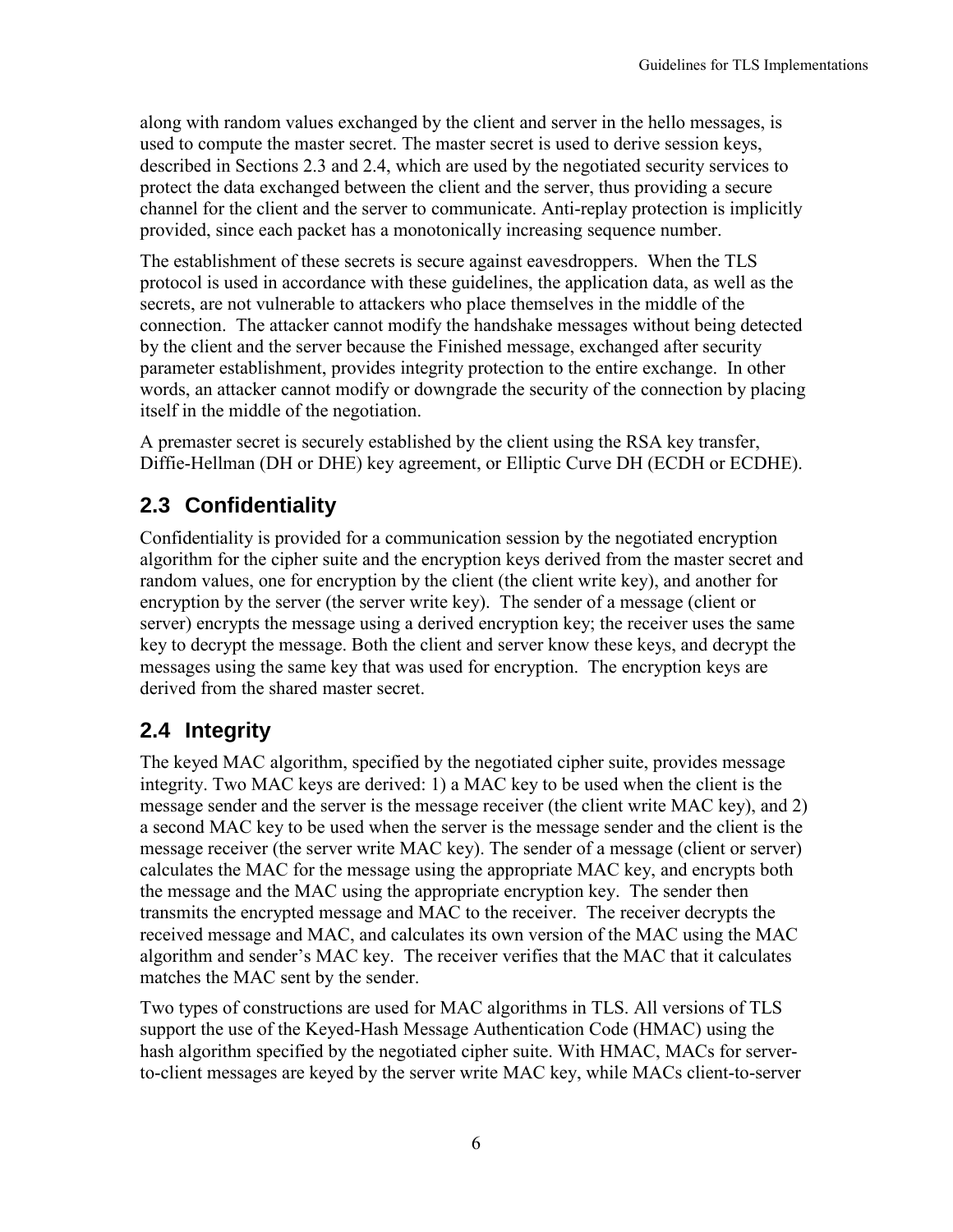messages are keyed by the client write MAC key. These MAC keys are derived from the shared master secret.

TLS 1.2 added support for AEAD cipher modes, such as Counter with CBC-MAC (CCM) and Galois Counter Mode (GCM), as an alternative way of providing integrity and confidentiality. In AEAD modes, the sender uses its write key for both encryption and integrity protection. The client and server write MAC keys are not used. The recipient decrypts the message and verifies the integrity information. Both the sender and the receiver use the sender's write key to perform these operations.

### <span id="page-14-0"></span>**2.5 Authentication**

Server authentication is performed by the client using the server's public key certificate, which the server presents during the handshake. The exact nature of the cryptographic operation for server authentication is dependent on the negotiated cipher suite and extensions. In most cases (e.g., RSA for key transport, DH and ECDH), authentication is performed explicitly through verification of digital signatures present in certificates, and implicitly by the use of the server public key by the client during the establishment of the master secret. A successful Finished message implies that both parties calculated the same master secret and thus, the server must have known the private key corresponding to the public key used for key establishment.

Client authentication is optional, and only occurs at the server's request. Client authentication is based on the client's public key certificate. The exact nature of the cryptographic operation for client authentication depends on the negotiated cipher suite's key exchange algorithm and the negotiated extensions. For example, when the client's public key certificate contains an RSA public key, the client signs a portion of the handshake message using the private key corresponding to that public key, and the server verifies the signature using the public key to authenticate the client.

### <span id="page-14-1"></span>**2.6 Anti-Replay**

The integrity-protected envelope of the message contains a monotonically increasing sequence number. Once the message integrity is verified, the sequence number of the current message is compared with the sequence number of the previous message. The sequence number of the current message must be greater than the sequence number of the previous message in order to further process the message.

### <span id="page-14-2"></span>**2.7 Key Management**

The server public key certificate and corresponding private key, and optionally the client public key certificate and corresponding private key, are used in the establishment of the premaster secret, according to the key exchange algorithm dictated by the selected cipher suite. The premaster secret, server random, and client random are used to determine the master secret, which is then used to derive the symmetric session keys.

The security of the server's private key is critical to the security of TLS. If the server's private key is weak or can be obtained by a third party, the third party can masquerade as the server to all clients. Similarly, if a third party can obtain a public key certificate for a public key corresponding to his own private key in the name of a legitimate server from a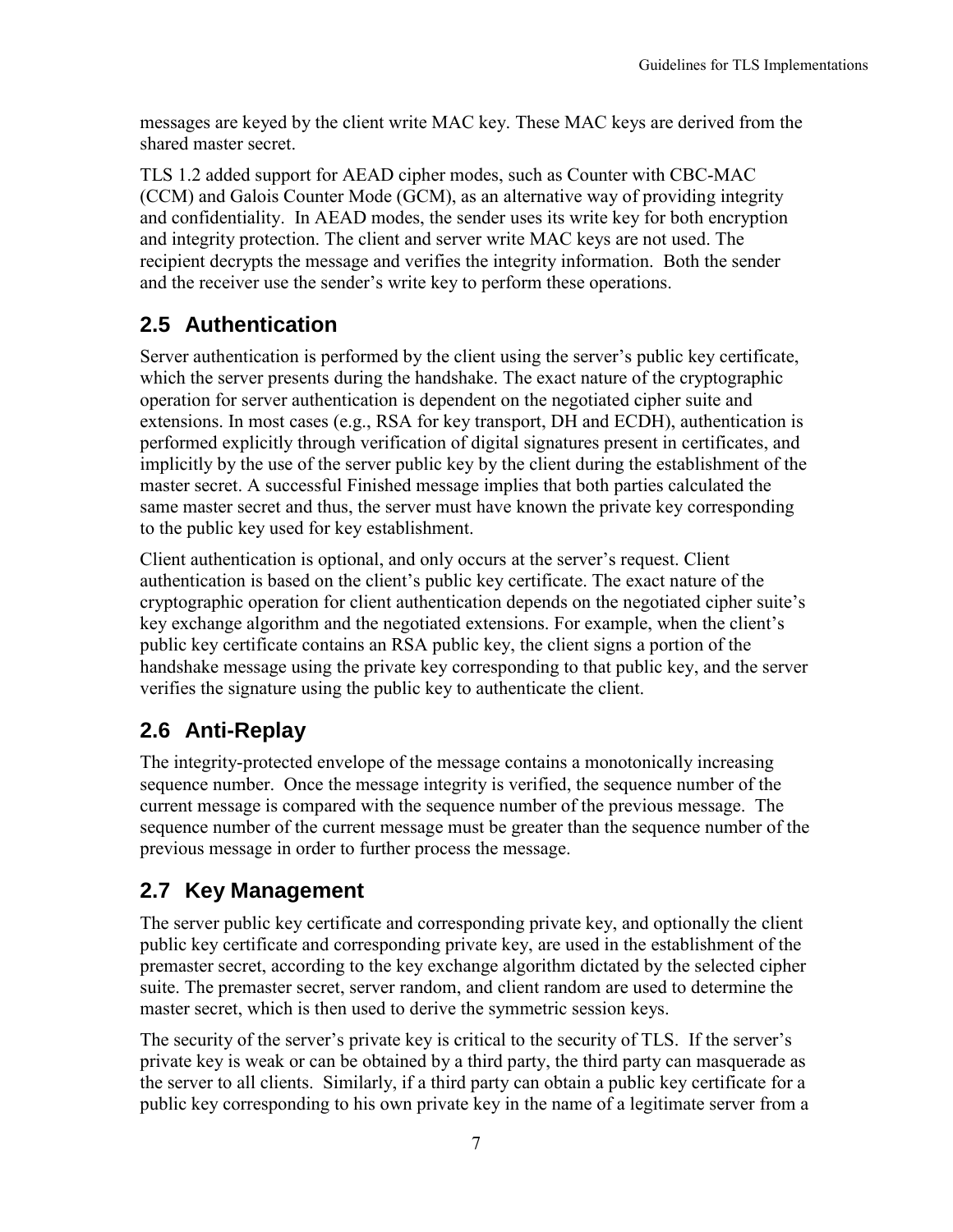certification authority (CA) trusted by the clients, the third party can masquerade as the server to the clients. Requirement and recommendations to mitigate these concerns are addressed later in these guidelines.

Similar threats exist for clients. If a client's private key is weak or can be obtained by a third party, the third party can masquerade as the client to the server. Similarly, if a third party can obtain a public key certificate for a public key corresponding to his own private key in the name of a client from a CA trusted by the server, the third party can masquerade as that client to the server. Requirements and recommendations to mitigate these concerns are addressed later in these guidelines.

Since the random numbers generated by the client and server contribute to the randomness of the session keys, the client and server must be capable of generating pseudorandom numbers with at least 112 bits of security*[6](#page-15-0)* each. The various TLS session keys derived from these random values and other data are valid for the duration of the session. Because the session keys are only used to protect messages exchanged during an active TLS session, and are not used to protect any data at rest, there is no requirement for recovering TLS session keys. However, servers and clients may (and often do) cache the master secret (but not the session keys) to reduce the significant overhead in session resumption. If both the client and server have the master secret and associated session ID from a previous session in their caches, an abbreviated handshake can be used to resume the session. A resumed session uses the same negotiated parameters as the previous session, but uses new session keys derived from the master secret and new server random and client random values. After some reasonable timeout period, the master secret should be destroyed on both the server and the client. All of the state variables, including the session keys, are destroyed when the session ends. The protocol implementation relies on the operating system to ensure that there is no reuse of the keying material, such as the random values, premaster secret and session keys.

 $\overline{a}$ 

<span id="page-15-0"></span>*<sup>6</sup>* Bits of security provided by Approved algorithms are described in SP 800-57 part 1 [\[SP800-57p1\]](#page-66-1), Section 5.6.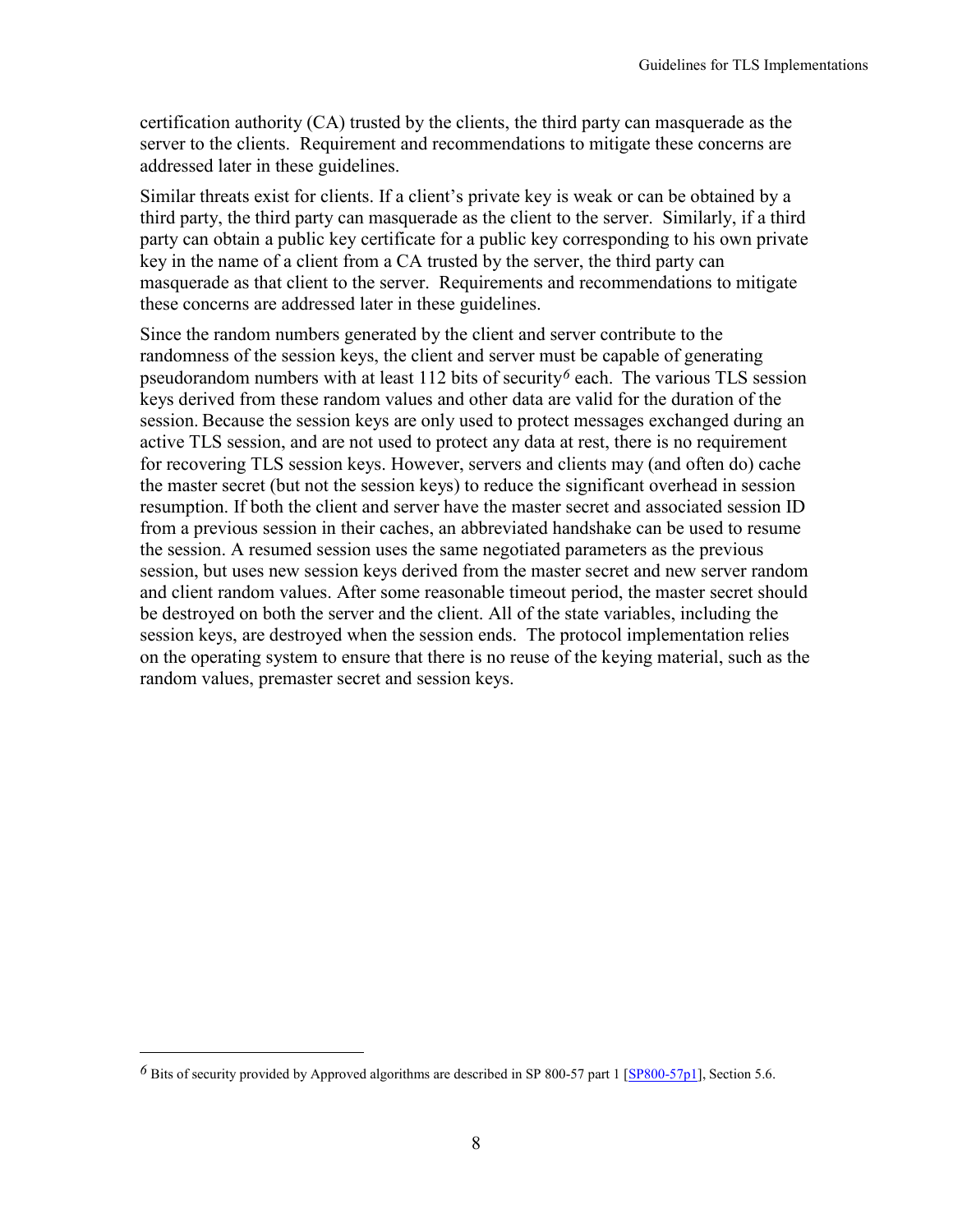## <span id="page-16-0"></span>**3 Minimum Requirements for TLS Servers**

This section provides a minimum set of requirements that a server must implement in order to meet these guidelines. Requirements are organized in the following sections: TLS protocol version support; server keys and certificates; cryptographic support; TLS extension support; client authentication; session resumption; compression methods; and operational considerations.

Specific requirements are stated as either implementation requirements or configuration requirements. Implementation requirements indicate that Federal agencies **shall not** procure TLS server implementations unless they include the required functionality, or can be augmented with additional commercial products to meet requirements. Configuration requirements indicate that TLS server administrators are required to verify that particular features are enabled, or in some cases, configured appropriately, if present.

### <span id="page-16-1"></span>**3.1 Protocol Version Support**

TLS version 1.1 is required, at a minimum, in order to mitigate various attacks on version 1.0 of the TLS protocol. Support for TLS version 1.2 is strongly recommended.

Servers that support government-only applications **shall** be configured to support TLS 1.1, and **should** be configured to support TLS 1.2. These servers **shall not** support TLS 1.0, SSL 2.0, or SSL 3.0. TLS versions 1.1 and 1.2 are represented by major and minor number tuples (3, 2) and (3, 3), respectively*[7](#page-16-3)*. Agencies **shall** develop migration plans to support TLS 1.2 by January 1, 2015.

Servers that support citizen or business-facing applications **shall** be configured to support version 1.1 and **should** be configured to support version 1.2. These servers may also be configured to support TLS version 1.0 in order to enable interaction with citizens and businesses. These servers **shall not** support SSL version 3.0 or earlier. If TLS 1.0 is supported, the use of TLS 1.1 and 1.2 **shall** be preferred over TLS 1.0.

Some server implementations are known to implement version negotiation incorrectly. For example, there are TLS 1.0 servers that terminate the connection when the client offers a version newer than TLS 1.0. Servers that incorrectly implement TLS version negotiation **shall not** be used.

### <span id="page-16-2"></span>**3.2 Server Keys and Certificates**

 $\overline{a}$ 

The TLS server **shall** be configured with one or more public key certificates and the associated private keys. TLS server implementations **should** support multiple server certificates with their associated private keys to support algorithm and key size agility.

There are six options for TLS server certificates that can satisfy the requirement for Approved cryptography: an RSA key encipherment certificate; an RSA signature certificate; an Elliptic Curve Digital Signature Algorithm (ECDSA) signature certificate;

<span id="page-16-3"></span>*<sup>7</sup>* Historically TLS 1.0 was assigned major, minor tuple (3,1) to align it as SSL 3.1.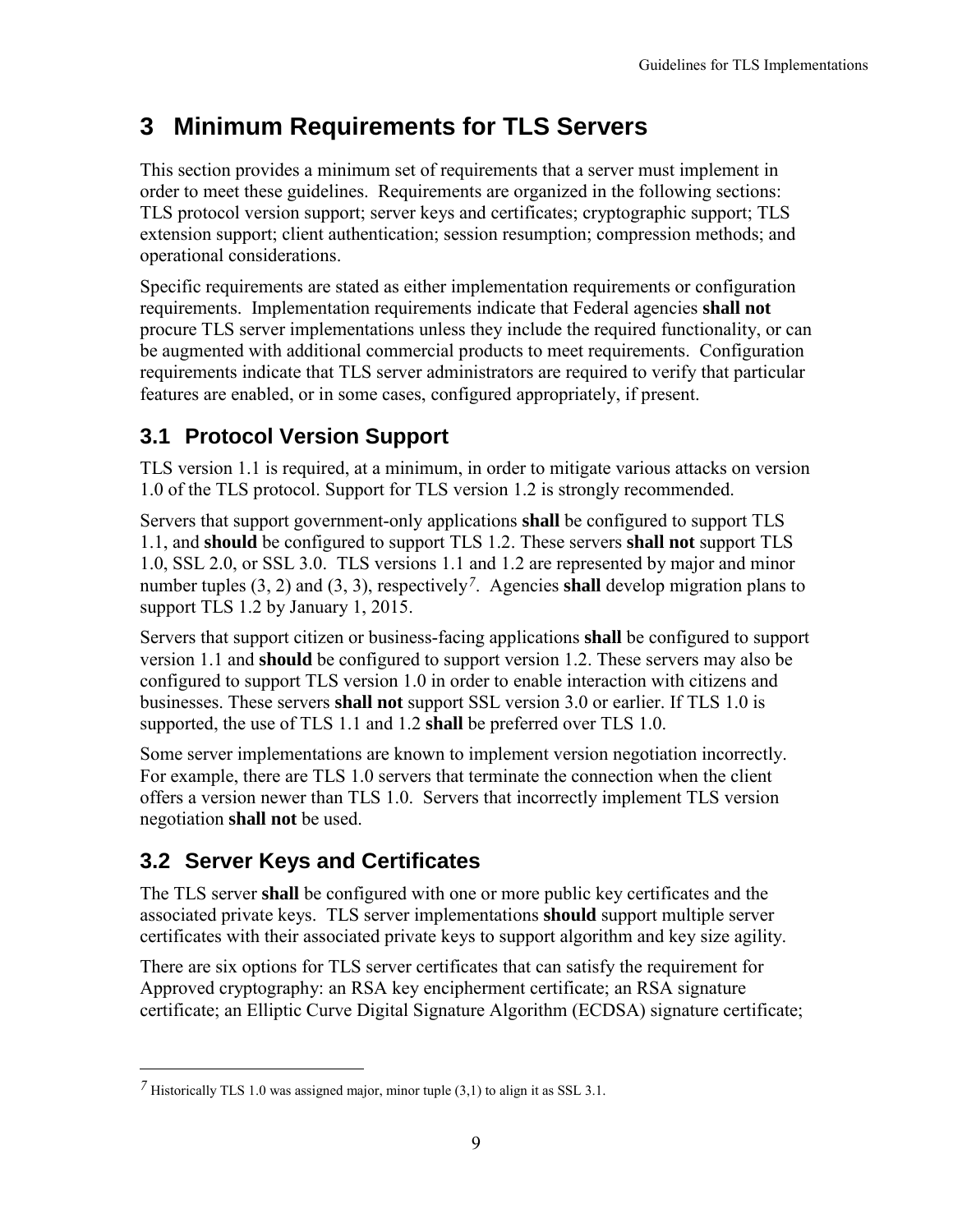a Digital Signature Algorithm (DSA)*[8](#page-17-1)* signature certificate; a Diffie-Hellman certificate; and an ECDH certificate.

At a minimum, TLS servers conforming to this specification **shall** be configured with an RSA key encipherment certificate, and also **should** be configured with an ECDSA signature certificate or RSA signature certificate. If the server is not configured with an RSA signature certificate, an ECDSA signature certificate using a Suite B named curve for the signature and public key in the ECDSA certificate **should** be used.*[9](#page-17-2)*

TLS servers **shall** be configured with certificates issued by a CA, rather than self-signed certificates. Furthermore, TLS server certificates **shall** be issued by a CA that publishes revocation information in either a Certificate Revocation List (CRL) [\[RFC5280\]](#page-64-2) or in Online Certificate Status Protocol (OCSP) [\[RFC6960\]](#page-65-1) responses. The source for the revocation information **shall** be included in the CA-issued certificate in the appropriate extension to promote interoperability.

A TLS server that has been issued certificates by multiple CAs can select the appropriate certificate, based on the client specified "Trusted CA Keys" TLS extension, as described in Section [3.4.1.4.](#page-28-1) A TLS server that has been issued certificates for multiple names can select the appropriate certificate, based on the client specified "Server Name" TLS extension, as described in Section [3.4.1.3.](#page-28-2) A TLS server may also contain multiple names in the Subject Alternative Name extension of the server certificate in order to support multiple server names of the same name form (e.g., DNS Name) or multiple server names of multiple name forms (e.g., DNS Names, IP Address, etc.)

Section [3.2.1](#page-17-0) specifies a detailed profile for server certificates. Basic guidelines for DSA, DH, and ECDH certificates are provided; more detailed profiles may be provided if these algorithms experience broad use in the future. Section [3.2.2](#page-20-0) specifies requirements for revocation checking. System administrators **shall** use these sections to identify an appropriate source for certificates. Section [3.5.4](#page-32-1) specifies requirements for the "hints list."

#### <span id="page-17-0"></span>**3.2.1 Server Certificate Profile**

 $\overline{a}$ 

The server certificate profile, described in this section, provides requirements and recommendations for the format of the server certificate. For these guidelines, the TLS server certificate **shall** be an X.509 version 3 certificate; both the public key contained in the certificate and the signature **shall** have at least 112 bits of security. The certificate **shall** be signed with an algorithm consistent with the public key*[10](#page-17-3)*:

• Certificates containing RSA (key encipherment or signature), ECDSA, or DSA public keys **shall** be signed with those same signature algorithms, respectively;

<span id="page-17-1"></span>*<sup>8</sup>* In the names for the TLS cipher suites, DSA is referred to as DSS (Digital Signature Standard), for historical reasons.

<span id="page-17-2"></span>*<sup>9</sup>* The Suite B curves are known as P-256 and P-384. These curves are defined in [\[FIPS186-4\]](#page-62-4) and their inclusion in Suite B is documented in [\[RFC6460\]](#page-65-2).

<span id="page-17-3"></span>*<sup>10</sup>* Algorithm-dependent rules exist for the generation of public and private key pairs. For guidance on the generation of DH and ECDH key pairs, see [\[SP800-56A\]](#page-66-2). For guidance regarding the generation of RSA key pairs, see [\[SP800-56B\]](#page-66-3). For guidance regarding the generation of DSA and ECDSA key pairs, see [\[FIPS186-4\]](#page-62-4).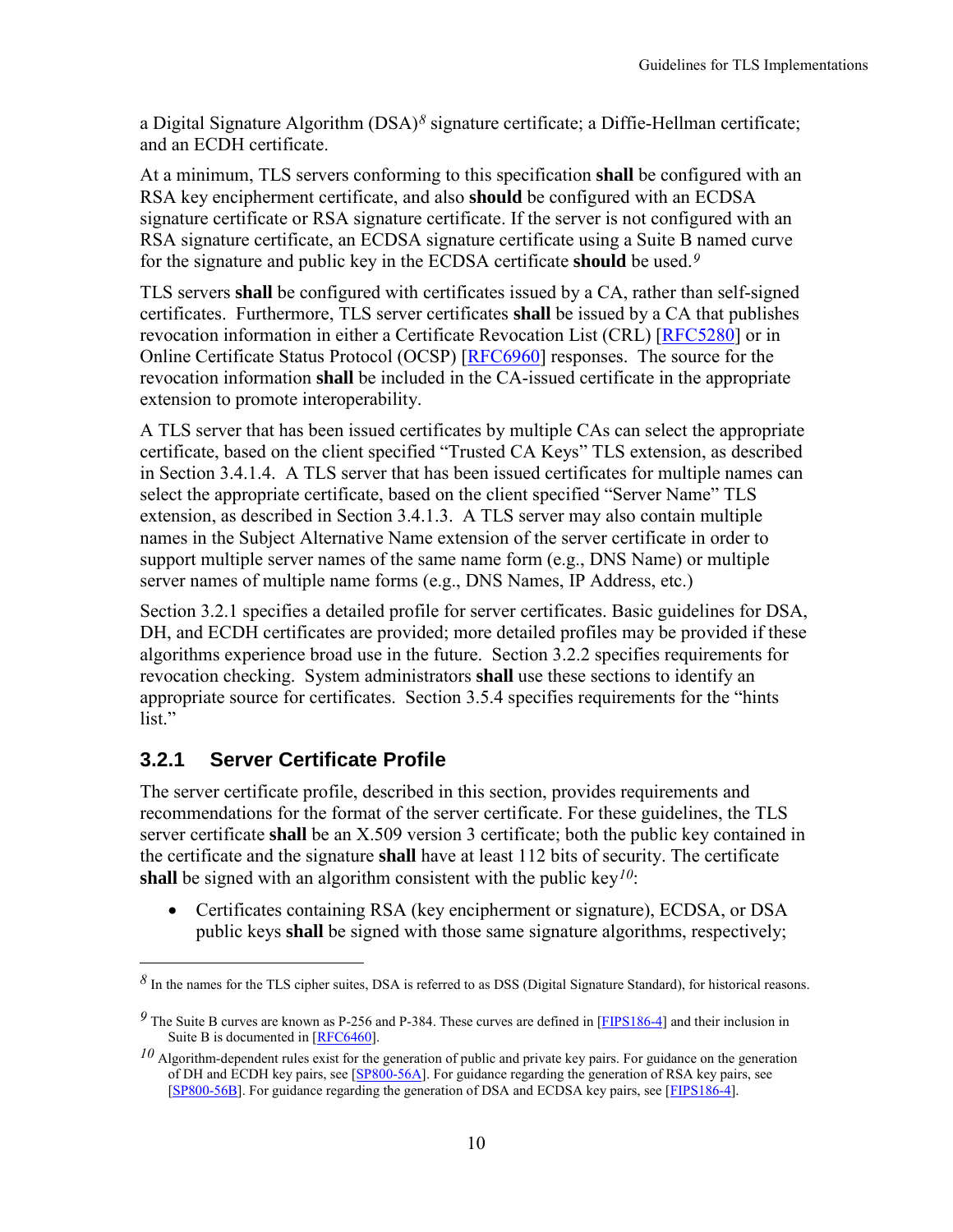- Certificates containing Diffie-Hellman public keys **shall** be signed with DSA; and
- Certificates containing ECDH public keys **shall** be signed with ECDSA.

The extended key usage extension limits the operations that keys in a certificate may be used for. There is an extended key usage extension specifically for server authentication, and the server **should** be configured to support it. The use of the extended key usage extension will facilitate successful server authentication, as some clients may require the presence of an extended key usage extension. The extended key usage extension will also indicate that the certificate is not intended to be used for other purposes, such as code signing. The use of the server DNS name in the Subject Alternative Name field ensures that any name constraints on the certification path will be properly enforced.

The server certificate profile is listed in [Table 3-1.](#page-18-0) In the absence of agency-specific certificate profile requirements, this certificate profile **should** be used for the server certificate.

Note that for ECDH, the algorithm object identifier (OID) and the signature OID are identical to those of ECDSA. For interoperability reasons, the algorithm OID is not changed and the key usage extension determines if the public key is used for key agreement or signature verification.

<span id="page-18-0"></span>

| <b>Field</b>                      | <b>Critical</b> | <b>Value</b>                                                       | <b>Description</b>                                                                                                                                                                  |  |
|-----------------------------------|-----------------|--------------------------------------------------------------------|-------------------------------------------------------------------------------------------------------------------------------------------------------------------------------------|--|
| Version                           | N/A             | 2                                                                  | Version 3                                                                                                                                                                           |  |
| Serial Number                     | N/A             | Unique positive integer                                            | Must be unique                                                                                                                                                                      |  |
| Issuer Signature Algorithm        | N/A             | Values by certificate type:                                        |                                                                                                                                                                                     |  |
|                                   |                 | sha256WithRSAEncryption {1 2 840}<br>113549 $1 1 11$ , or stronger | RSA key encipherment certificate, RSA<br>signature certificate                                                                                                                      |  |
|                                   |                 | ecdsa-with-SHA256 {1 2 840 10045 4 3<br>$2$ , or stronger          | ECDSA signature certificate, ECDH<br>certificate                                                                                                                                    |  |
|                                   |                 | id-dsa-with-sha256 {2 16 840 1 101 3 4 3<br>$2$ , or stronger      | DSA signature certificate, DH certificate                                                                                                                                           |  |
| Issuer Distinguished Name<br>(DN) | N/A             | Unique X.500 Issuing CA DN                                         | Single value shall be encoded in each<br>Relative Distinguished Name (RDN). All<br>attributes that are of directoryString type<br>shall be encoded as a printable string.           |  |
| <b>Validity Period</b>            | N/A             | 3 years or less                                                    | Dates through 2049 expressed in UTCTime                                                                                                                                             |  |
| Subject Distinguished Name        | N/A             | Unique X.500 subject DN per agency<br>requirements                 | Single value shall be encoded in each<br>RDN. All attributes that are of<br>directoryString type shall be encoded as a<br>printable string.<br>CN={Host IP Address   Host DNS Name} |  |

**Table 3-1: TLS Server Certificate Profile**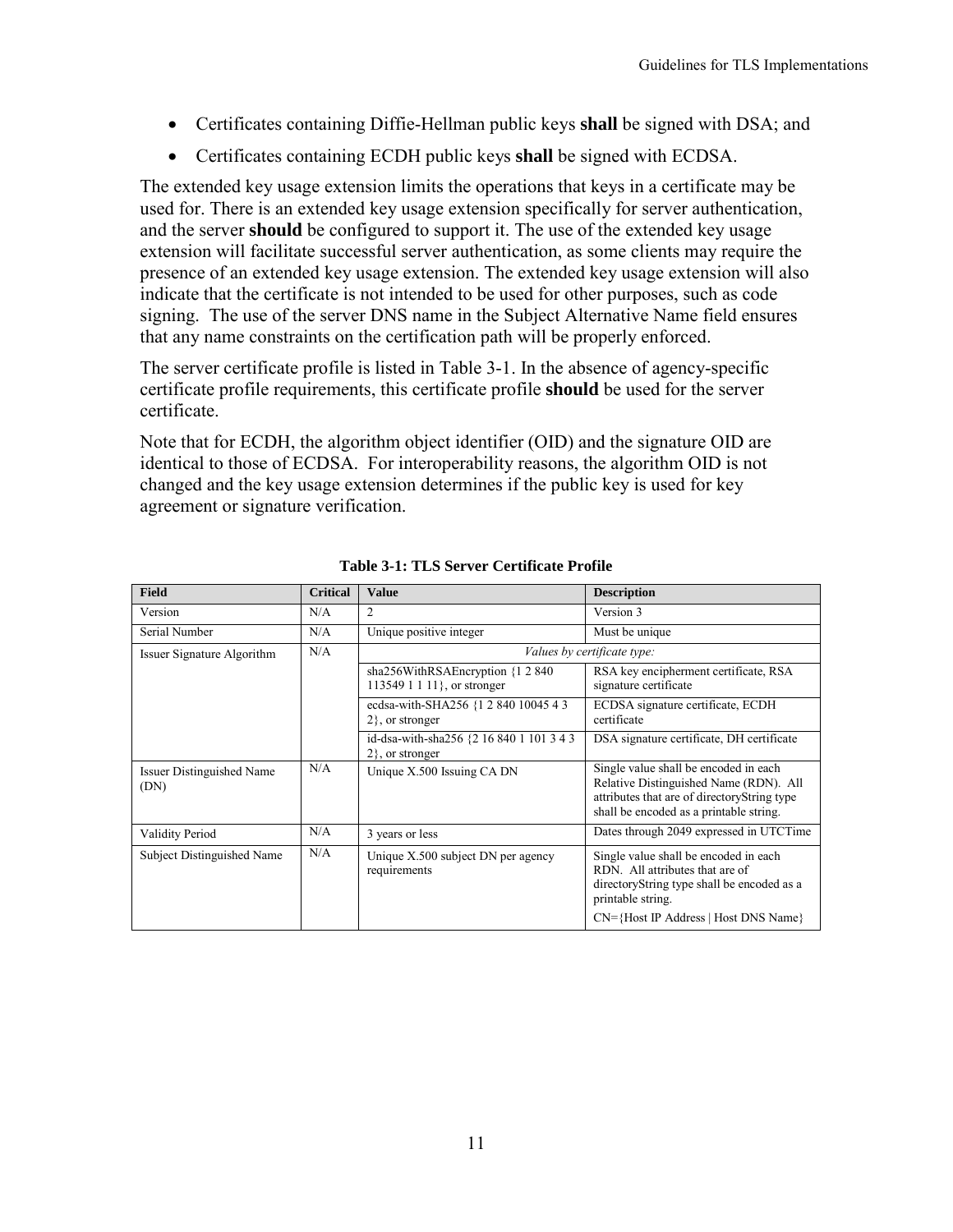| <b>Field</b>                        | <b>Critical</b> | <b>Value</b>                                                    | <b>Description</b>                                                                                                                   |
|-------------------------------------|-----------------|-----------------------------------------------------------------|--------------------------------------------------------------------------------------------------------------------------------------|
| Subject Public Key                  | N/A             |                                                                 | Values by certificate type:                                                                                                          |
| Information                         |                 | rsaEncryption {1 2 840 113549 1 1 1}                            | RSA key encipherment certificate, RSA<br>signature certificate                                                                       |
|                                     |                 |                                                                 | 2048-bit RSA key modulus, or other<br>approved lengths as defined in [SP800-<br>56B] and [SP800-57p1]                                |
|                                     |                 |                                                                 | Parameters: NULL                                                                                                                     |
|                                     |                 | ecPublicKey {1 2 840 10045 2 1}                                 | ECDSA signature certificate, or ECDH<br>certificate                                                                                  |
|                                     |                 |                                                                 | Parameters: namedCurve OID for names<br>curve specified in FIPS 186-4. The curve<br>shall be $P-256$ or $P-384$                      |
|                                     |                 |                                                                 | SubjectPublic Key: Uncompressed EC<br>Point.                                                                                         |
|                                     |                 | id-dsa {1 2 840 10040 4 1}                                      | DSA signature certificate                                                                                                            |
|                                     |                 |                                                                 | Parameters: p, q, g (2048 bit large prime,<br>i.e., p)                                                                               |
|                                     |                 | dhpublicnumber {1 2 840 10046 2 1}                              | DH certificate                                                                                                                       |
|                                     |                 |                                                                 | Parameters: p, g, q (2048 bit large prime,<br>i.e., p)                                                                               |
| Issuer's Signature                  | N/A             |                                                                 | Values by certificate type:                                                                                                          |
|                                     |                 | sha256WithRSAEncryption {1 2 840<br>113549 1 1 11}, or stronger | RSA key encipherment certificate, RSA<br>signature certificate                                                                       |
|                                     |                 | ecdsa-with-SHA256 {1 2 840 10045 4 3<br>$2$ , or stronger       | ECDSA signature certificate, ECDH<br>certificate                                                                                     |
|                                     |                 | id-dsa-with-sha256 { 2 16 840 1 101 3 4<br>$32$ , or stronger   | DSA signature certificate, DH certificate                                                                                            |
| Extensions                          |                 |                                                                 |                                                                                                                                      |
| Authority Key Identifier            | N <sub>0</sub>  | Octet String                                                    | Same as subject key identifier in Issuing<br>CA certificate                                                                          |
|                                     |                 |                                                                 | Prohibited: Issuer DN, Serial Number tuple                                                                                           |
| Subject Key Identifier              | No              | Octet String                                                    | Same as in PKCS-10 request or calculated<br>by the Issuing CA                                                                        |
| Key Usage                           | Yes             |                                                                 | Values by certificate type:                                                                                                          |
|                                     |                 | keyEncipherment                                                 | RSA key encipherment certificate                                                                                                     |
|                                     |                 | digitalSignature                                                | RSA signature certificate, ECDSA<br>signature certificate, or DSA signature<br>certificate                                           |
|                                     |                 | keyAgreement                                                    | ECDH certificate, DH certificate                                                                                                     |
| <b>Extended Key Usage</b>           | No              | id-kp-serverAuth ${136155731}$                                  | Required                                                                                                                             |
|                                     |                 | id-kp-clientAuth {1 3 6 1 5 5 7 3 2}                            | Optional                                                                                                                             |
|                                     |                 |                                                                 | Prohibited: anyExtendedKeyUsage, all<br>others unless consistent with key usage<br>extension                                         |
| Certificate Policies                | No              | Per agency X.509 certificate policy                             |                                                                                                                                      |
| Subject Alternative Name            | No              | DNS Host Name or IP Address if there is<br>no DNS name assigned | Multiple SANs are permitted, e.g., for load<br>balanced environments.                                                                |
| <b>Authority Information Access</b> | No              | id-ad-caIssuers                                                 | Required. Access method entry contains<br>HTTP URL for certificates issued to<br>Issuing CA                                          |
|                                     |                 | id-ad-ocsp                                                      | Optional. Access method entry contains<br>HTTP URL for the Issuing CA OCSP<br>Responder                                              |
| <b>CRL Distribution Points</b>      | N <sub>0</sub>  | See comments                                                    | Optional. HTTP value in distributionPoint<br>field pointing to a full and complete CRL.<br>Prohibited: reasons and cRLIssuer fields, |
|                                     |                 |                                                                 | and nameRelativetoCRLIssuer CHOICE                                                                                                   |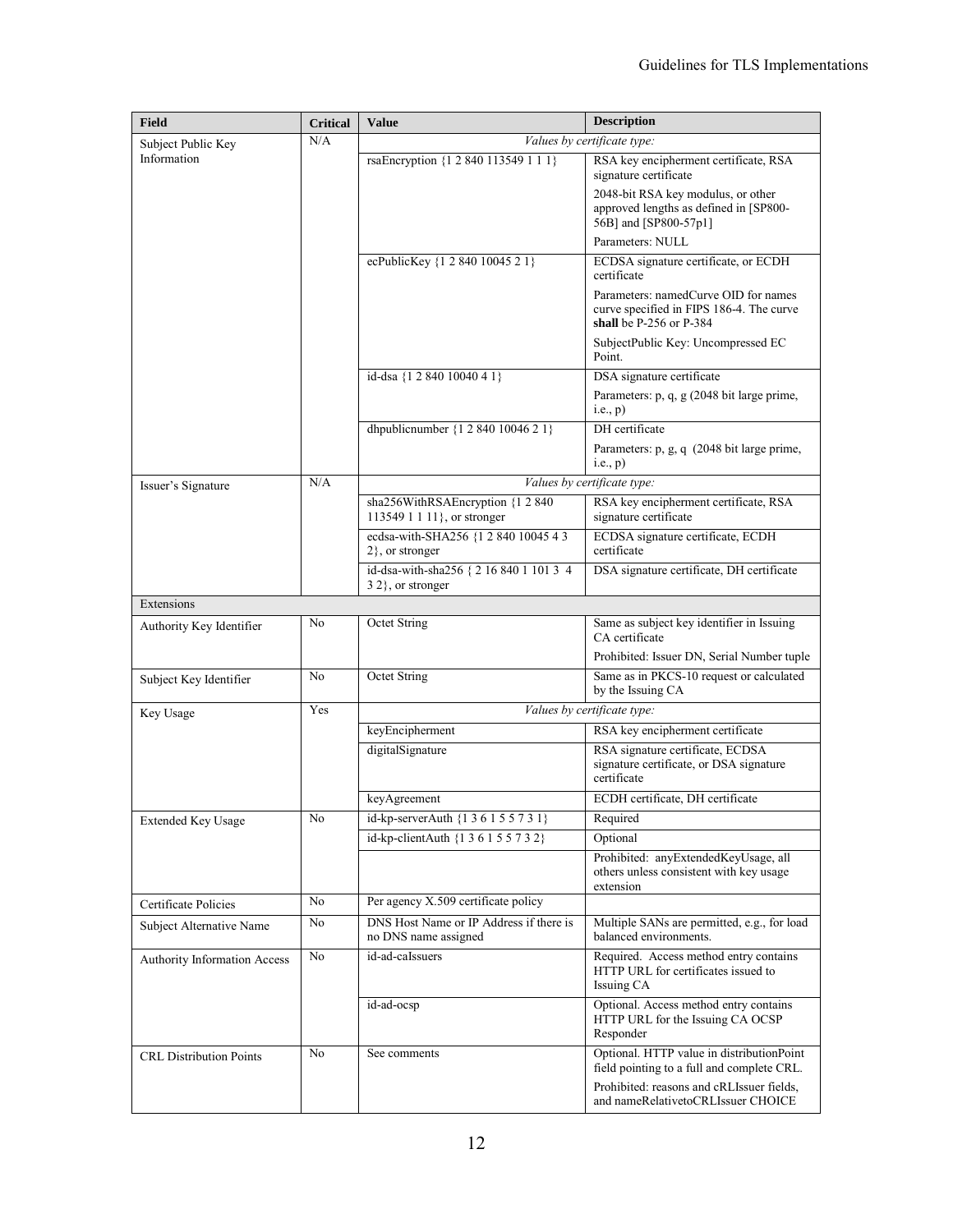#### <span id="page-20-0"></span>**3.2.2 Obtaining Revocation Status Information for the Client Certificate**

The server **shall** perform revocation checking of the client certificate, when client authentication is used. Revocation information **shall** be obtained by the server from one or more of the following locations:

- 1. Certificate Revocation List (CRL) or OCSP [\[RFC6960\]](#page-65-1) response in the server's local store;
- 2. OCSP response from a locally configured OCSP Responder;
- 3. OCSP response from the OCSP Responder location identified in the OCSP field in the Authority Information Access extension in the client certificate; or
- 4. CRL from the CRL Distribution Point extension in the client certificate.

When the local store does not have the current or a cogent*[11](#page-20-2)* CRL or OCSP response, and the OCSP Responder and the CRL Distribution Point are unavailable or inaccessible at the time of TLS session establishment, the server will either deny the connection or accept a potentially revoked or compromised certificate. The decision to accept or reject a certificate in this situation **should** be made according to agency policy.

### <span id="page-20-1"></span>**3.2.3 Server Public Key Certificate Assurance**

 $\overline{a}$ 

After the server public key certificate has been verified by a client, it may be trusted by the client on the basis of policies, procedures and security controls used to issue the server public key certificate. The server is required to possess an X.509 version 3 public key certificate. The policy, procedures and security controls are optionally represented in the certificate using the certificatePolicies extension, specified in [\[RFC5280\]](#page-64-2) and updated in [\[RFC6818\]](#page-65-3). When used, one or more certificate policy OIDs are asserted in this extension. The actual policies and procedures and security controls associated with each certificate policy OID are documented in a certificate policy. In the absence of agencyspecific policies, Federal agencies **shall** use the Common Policy [\[COMMON\]](#page-62-5).

The use of a certificate policy that is designed with the secure operation of PKI in mind and adherence to the stipulated certificate policy mitigates the threat that the issuing CA can be compromised or that the registration system, persons or process can be compromised to obtain an unauthorized certificate in the name of a legitimate entity, and thus compromise the clients. With this in mind, the CA Browser Forum, a private sector organization, has carried out some efforts in this area. The guideline was first published as the Extended Validation guideline [\[EVGUIDE\]](#page-62-6). Under another effort, the CA Browser Forum published requirements for issuing certificates from publicly trusted CAs in order for those CAs and their trust anchor to remain in browser trust stores [\[CABBASE\]](#page-62-7).

<span id="page-20-2"></span> $^{11}$  A CRL is considered "cogent" when the "CRL Scope" is appropriate for certificate in question. "CRL Scope" is defined in [\[RFC5280\]](#page-64-2).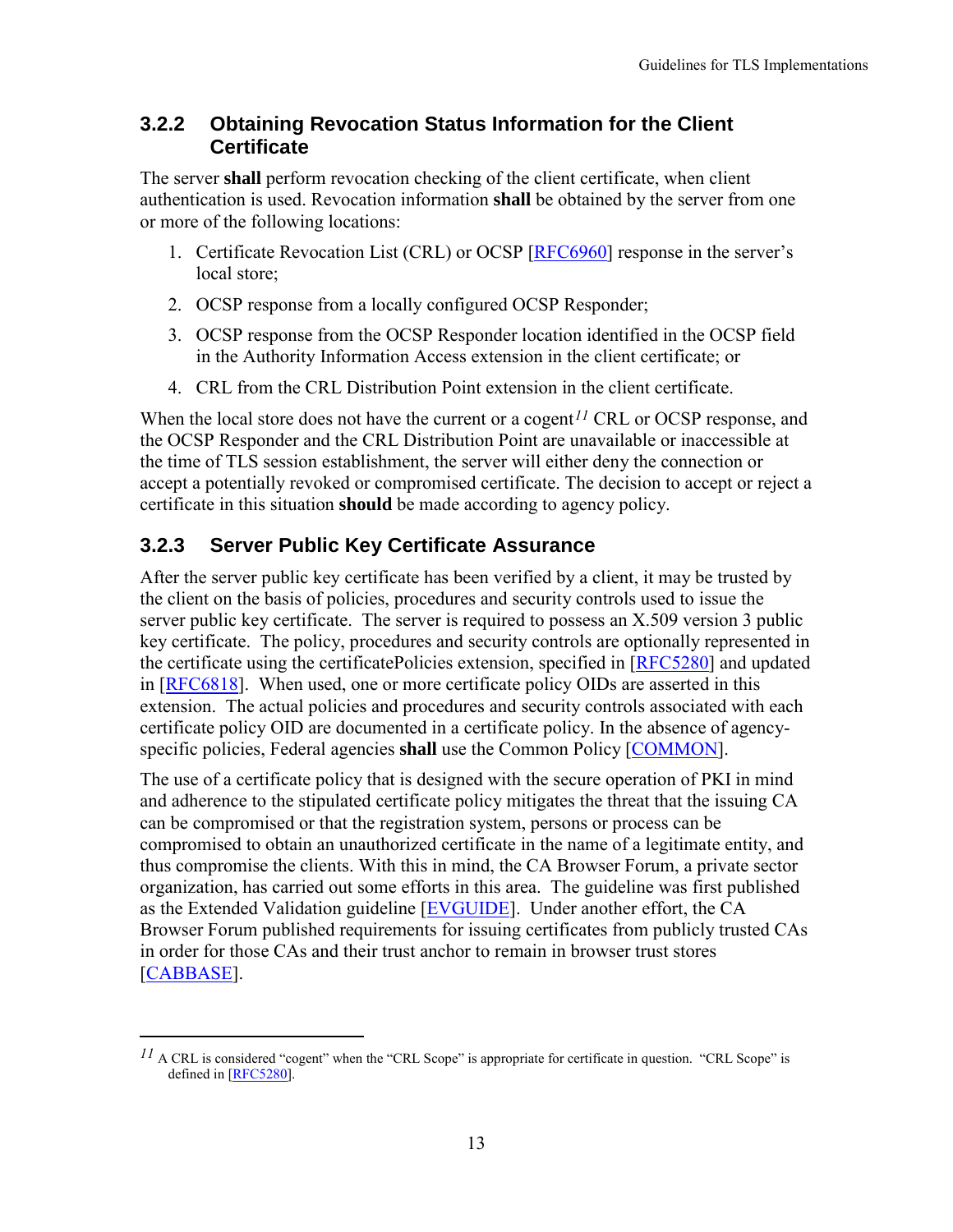It should be noted that there are TLS clients that do not perform X.509 certificate policy processing as mandated by [\[RFC5280\]](#page-64-2). Thus, they are not able to accept or reject a TLS server certificate based on the assurance level specified by the policy. This may result in the acceptance of a fraudulent certificate and may expose user data to unintended parties. The Federal Government and CA Browser Forum hope that the security requirements in [\[COMMON\]](#page-62-5), [\[EVGUIDE\]](#page-62-6), and [\[CABBASE\]](#page-62-7) are adopted by all CAs under their purview, mitigating the lack of a policy processing capability.

In order to further mitigate the risk associated with a CA or X.509 certificate registration system, process or personnel compromise, several concepts are under development. These emerging concepts are further discussed in [Appendix D.](#page-59-0)

### <span id="page-21-0"></span>**3.3 Cryptographic Support**

Cryptographic support in TLS is provided through the use of various cipher suites. A cipher suite specifies a collection of algorithms for key exchange and for providing confidentiality and integrity services to application data. The cipher suite negotiation occurs during the TLS handshake protocol. The client presents cipher suites that it supports to the server, and the server selects one of them to secure the session data.

Cipher suites have the form:

TLS\_*KeyExchangeAlg*\_WITH\_*EncryptionAlg\_MessageAuthenticationAlg*

For example, the cipher suite TLS\_RSA\_WITH\_AES\_128\_CBC\_SHA uses RSA for the key exchange, AES-128 in cipher block chaining mode for encryption, and message authentication is performed using HMAC\_SHA*[12](#page-21-2)*. For further information on cipher suite interpretation, see [Appendix B.](#page-55-0)

### <span id="page-21-1"></span>**3.3.1 Cipher Suites**

The server **shall** be configured to only use cipher suites that are composed entirely of Approved algorithms. A complete list of acceptable cipher suites for general use is provided in this section, grouped by certificate type and TLS protocol version.

In some situations, such as closed environments, it may be appropriate to used pre-shared keys. Pre-shared keys are symmetric keys that are already in place prior to the initiation of a TLS session, which are used in the derivation of the premaster secret. For cipher suites that are acceptable in pre-shared key environments, see [Appendix C.](#page-57-0)

In order to maximize interoperability, TLS server implementations **shall** support the following cipher suites:

- TLS\_RSA\_WITH\_3DES\_EDE\_CBC\_SHA*[13](#page-21-3)*
- TLS\_RSA\_WITH\_AES\_128\_CBC\_SHA*[14](#page-21-4)*

In addition, TLS server implementations **should** support the following cipher suites:

 $\overline{a}$ 

<span id="page-21-2"></span>*<sup>12</sup>* SHA indicates the use of the SHA-1 hash algorithm.

<span id="page-21-3"></span><sup>13</sup> Support of this cipher suite is mandatory for TLS 1.1 [\[RFC4346\]](#page-64-0)

<span id="page-21-4"></span>*<sup>14</sup>* Support of this cipher suite is mandatory for TLS 1.2 [\[RFC5246\]](#page-64-1)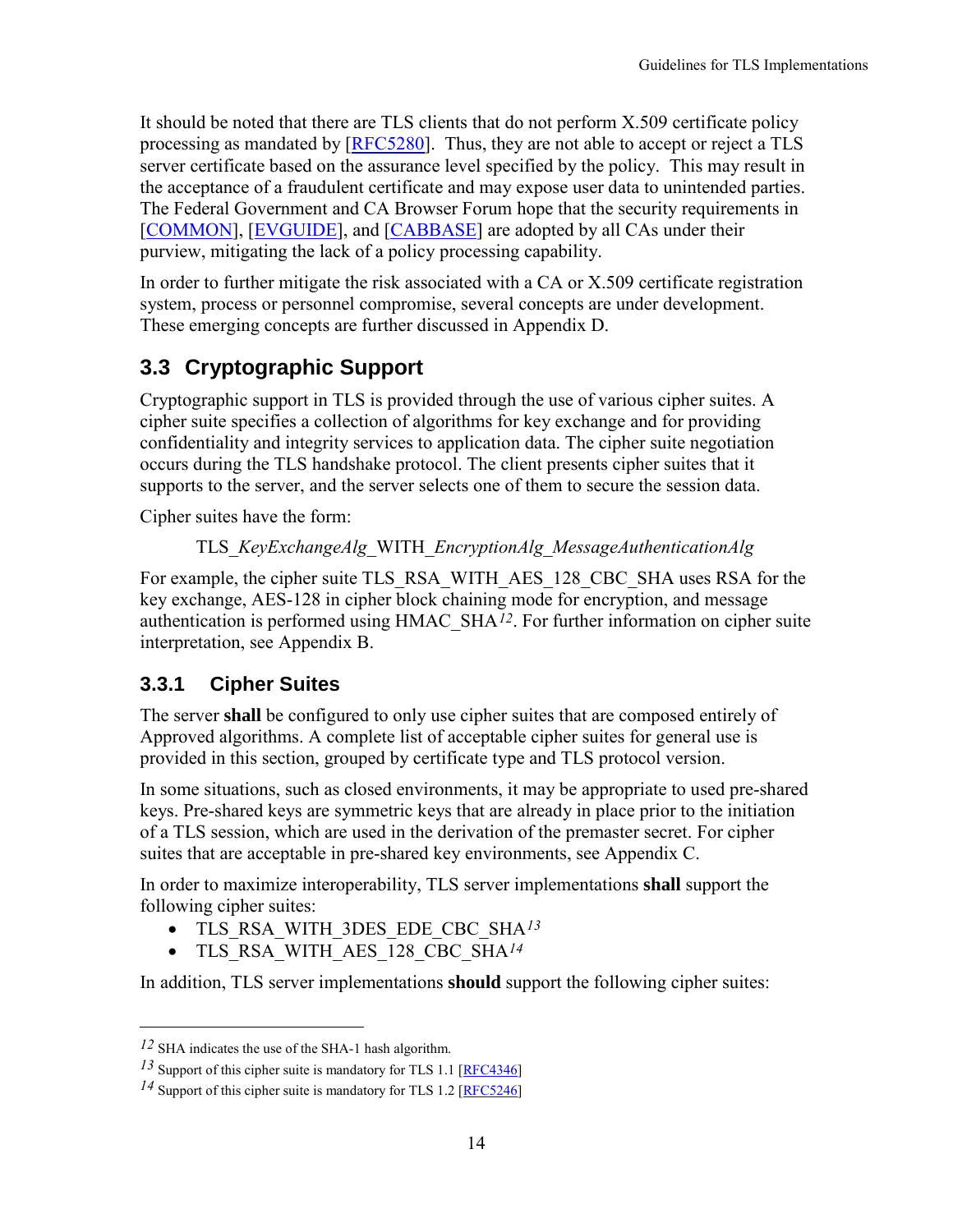- TLS RSA\_WITH\_AES\_256\_CBC\_SHA
- TLS\_ECDHE\_ECDSA\_WITH\_3DES\_EDE\_CBC\_SHA*[15](#page-22-0)*
- TLS ECDHE\_ECDSA\_WITH\_AES\_128\_CBC\_SHA
- TLS\_ECDHE\_RSA\_WITH\_3DES\_EDE\_CBC\_SHA
- TLS\_ECDHE\_RSA\_WITH\_AES\_128\_CBC\_SHA

When ephemeral keys are used to establish the master secret, each ephemeral key-pair (i.e., the server ephemeral key-pair and the client ephemeral key-pair) **shall** have at least 112 bits of security.

TLS version 1.2 adds support for authenticated encryption modes, and support for the SHA-256 and SHA-384 hash algorithms, which are not supported in prior versions of TLS. These cipher suites are described in [\[RFC5288\]](#page-64-3) and [\[RFC5289\]](#page-64-4). In addition to supporting the cipher suites listed above, TLS 1.2 servers **shall** be configured to support the following cipher suite:

• TLS\_RSA\_WITH\_AES\_128\_GCM\_SHA256

TLS 1.2 servers **should** be configured to support the following cipher suites:

• TLS\_RSA\_WITH\_AES\_256\_GCM\_SHA384

 $\overline{a}$ 

- TLS ECDHE\_ECDSA\_WITH\_AES\_128\_CBC\_SHA256
- TLS ECDHE\_ECDSA\_WITH\_AES\_128\_GCM\_SHA256
- TLS ECDHE\_ECDSA\_WITH\_AES\_256\_GCM\_SHA384
- TLS\_ECDHE\_RSA\_WITH\_AES\_128\_CBC\_SHA256
- TLS\_ECDHE\_RSA\_WITH\_AES\_128\_GCM\_SHA256

NIST may define additional mandatory or recommended cipher suites at a later date.

The server **shall** be configured to only support cipher suites for which it has a valid certificate containing a signature providing at least 112 bits of security. The following cipher suite tables are grouped by certificate type and TLS protocol version. The cipher suites in these tables include the cipher suites that **shall** and **should** be supported (as described above), and may be supported. Only cipher suites that are composed of Approved algorithms are acceptable and are listed in this section. Cipher suites that do not appear in this section or [Appendix C](#page-57-0) **shall not** be used.

In the following tables listing recommended cipher suites, cipher suites shown in **bold font shall** be supported, cipher suites shown in *italics font* **should** be supported, and cipher suites shown in regular font may be supported.

[Table 3-2](#page-23-0) identifies the three categories (**shall**, s*hould*, and may) of acceptable cipher suites for a TLS server that has been configured with an RSA private key and a

<span id="page-22-0"></span>*<sup>15</sup>* In TLS versions 1.0 and 1.1, DHE and ECDHE cipher suites use SHA-1 for signature generation on the ephemeral parameters (including keys) in the ServerKeyExchange message. [\[SP800-131A\]](#page-66-4) states that the use of SHA-1 for digital signature generation is disallowed after 2013. Due to the random nature of the ephemeral keys, third party cannot cause effective collision. The server and client do not have anything to gain by causing collision for the connection. Due to client random and server random, the server, the client, or a third party cannot use a colliding set of messages to masquerade as client or server in future connections. Any modification to the parameters by a third party during the handshake will ultimately result in a failed connection. Because of these reasons, SHA-1 is allowed for generating digital signatures on ephemeral parameters in TLS.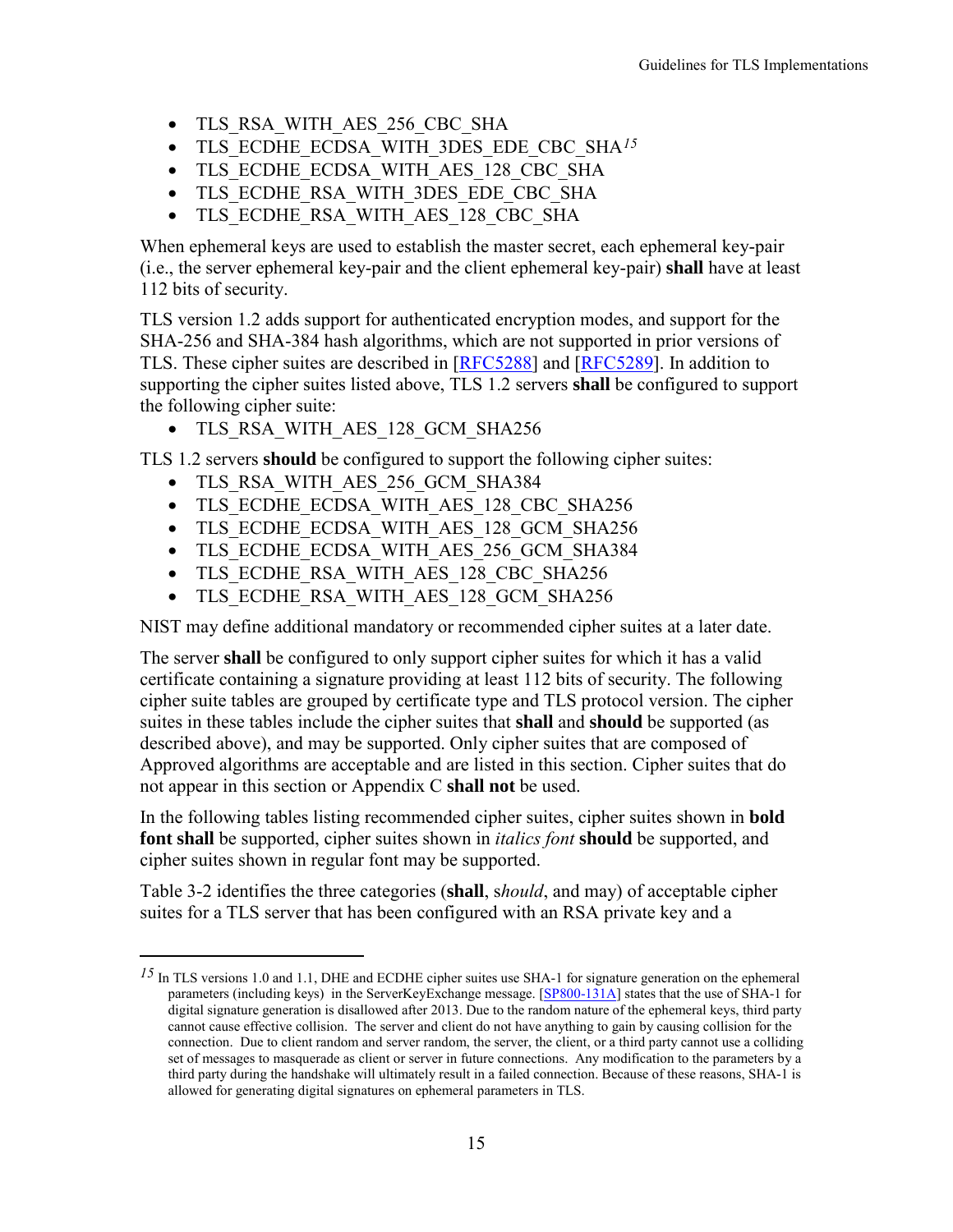corresponding RSA certificate. [Table 3-3](#page-23-1) identifies additional RSA cipher suites for TLS version 1.2 servers, for the three categories. A server having a RSA certificate may support any cipher suite that appears in [Table 3-2](#page-23-0) or [Table 3-3.](#page-23-1) The key usage extension in the RSA certificate **shall** specify key encipherment for cipher suites that use RSA key transport to carry out the key exchange, and the key usage extension **shall** specify digital signature for cipher suites using ECDHE for key exchange.

<span id="page-23-0"></span>

| <b>Cipher Suite Name</b>            | Key             | <b>Encryption</b>   | Hash            | Hash                  |
|-------------------------------------|-----------------|---------------------|-----------------|-----------------------|
|                                     | <b>Exchange</b> |                     | <b>Function</b> | <b>Function</b>       |
|                                     |                 |                     | for HMAC        | for PRF <sup>16</sup> |
| TLS RSA WITH 3DES EDE CBC SHA       | <b>RSA</b>      | <b>3DES EDE CBC</b> | $SHA-1$         | Per RFC               |
| TLS RSA WITH AES 128 CBC SHA        | <b>RSA</b>      | AES 128 CBC         | $SHA-1$         | Per RFC               |
| TLS RSA WITH AES 256 CBC SHA        | <b>RSA</b>      | AES 256 CBC         | $SHA-I$         | Per RFC               |
| TLS ECDHE RSA WITH 3DES EDE CBC SHA | <b>ECDHE</b>    | 3DES EDE CBC        | <i>SHA-1</i>    | Per RFC               |
| TLS ECDHE RSA WITH AES 128 CBC SHA  | <b>ECDHE</b>    | AES 128 CBC         | <i>SHA-1</i>    | Per RFC               |
| TLS ECDHE RSA WITH AES 256 CBC SHA  | <b>ECDHE</b>    | AES 256 CBC         | $SHA-1$         | Per RFC               |

**Table 3-2: Cipher Suites for RSA Server Certificates** 

| Table 3-3: Additional TLS 1.2 Cipher Suites for RSA Server Certificates |
|-------------------------------------------------------------------------|
|-------------------------------------------------------------------------|

<span id="page-23-1"></span>

| <b>Cipher Suite Name</b>               | Key             | <b>Encryption</b>  | Hash            | Hash            |
|----------------------------------------|-----------------|--------------------|-----------------|-----------------|
|                                        | <b>Exchange</b> |                    | <b>Function</b> | <b>Function</b> |
|                                        |                 |                    | for HMAC        | for PRF         |
| TLS RSA WITH AES 128 GCM SHA256        | <b>RSA</b>      | AES 128 GCM        | N/A             | <b>SHA-256</b>  |
| TLS RSA WITH AES 256 GCM SHA384        | <b>RSA</b>      | AES 256 GCM        | $N\!/\!A$       | <i>SHA-384</i>  |
| TLS ECDHE RSA WITH AES 128 CBC SHA256  | <b>ECDHE</b>    | <b>AES 128 CBC</b> | $N\!/\!A$       | <i>SHA-256</i>  |
| TLS ECDHE RSA WITH AES 128 GCM SHA256  | <b>ECDHE</b>    | AES 128 GCM        | N/A             | <i>SHA-256</i>  |
| TLS RSA WITH AES 128 CBC SHA256        | <b>RSA</b>      | <b>AES 128 CBC</b> | SHA-256         | <b>SHA-256</b>  |
| TLS RSA WITH AES 256 CBC SHA256        | <b>RSA</b>      | <b>AES 256 CBC</b> | <b>SHA-256</b>  | <b>SHA-256</b>  |
| TLS RSA WITH AES 128 CCM <sup>17</sup> | <b>RSA</b>      | AES 128 CCM        | N/A             | <b>SHA-256</b>  |
| TLS RSA WITH AES 256 CCM               | <b>RSA</b>      | AES 256 CCM        | N/A             | <b>SHA-256</b>  |

[Table 3-4](#page-23-2) identifies the two categories (s*hould* and may) of cipher suites for a TLS server that has been configured with an elliptic curve private key and a corresponding ECDSA certificate. These cipher suites are described in [\[RFC4492\]](#page-64-5). [Table 3-5](#page-24-0) identifies additional two categories (s*hould* and may) of ECDSA cipher suites, described in [\[RFC5289\]](#page-64-4) for a TLS version 1.2 server. A server that is configured with an ECDSA certificate may support any of the cipher suites listed in [Table 3-4](#page-23-2) or [Table 3-5.](#page-24-0)

<span id="page-23-2"></span>

| <b>Cipher Suite Name</b>              | Key<br><b>Exchange</b> | <b>Encryption</b> | Hash<br>function<br>for HMAC | Hash<br><b>Function</b><br>for PRF |
|---------------------------------------|------------------------|-------------------|------------------------------|------------------------------------|
| TLS ECDHE ECDSA WITH 3DES EDE CBC SHA | <b>ECDHE</b>           | 3DES EDE CBC      | SHA-1                        | Per RFC                            |
| TLS ECDHE ECDSA WITH AES 128 CBC SHA  | <b>ECDHE</b>           | AES 128 CBC       | SHA-1                        | Per RFC                            |
| TLS ECDHE ECDSA WITH AES 256 CBC SHA  | <b>ECDHE</b>           | AES 256 CBC       | SHA-1                        | Per RFC                            |

**Table 3-4: Cipher Suites for ECDSA Server Certificates** 

<span id="page-23-3"></span>*16* In TLS versions 1.0 and 1.1, the hash function used in the PRF is a parallel application of MD5 and SHA-1, as defined in [\[RFC2246\]](#page-63-0) and [\[RFC4346\]](#page-64-0). For TLS 1.2, the PRF hash function is SHA-256, unless otherwise stated.

 $\overline{a}$ 

<span id="page-23-4"></span>*<sup>17</sup>* AES-CCM cipher suites are defined in [\[RFC6655\]](#page-65-4).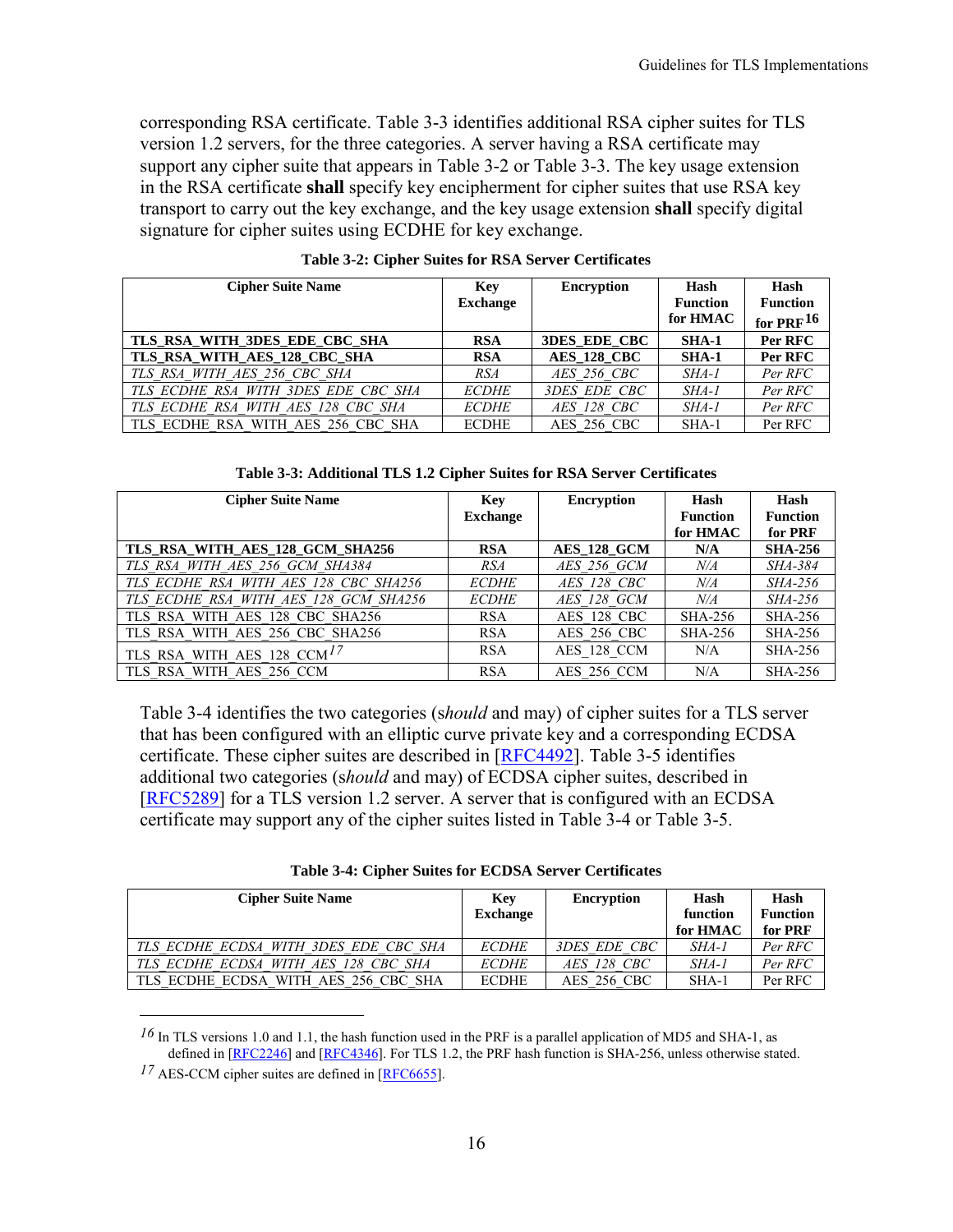<span id="page-24-0"></span>

| <b>Cipher Suite Name</b>                | Key<br><b>Exchange</b> | <b>Encryption</b>  | Hash<br>function<br>for<br><b>HMAC</b> | Hash<br><b>Function</b><br>for PRF |
|-----------------------------------------|------------------------|--------------------|----------------------------------------|------------------------------------|
| TLS ECDHE ECDSA WITH AES 128 CBC SHA256 | <b>ECDHE</b>           | AES 128 CBC        | <i>SHA-256</i>                         | <i>SHA-256</i>                     |
| TLS ECDHE ECDSA WITH AES 128 GCM SHA256 | <b>ECDHE</b>           | AES 128 GCM        | N/A                                    | <i>SHA-256</i>                     |
| TLS ECDHE ECDSA WITH AES 256 GCM SHA384 | <b>ECDHE</b>           | AES 256 GCM        | N/A                                    | SHA-384                            |
| TLS ECDHE ECDSA WITH AES 256 CBC SHA384 | <b>ECDHE</b>           | <b>AES 256 CBC</b> | <b>SHA-384</b>                         | <b>SHA-384</b>                     |

| Table 3-5: Additional TLS 1.2 Cipher Suites for ECDSA Server Certificates |
|---------------------------------------------------------------------------|
|---------------------------------------------------------------------------|

[Table 3-6](#page-24-1) identifies cipher suites that may be supported by a server that has been configured with a DSA private key and a corresponding DSA certificate. [Table 3-7](#page-24-2) identifies additional DSA cipher suites that may be supported by a TLS version 1.2 server. A server that is configured with a DSA certificate may support any of the cipher suites listed in [Table 3-6](#page-24-1) or [Table 3-7.](#page-24-2)

|  | Table 3-6: Cipher Suites for DSA Server Certificates |  |
|--|------------------------------------------------------|--|
|  |                                                      |  |

<span id="page-24-1"></span>

| <b>Cipher Suite Name</b>          | Key             | <b>Encryption</b>  | Hash         | Hash            |
|-----------------------------------|-----------------|--------------------|--------------|-----------------|
|                                   | <b>Exchange</b> |                    | function for | <b>Function</b> |
|                                   |                 |                    | <b>HMAC</b>  | for PRF         |
| TLS DHE DSS WITH 3DES EDE CBC SHA | <b>DHE</b>      | 3DES EDE CBC       | $SHA-1$      | Per RFC         |
| TLS DHE DSS WITH AES 128 CBC SHA  | DHE             | AES 128 CBC        | $SHA-1$      | Per RFC         |
| TLS DHE DSS WITH AES 256 CBC SHA  | DHE             | <b>AES 256 CBC</b> | $SHA-1$      | Per RFC         |

| Table 3-7: Additional TLS 1.2 Cipher Suites for DSA Server Certificates |
|-------------------------------------------------------------------------|
|-------------------------------------------------------------------------|

<span id="page-24-2"></span>

| <b>Cipher Suite Name</b>            | Key             | <b>Encryption</b> | Hash         | Hash            |
|-------------------------------------|-----------------|-------------------|--------------|-----------------|
|                                     | <b>Exchange</b> |                   | function for | <b>Function</b> |
|                                     |                 |                   | <b>HMAC</b>  | for PRF         |
| TLS DHE DSS WITH AES 128 CBC SHA256 | <b>DHE</b>      | AES 128 CBC       | SHA-256      | <b>SHA-256</b>  |
| TLS DHE DSS WITH AES 256 CBC SHA256 | <b>DHE</b>      | AES 256 CBC       | SHA-256      | <b>SHA-256</b>  |
| TLS DHE DSS WITH AES 128 GCM SHA256 | <b>DHE</b>      | AES 128 GCM       | N/A          | <b>SHA-256</b>  |
| TLS DHE DSS WITH AES 256 GCM SHA384 | <b>DHE</b>      | AES 256 GCM       | N/A          | <b>SHA-384</b>  |

[Table 3-8](#page-24-3) identifies cipher suites that may be supported by a TLS server that has been configured with a DH private key and a corresponding DH certificate signed using DSA. [Table 3-9](#page-25-0) identifies additional DH cipher suites that may be supported by a TLS version 1.2 server [\[RFC5246\]](#page-64-1), [\[RFC5288\]](#page-64-3).

|  |  |  |  |  |  |  | Table 3-8: Cipher Suites for DH Server Certificates |
|--|--|--|--|--|--|--|-----------------------------------------------------|
|--|--|--|--|--|--|--|-----------------------------------------------------|

<span id="page-24-3"></span>

| <b>Cipher Suite Name</b>               | Key | <b>Encryption</b>  | Hash         | Hash            |
|----------------------------------------|-----|--------------------|--------------|-----------------|
| <b>Exchange</b>                        |     |                    | function for | <b>Function</b> |
|                                        |     |                    | <b>HMAC</b>  | for PRF         |
| TLS DH DSS WITH 3DES EDE CBC SHA       | DH  | 3DES EDE CBC       | $SHA-1$      | Per RFC         |
| TLS DH DSS WITH AES 128 CBC SHA        | DH  | AES 128 CBC        | $SHA-1$      | Per RFC         |
| DSS.<br>WITH AES 256 CBC SHA<br>TLS DH | DH  | <b>AES 256 CBC</b> | $SHA-1$      | Per RFC         |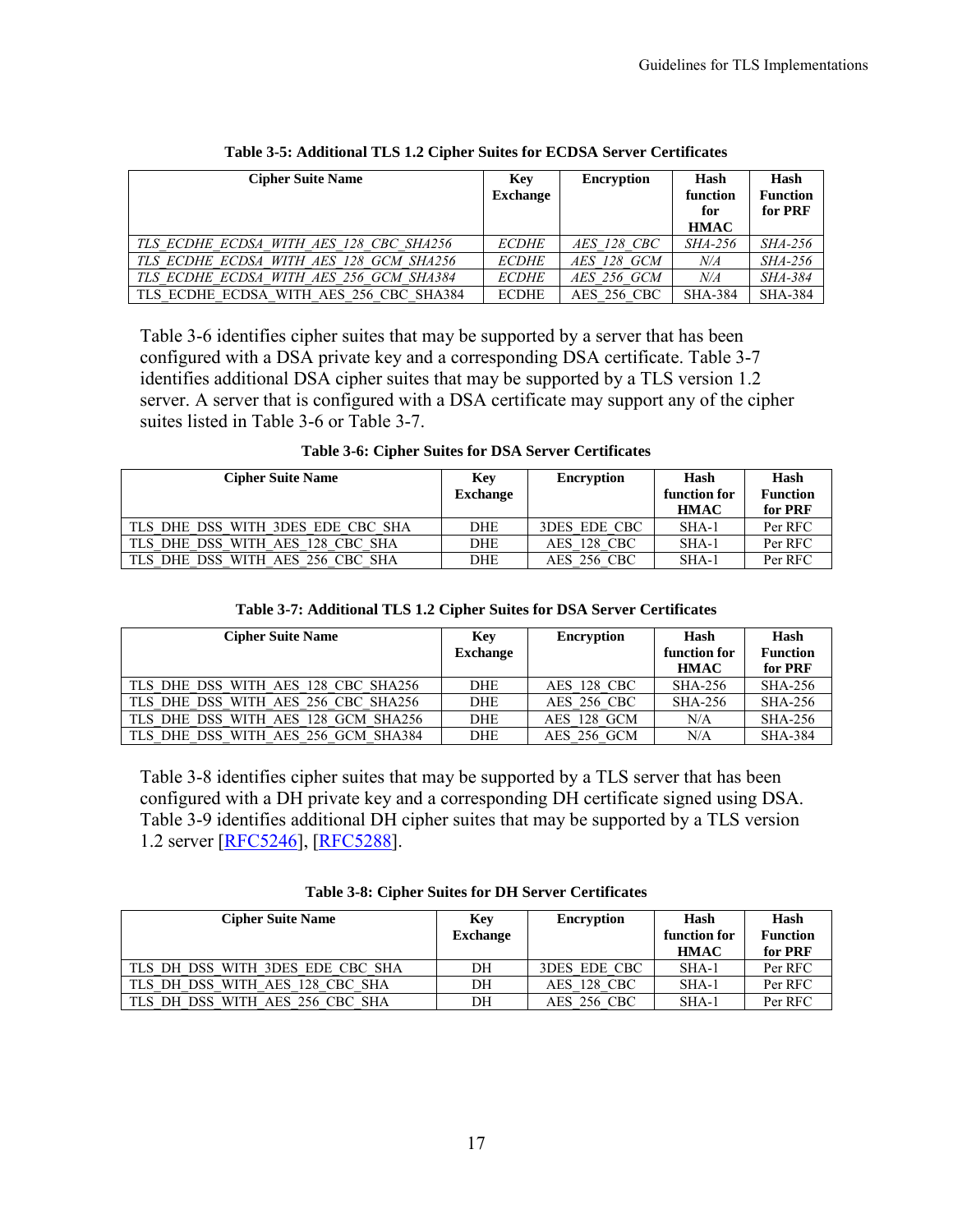<span id="page-25-0"></span>

| <b>Cipher Suite Name</b>           | Key<br><b>Exchange</b> | <b>Encryption</b>  | Hash<br>function for<br><b>HMAC</b> | Hash<br><b>Function</b><br>for PRF |
|------------------------------------|------------------------|--------------------|-------------------------------------|------------------------------------|
| TLS DH DSS WITH AES 128 CBC SHA256 | DH                     | AES 128 CBC        | SHA-256                             | <b>SHA-256</b>                     |
| TLS DH DSS WITH AES 256 CBC SHA256 | DH                     | <b>AES 256 CBC</b> | SHA-256                             | <b>SHA-256</b>                     |
| TLS DH DSS WITH AES 128 GCM SHA256 | DH                     | AES 128 GCM        | N/A                                 | <b>SHA-256</b>                     |
| TLS DH DSS WITH AES 256 GCM SHA384 | DH                     | AES 256 GCM        | N/A                                 | <b>SHA-384</b>                     |

| Table 3-9: Additional TLS 1.2 Cipher Suites for DH Server Certificates |  |
|------------------------------------------------------------------------|--|
|------------------------------------------------------------------------|--|

[Table 3-10](#page-25-1) identifies cipher suites that may be supported by a server that has been configured with an elliptic curve private key and a corresponding ECDH certificate signed using ECDSA. [Table 3-11](#page-25-2) identifies additional ECDH cipher suites that may be supported by a TLS 1.2 server. These cipher suites are defined in [\[RFC5289\]](#page-64-4).

**Table 3-10: Cipher Suites for ECDH Server Certificate**

<span id="page-25-1"></span>

| <b>Cipher Suite Name</b>             | Key<br><b>Exchange</b> | <b>Encryption</b> | Hash<br>function<br>for<br><b>HMAC</b> | Hash<br><b>Function</b><br>for PRF |
|--------------------------------------|------------------------|-------------------|----------------------------------------|------------------------------------|
| TLS ECDH ECDSA WITH 3DES EDE CBC SHA | <b>ECDH</b>            | 3DES EDE CBC      | $SHA-1$                                | Per RFC                            |
| TLS ECDH ECDSA WITH AES 128 CBC SHA  | <b>ECDH</b>            | AES 128 CBC       | $SHA-1$                                | Per RFC                            |
| TLS ECDH ECDSA WITH AES 256 CBC SHA  | <b>ECDH</b>            | AES 256 CBC       | $SHA-1$                                | Per RFC                            |

| Table 3-11: Additional TLS 1.2 Cipher Suites for ECDH Server Certificate |  |  |  |  |  |  |
|--------------------------------------------------------------------------|--|--|--|--|--|--|
|--------------------------------------------------------------------------|--|--|--|--|--|--|

<span id="page-25-2"></span>

| <b>Cipher Suite Name</b>               | Key<br><b>Exchange</b> | <b>Encryption</b>  | Hash<br>function<br>for<br><b>HMAC</b> | Hash<br><b>Function</b><br>for PRF |
|----------------------------------------|------------------------|--------------------|----------------------------------------|------------------------------------|
| TLS ECDH ECDSA WITH AES 128 CBC SHA256 | <b>ECDH</b>            | AES 128 CBC        | SHA-256                                | <b>SHA-256</b>                     |
| TLS ECDH ECDSA WITH AES 256 CBC SHA384 | <b>ECDH</b>            | <b>AES 256 CBC</b> | <b>SHA-384</b>                         | <b>SHA-384</b>                     |
| TLS ECDH ECDSA WITH AES 128 GCM SHA256 | <b>ECDH</b>            | AES 128 GCM        | N/A                                    | <b>SHA-256</b>                     |
| TLS ECDH ECDSA WITH AES 256 GCM SHA384 | <b>ECDH</b>            | AES 256 GCM        | N/A                                    | <b>SHA-384</b>                     |

[Appendix B](#page-55-0) provides further details on cipher suite name interpretation. While the cipher suite name is used in descriptions, the actual protocol uses assigned numbers to identify cipher suites.

When negotiating a cipher suite, the client sends a handshake message with a list of cipher suites it will accept. The server chooses from the list and sends a handshake message back indicating which cipher suite it will accept. Although the client may order the list with the strongest cipher suites listed first, the server may choose *any* of the cipher suites proposed by the client. Therefore there is *no* guarantee that the negotiation will settle on the strongest suite in common. If no cipher suites are in common the connection is aborted.

Cipher suites using ephemeral DH and ephemeral ECDH (i.e., those with DHE or ECDHE in the second mnemonic) provide perfect forward secrecy*[18](#page-25-3)*, ensuring long-term

 $\overline{a}$ 

<span id="page-25-3"></span>*<sup>18</sup>* Perfect forward secrecy is the condition in which the compromise of a long-term private key used in deriving a session key subsequent to the derivation does not cause the compromise of the session key.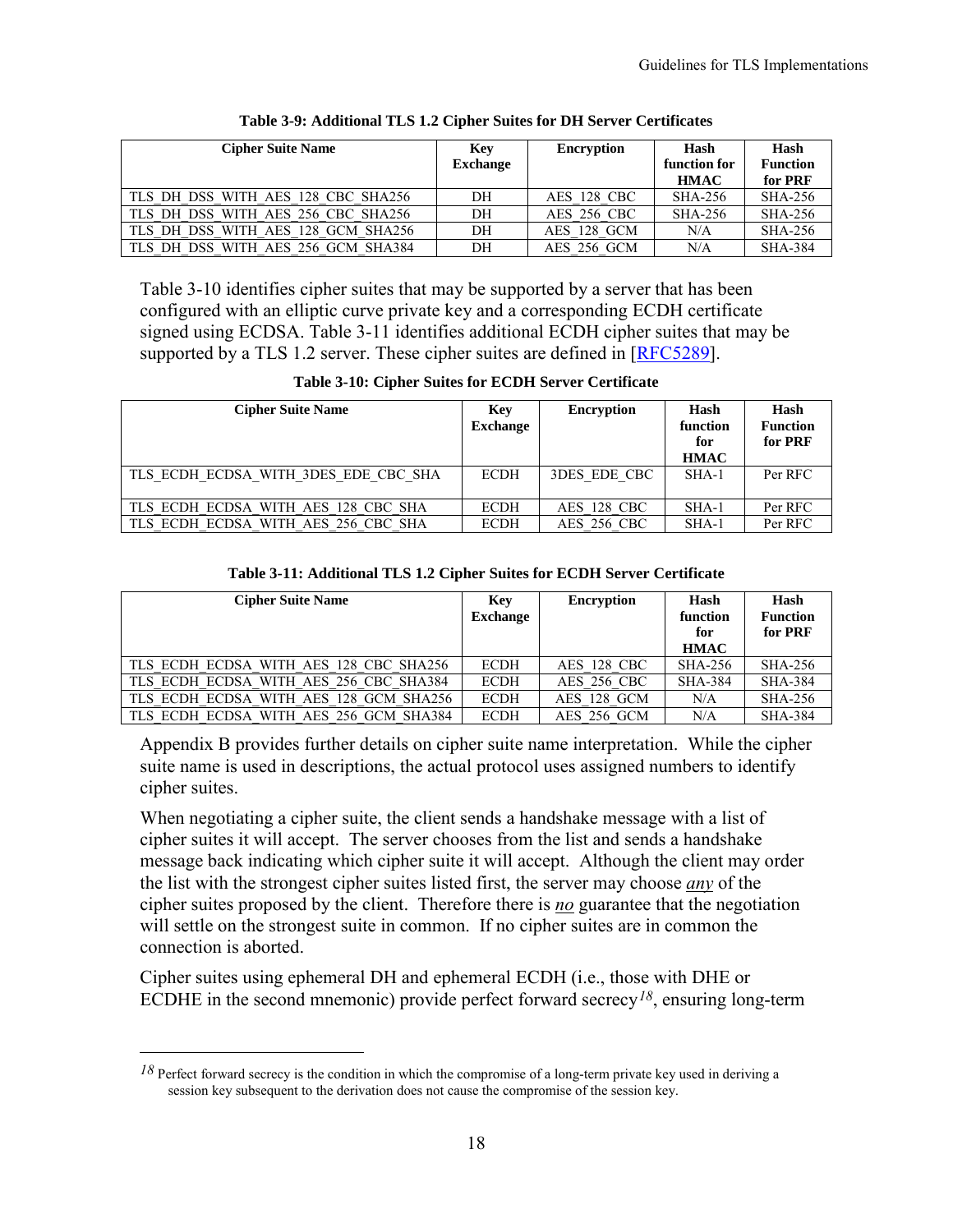confidentiality of the session. While support of these cipher suites is not required by these guidelines, it is strongly recommended.

There is no mechanism to specify the minimum key size for the server or client certificate or for the CAs that are in the certification path.

#### <span id="page-26-1"></span>3.3.1.1 Implementation Considerations

System administrators need to fully understand the ramifications of selecting cipher suites and configuring applications to support only those cipher suites. The security guarantees of the cryptography are limited to the weakest cipher suite supported by the configuration. When configuring an implementation, there are several factors that affect supported cipher suite selection.

[\[RFC4346\]](#page-64-0) describes timing attacks on CBC cipher suites, as well mitigation techniques. TLS implementations **shall** use the bad\_record\_mac error to indicate a padding error. Implementations **shall** compute the MAC regardless of whether padding errors exist.

In addition to the CBC attacks addressed in [\[RFC4346\]](#page-64-0), the Lucky 13 attack [\[Lucky13\]](#page-63-6) demonstrates that a constant-time decryption routine is also needed to prevent timing attacks. TLS implementations **should** support constant-time decryption, or near constanttime decryption.

Note that CBC-based attacks can be prevented by using AEAD cipher suites (e.g., GCM, CCM), supported in TLS 1.2.

#### 3.3.1.1.1 Algorithm Support

Many TLS servers and clients support RC4 [\[Schneier96\]](#page-66-5) cipher suites. RC4 is not an Approved algorithm. If the server were configured to support RC4 cipher suites, they may be chosen over the recommended cipher suites composed of Approved algorithms. Therefore it is important that the server is configured only to use recommended cipher suites.

Server implementations may not allow the server administrator to specify preference order. In such servers, the only way to ensure that a server uses Approved algorithms for encryption is to disable cipher suites that use other encryption algorithms (such as RC4 and Camellia [\[RFC3713\]](#page-64-6)).

#### 3.3.1.1.2 Cipher Suite Scope

The selection of a cryptographic algorithm may be system-wide and not application specific for some implementations. For example, disabling an algorithm for one application on a system might disable that algorithm for all applications on that system.

#### <span id="page-26-0"></span>**3.3.2 Validated Cryptography**

The cryptographic module used by the server **shall** be a FIPS 140-validated cryptographic module. All cryptographic algorithms that are included in the configured cipher suites **shall** be within the scope of the validation, as well as the random number generator. Note that the TLS 1.1 pseudorandom function (PRF) uses MD5 and SHA-1 in parallel so that if one hash function is broken, security is not compromised. While MD5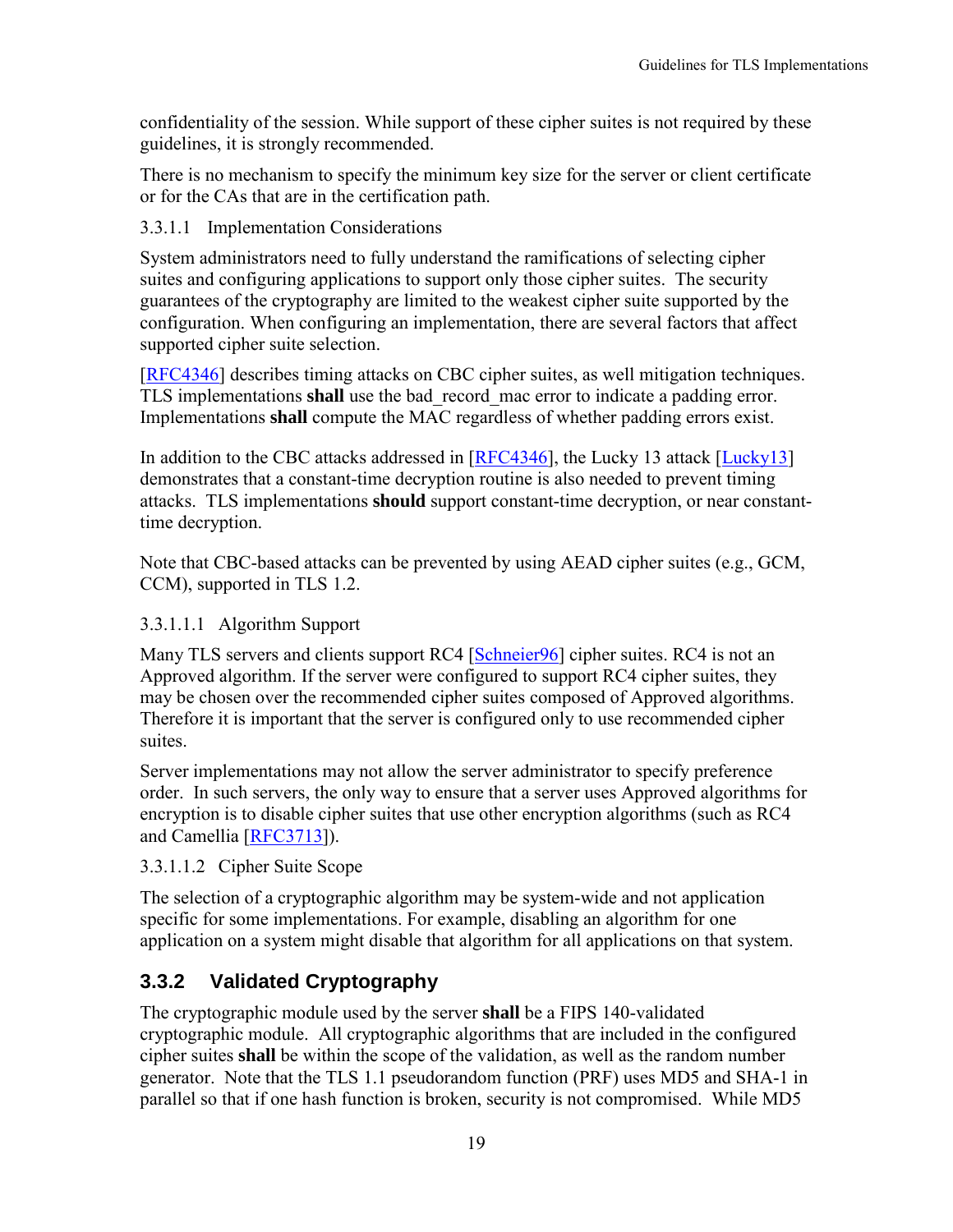is not an Approved algorithm, the TLS 1.1 PRF is specified as acceptable in [\[FIPS140Impl\]](#page-62-3) and [\[SP800-135\]](#page-66-6). Note that in TLS 1.1, use of SHA-1 is found acceptable for specific cases of signing ephemeral keys and for signing for client authentication. This is acceptable due the fact that a third party cannot cause a collision that is not detected and client and server cannot exploit the collision they can cause as further explained in a footnote in Section [3.3.1.](#page-21-1) In TLS 1.2, the default hash function in the PRF is SHA-256. Other than the SHA-1 exception listed for specific instances above, all cryptography used **shall** provide at least 112 bits of security. All server and client certificates **shall** contain public keys that offer at least 112 bits of security. All server and client certificates and certificates in their certification paths **shall** be signed using key pairs that offer at least 112 bits of security and SHA-224 or stronger hashing algorithm. All ephemeral keys used by the client and server **shall** offer at least 112 bits of security. All symmetric algorithms used to protect the TLS data **shall** use keys that offer at least 112 bits of security.

The random number generator **shall** be tested and validated in accordance with [\[SP800-](#page-66-7) [90A\]](#page-66-7) under the NIST Cryptographic Algorithm Validation Program (CAVP) and successful results of this testing **shall** be indicated on the cryptographic module's FIPS 140 validation certificate.

The server random value, sent in the ServerHello message, contains a 4-byte timestamp*[19](#page-27-2)* value and 28-byte random value. The validated random number generator **shall** be used to generate the 28-byte random value of the server random value. The validated random number generator **should** be used to generate the 4-byte timestamp of the server random value.

### <span id="page-27-0"></span>**3.4 TLS Extension Support**

Several TLS extensions are described in [\[RFC6066\]](#page-65-5). Servers are encouraged to support these extensions, except where discouraged as specified in Section [3.4.3.](#page-29-0) Additional extensions are described in [\[RFC4492\]](#page-64-5), [\[RFC5246\]](#page-64-1), and [\[RFC5746\]](#page-65-6). This section contains recommendations for a subset of the TLS extensions that the Federal agencies **shall**, **should**, or **should not** use as they become prevalent in commercially available TLS servers and clients.

Some servers will refuse the connection if any TLS extensions are included in the ClientHello message. Interoperability with servers that do not properly handle TLS extensions may require multiple connection attempts by the client.

#### <span id="page-27-1"></span>**3.4.1 Mandatory TLS Extensions**

The server **shall** support the following TLS extensions.

- 1. Renegotiation Indication
- 2. Certificate Status Request
- 3. Server Name Indication

 $\overline{a}$ 

<span id="page-27-2"></span><sup>&</sup>lt;sup>19</sup> The timestamp value does not need to be correct in TLS. It can be any 4-byte value, unless otherwise restricted by higher-level or application protocols.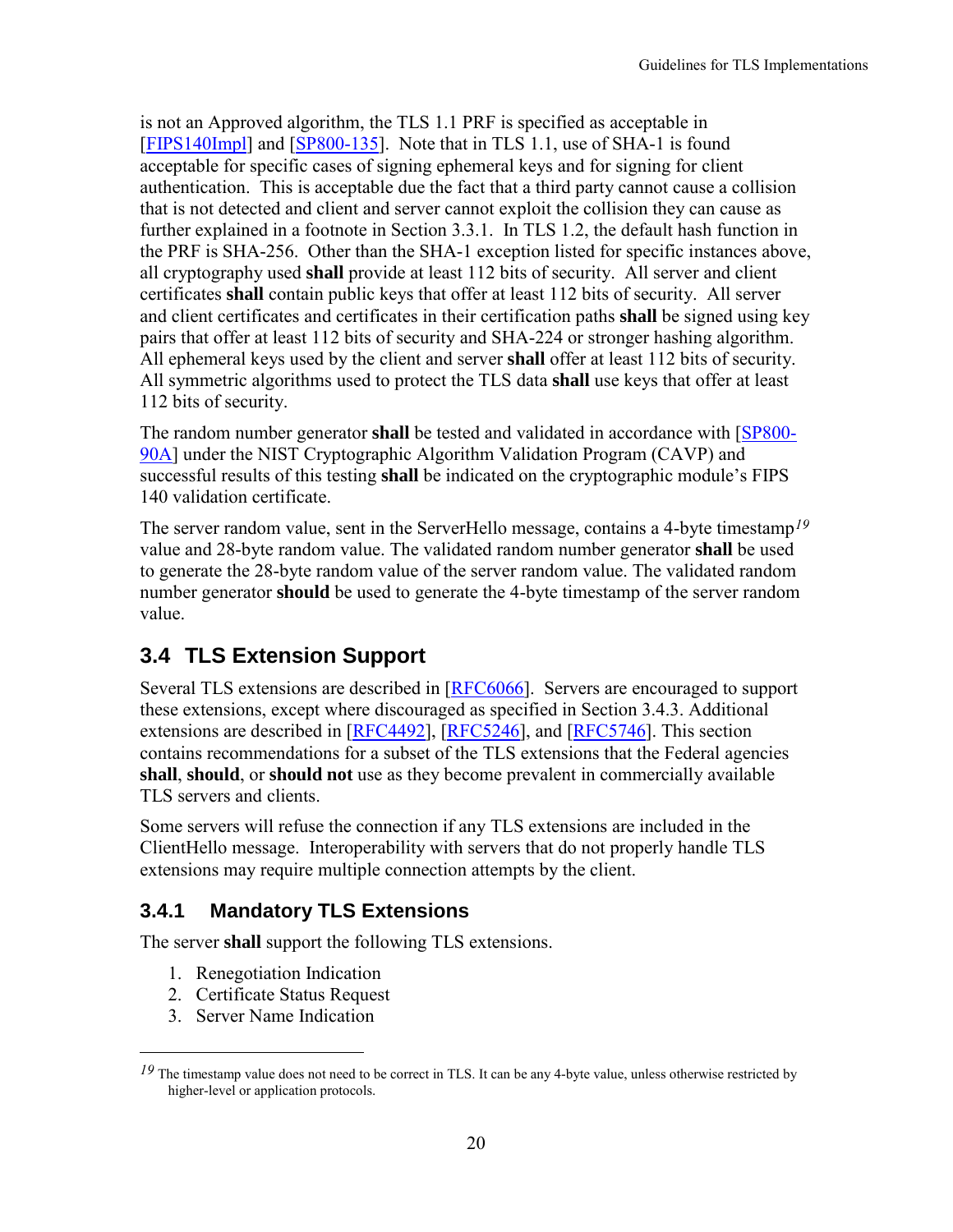#### 4. Trusted CA Indication

#### <span id="page-28-4"></span>3.4.1.1 Renegotiation Indication

TLS session renegotiation is vulnerable to an attack in which the attacker forms a TLS connection with the target server, injects content of his choice, and then splices in a new TLS connection from a legitimate client. The server treats the legitimate client's initial TLS handshake as a renegotiation of the attacker's negotiated session and thus believes that the initial data transmitted by the attacker is from the legitimate client. The session renegotiation extension is defined to prevent such a session splicing or session interception. The extension uses the concept of cryptographically binding the initial session negotiation and session renegotiation.

Servers **shall** perform initial and subsequent renegotiations in accordance with [\[RFC5746\]](#page-65-6).

#### <span id="page-28-3"></span>3.4.1.2 Certificate Status Request

When the client wishes to receive the revocation status of the TLS server certificate from the TLS server, the client includes the Certificate Status Request (status\_request) extension in the ClientHello message. Upon receipt of the status\_request extension, the server **shall** include the certificate status along with its certificate by sending a CertificateStatus message immediately following the Certificate message. While the extension itself is extensible, only OCSP type certificate status is defined in [\[RFC6066\]](#page-65-5). This extension is also called OCSP stapling.

#### <span id="page-28-2"></span>3.4.1.3 Server Name Indication

Multiple virtual servers may exist at the same network address. The server name indication extension allows the client to specify which of the servers located at the address it is trying to connect with. The server **shall** be able to process and respond to the server name indication extension received in a ClientHello message as described in [\[RFC6066\]](#page-65-5).

#### <span id="page-28-1"></span>3.4.1.4 Trusted CA Indication

The trusted CA indication (trusted ca\_keys) extension allows a client to specify which CA root keys it possesses. This is useful for sessions where the client is memoryconstrained and possesses a small number of root CA keys. The server **shall** be able to process and respond to the trusted CA indication extension received in a ClientHello message as described in [\[RFC6066\]](#page-65-5).

#### <span id="page-28-0"></span>**3.4.2 Conditional TLS Extensions**

A TLS server may be able to support the following TLS extensions under the circumstances described in the following paragraphs:

- 1. The Supported Elliptic Curves TLS extension **shall** be supported if the server supports EC cipher suite(s).
- 2. The EC Point Format TLS extension **shall** be supported if the server supports EC cipher suite(s).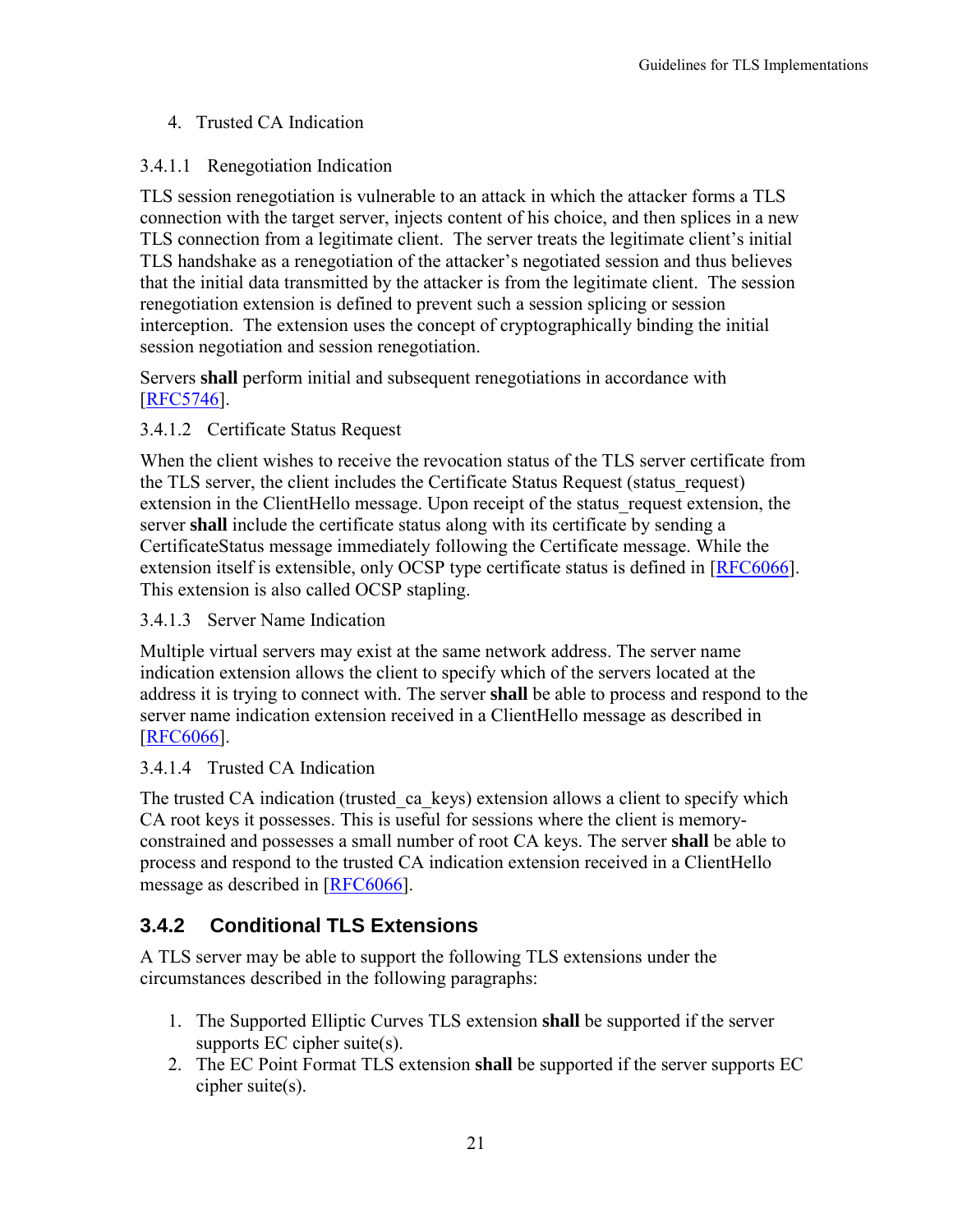- 3. The Signature Algorithms TLS extension **shall** be supported when the server is operating in TLS 1.2.
- 4. The Multiple Certificate Status extension **shall** be supported if the extension is supported by the server implementation.
- 5. The Truncated HMAC extension may be supported if the server communicates with constrained device clients and the server implementation does not support variable-length padding.

#### 3.4.2.1 Supported Elliptic Curves

Servers that support elliptic curve cipher suites **shall** be able to process the elliptic curves received in the ClientHello message. The curves P-256 and P-384 **shall** be supported. The servers **shall** process this extension in accordance with Section 5.1 of [\[RFC4492\]](#page-64-5).

#### 3.4.2.2 EC Point Format

The servers that support EC cipher suites **shall** be able to process the supported EC point format received in the ClientHello message by the client. The servers **shall** process this extension in accordance with Section 5.1 of [\[RFC4492\]](#page-64-5).

The servers that support EC cipher suites **shall** also be able to send the supported EC point format in the ServerHello message as described in Section 5.2 of [\[RFC4492\]](#page-64-5).

#### 3.4.2.3 Signature Algorithms

The servers that support TLS 1.2 **shall** support the processing of the signature algorithms extension received in a ClientHello message. The extension, its syntax, and processing rules are described in Sections 7.4.1.4.1, 7.4.2, and 7.4.3 of [\[RFC5246\]](#page-64-1).

#### <span id="page-29-2"></span>3.4.2.4 Multiple Certificate Status

The multiple certificate status extension improves on the Certificate Status Request extension described in Section [3.4.1.2](#page-28-3) by allowing the client to request the status of all certificates provided by the server in the TLS handshake. When the server returns the revocation status of all the certificates in the server certificate chain, the client does not need to query any revocation service providers, such as OCSP responders. This extension is documented in [\[RFC6961\]](#page-65-7). Server implementations that have this capability **shall** be configured to support this extension.

#### <span id="page-29-1"></span>3.4.2.5 Truncated HMAC

The Truncated HMAC extension allows a truncation of the HMAC output to 80 bits for use as a MAC tag. An 80-bit MAC tag complies with the recommendations in [\[SP800-](#page-66-8) [107\]](#page-66-8), but reduces the security provided by the integrity algorithm. Because forging a MAC tag is an online attack, and the TLS session will terminate immediately when an invalid MAC tag is encountered, the risk introduced by supporting this extension is low. However, truncated MAC tags **shall not** be used in conjunction with variable-length padding, due to attacks described in [\[Paterson11\]](#page-63-7).

#### <span id="page-29-0"></span>**3.4.3 Discouraged TLS Extensions**

The following extensions **should not** be used:

1. Client Certificate URL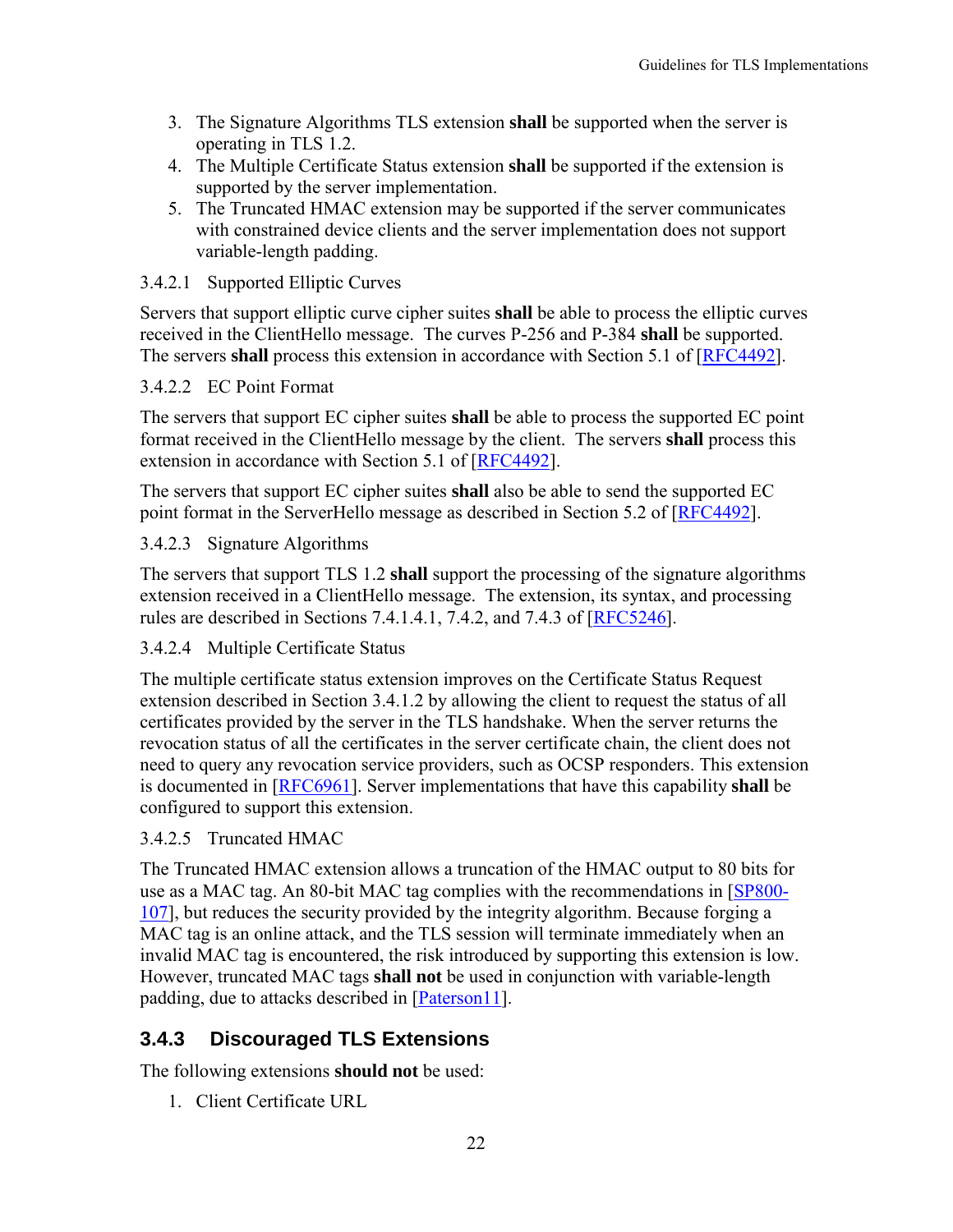The Client Certificate URL extension allows a client to send a URL pointing to a certificate, rather than sending a certificate to the server during mutual authentication. This can be very useful for mutual authentication with constrained clients. However, this extension can be used for malicious purposes. The URL could belong to an innocent server on which the client would like to perform a denial of service attack, turning the TLS server into an attacker. A server that supports this extension also acts as a client while retrieving a certificate, and therefore becomes subject to additional security concerns. For these reasons, the Client Certificate URL extension **should not** be supported. However, if an agency determines the risks to be minimal, and this extension is needed for environments where clients are in constrained devices, the extension may be supported. If the client certificate URL extension is supported, the server **shall** be configured to mitigate the security concerns described above and in Section 11.3 of [\[RFC6066\]](#page-65-5).

### <span id="page-30-0"></span>**3.5 Client Authentication**

Where strong cryptographic client authentication is required, TLS servers may use the TLS protocol client authentication option to request a client certificate to cryptographically authenticate the client.*[20](#page-30-2)* For example, the Personal Identity Verification (PIV) Authentication Certificate [\[FIPS201-1\]](#page-63-8) (and the associated private key) provides a suitable option for strong authentication of Federal employees and contractors with on-site access. To ensure that agencies are positioned to take full advantage of the PIV card, all TLS servers that perform client authentication **shall** support certificate-based client authentication.

The client authentication option requires the server to implement the X.509 path validation mechanism and a trust anchor store. Requirements for these mechanisms are specified in Sections [3.5.1](#page-30-1) and [3.5.2,](#page-31-0) respectively. To ensure that cryptographic authentication actually results in strong authentication, client keys **shall** contain at least 112 bits of security. Section [3.5.3](#page-32-0) describes mechanisms that can contribute, albeit indirectly, to enforcing this requirement. Section [3.5.4](#page-32-1) describes the client's use of the server hints list.

The TLS server **shall** be configurable to terminate the connection with a fatal "handshake failure" alert when a client certificate is requested, and the client does not have a suitable certificate.

#### <span id="page-30-1"></span>**3.5.1 Path Validation**

 $\overline{a}$ 

The client certificate **shall** be validated in accordance with the certification path validation rules specified in Section 6 of [\[RFC5280\]](#page-64-2). In addition, the revocation status of

<span id="page-30-2"></span><sup>20</sup> The CertificateVerify message is sent to explicitly verify a client certificate that has signing capability. In TLS 1.1 (and TLS 1.0), this message uses SHA-1 to generate a signature on all handshake messages that came before it. [\[SP800-131A\]](#page-66-4) states that the use of SHA-1 for digital signature generation is disallowed after 2013. Even if a collision is found, the client must use its private key to authenticate itself by signing the hash. Due to client random and server random, the server, the client, or a third party cannot use a colliding set of messages to masquerade as client or server in future connections. Any modification to this message, preceding messages, or subsequent messages will ultimately result in a failed connection. Because of these reasons, SHA-1 is allowed for generating digital signatures in the TLS CertificateVerify message.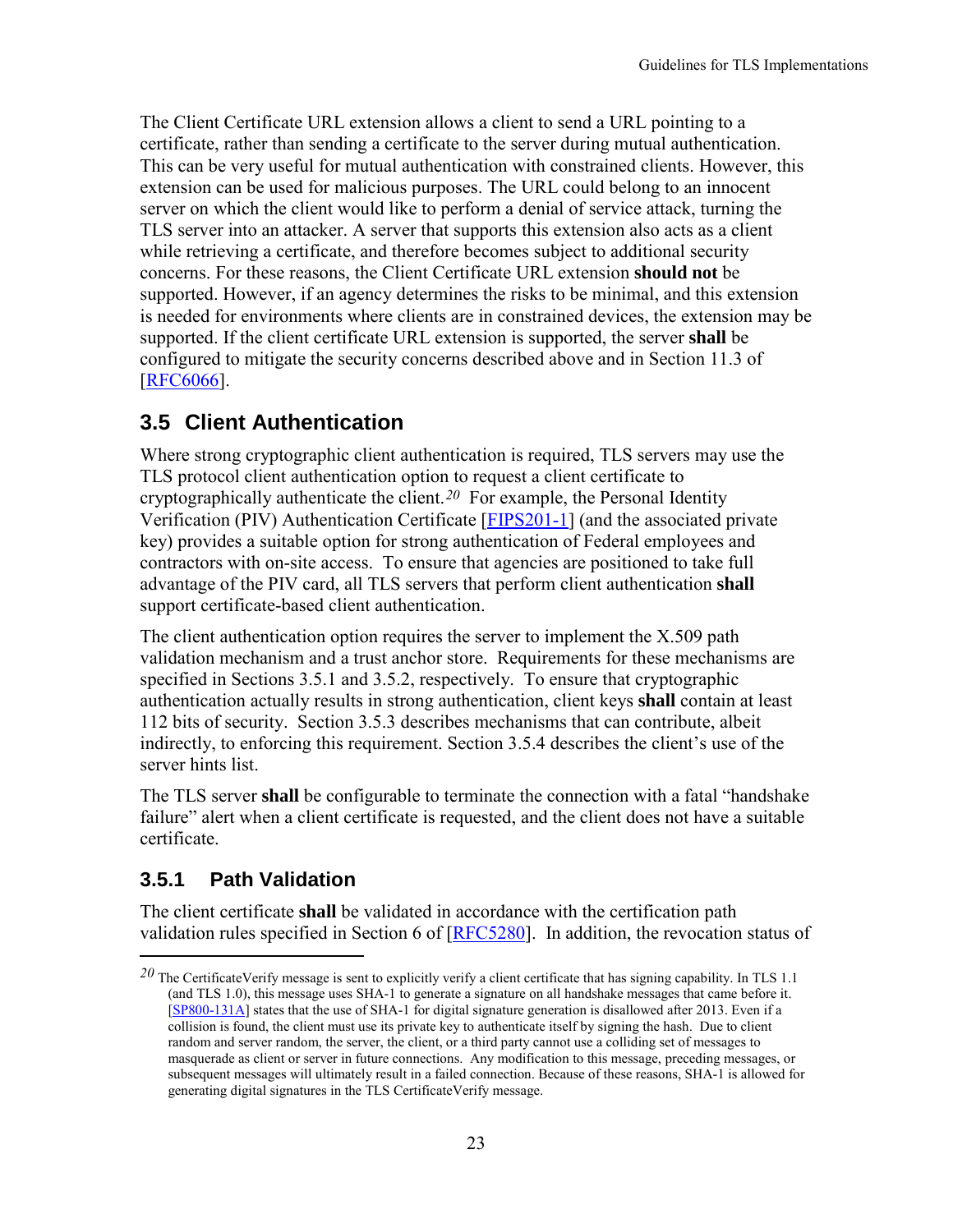each certificate in the certification path **shall** be validated using a Certificate Revocation List (CRL) or Online Certificate Status Protocol (OCSP). OCSP checking **shall** be in compliance with [\[RFC6960\]](#page-65-1) and **should** use only one of the following options:

- The OCSP Responder is trusted by the server, i.e., the OCSP Responder public key is the same as that of one of the public keys in the server's trust anchor store; or
- The OCSP Response is signed using the same key as for the certificate whose status is being checked; or
- The OCSP Response is signed by a designated/delegated OCSP Responder as described in [\[RFC6960\]](#page-65-1), and the OCSP Responder certificate is signed using the same key as for the certificate whose status is being checked.

Revocation information **shall** be obtained as described in Section [3.2.2.](#page-20-0)

The server **shall** be able to determine the certificate policies that the client certificate is trusted for by using the certification path validation rules specified in Section 6 of [\[RFC5280\]](#page-64-2). Server and backend applications may use this determination to accept or reject the certificate. Checking certificate policies assures the server that only client certificates that have been issued with acceptable assurance, in terms of CA and registration system and process security, are accepted.

Not all commercial products may support the public key certification path validation and certificate policy processing rules listed and cited above. When implementing client authentication, the Federal agencies **shall** either use the commercial products that meet these requirements or augment commercial products to meet these requirements.

The server **shall** be able to provide the client certificate, and the certificate policies for which the client certification path is valid, to the applications in order to support access control decisions.

#### <span id="page-31-0"></span>**3.5.2 Trust Anchor Store**

Having an excessive number of trust anchors installed in the TLS application can expose the application to all the PKIs emanating from these trust anchors. The best way to minimize the exposure is to only include the trust anchors in the trust anchor store that are absolutely necessary for client public key certificate authentication.

The server **shall** be configured with only the trust anchors that the server trusts, and of those, only the ones that are required to authenticate the clients, in the case where the server supports client authentication in TLS. These trust anchors are typically a small subset of the trust anchors that may be included on the server by default. Also note that this trust anchor store is distinct from the machine trust anchor store. Thus, the default set of trust anchors **shall** be examined to determine if any of them are required for client authentication. Some specific enterprise and/or PKI service provider trust anchor may need to be added.

In the U.S. Federal environment, in most situations, the Federal Common Policy Root or the Agency Root (if cross certified with the Federal Bridge Certification Authority) should be sufficient to build a certification path to the client certificates.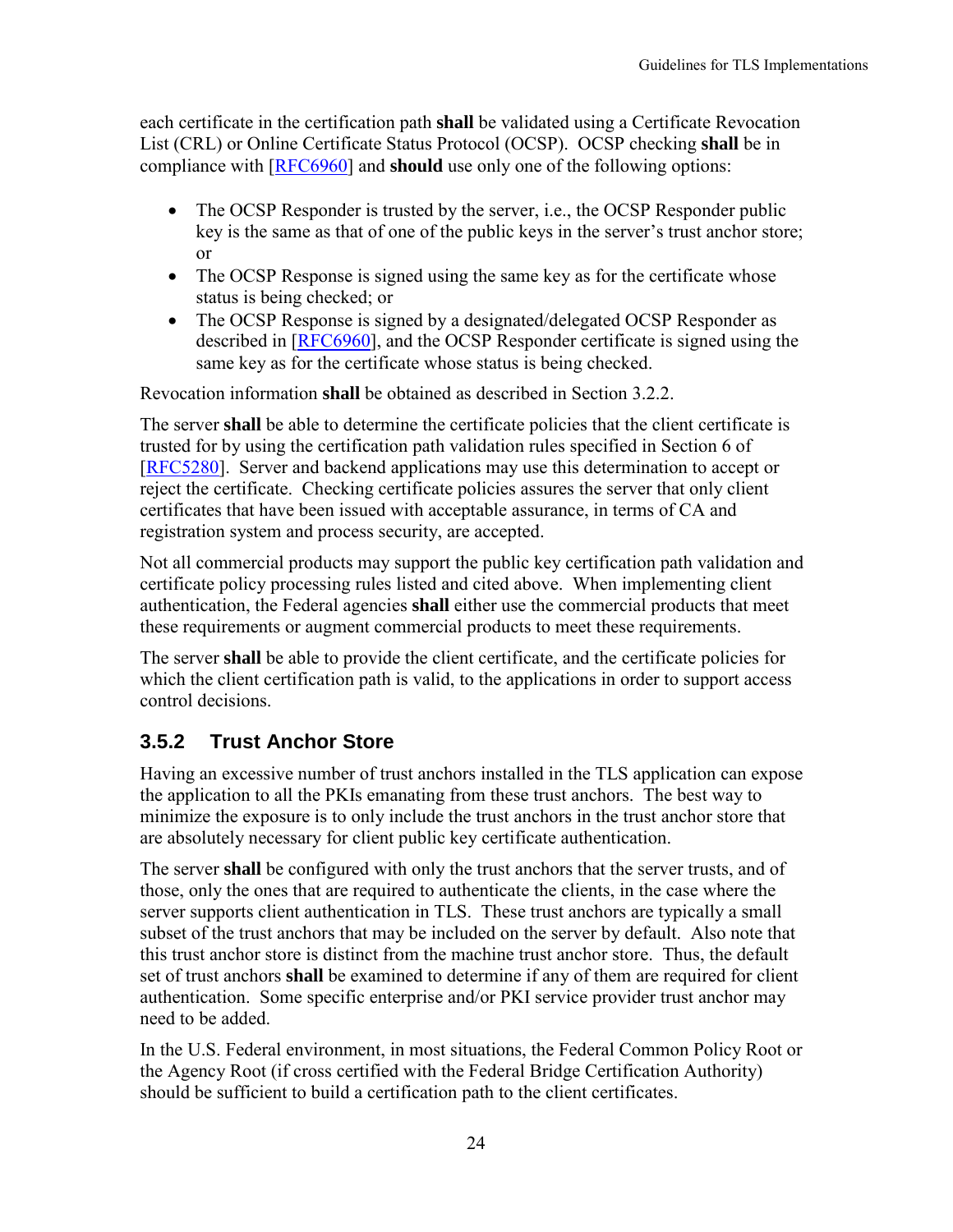System administrators of a TLS server that supports certificate-based client authentication **shall** perform an analysis of the client certificate issuers and use that information to determine the minimum set of trust anchors required for the server. The server **shall** be configured only to include those trust anchors.

#### <span id="page-32-0"></span>**3.5.3 Checking the Client Key Size**

The only direct mechanism for a server to check whether the key size and algorithms presented in a client public certificate are acceptable is for the server to examine the public key and algorithm in the client's certificate. An indirect mechanism is to check that the certificate policies extension in the client public key certificate indicates the minimum cryptographic strength of the signature and hashing algorithms used, and for the server to perform certificate policy processing and checking. A more scalable and more robust alternative that is standards-based, but has not gained widespread commercial deployment, is described in [Appendix D.](#page-59-0) The server **shall** check the client key length if client authentication is performed, and the server implementation provides a mechanism to do so. The server **shall** also check the client public key length if the client uses ephemeral keys for the creation of the master secret, and the server implementation provides a mechanism to do so. Federal Agencies **shall** use the key size guidelines provided in [\[SP800-131A\]](#page-66-4) to check the client key size.

#### <span id="page-32-1"></span>**3.5.4 Server Hints List**

 $\overline{a}$ 

Clients may use the list of trust anchors sent by the server in the CertificateRequest message to determine if the client's certification path terminates at one of these trust anchors. The list sent by the server is known as a "hints list." When the server and client are in different PKI domains, and the trust is established via direct cross certification between the two PKI domains (i.e., the server PKI domain and the client PKI domain) or via transitive cross certification (i.e., through cross certifications among multiple PKI domains), the client may erroneously decide that its certificate will not be accepted by the server, since the client's trust anchor is not sent in the hints list. To mitigate this failure, the server **shall** maintain the trust anchors of the various PKIs whose subscribers are the potential clients for the server, and include them in the hints list. Alternatively, the server **should** be configured to send an empty hints list so that the client can always provide a certificate it possesses. However, this list **shall** be distinct from the server's trust anchor store*[21](#page-32-2)*. In other words, the server **shall** continue to only populate its trust anchor store with the trust anchor of the server's PKI domain and the domains it needs to trust directly for client authentication. Note that the distinction between the server hints list and the server's own trust store is as follows: 1) the hints list is the list of trust anchors a potential client might trust; and 2) the server's trust store is the list of trust anchors the server explicitly trusts.

<span id="page-32-2"></span><sup>2&</sup>lt;sup>1</sup> Depending on the server and client trust anchors, the two lists could be identical, could have some trust anchors in common, or have no trust anchors in common.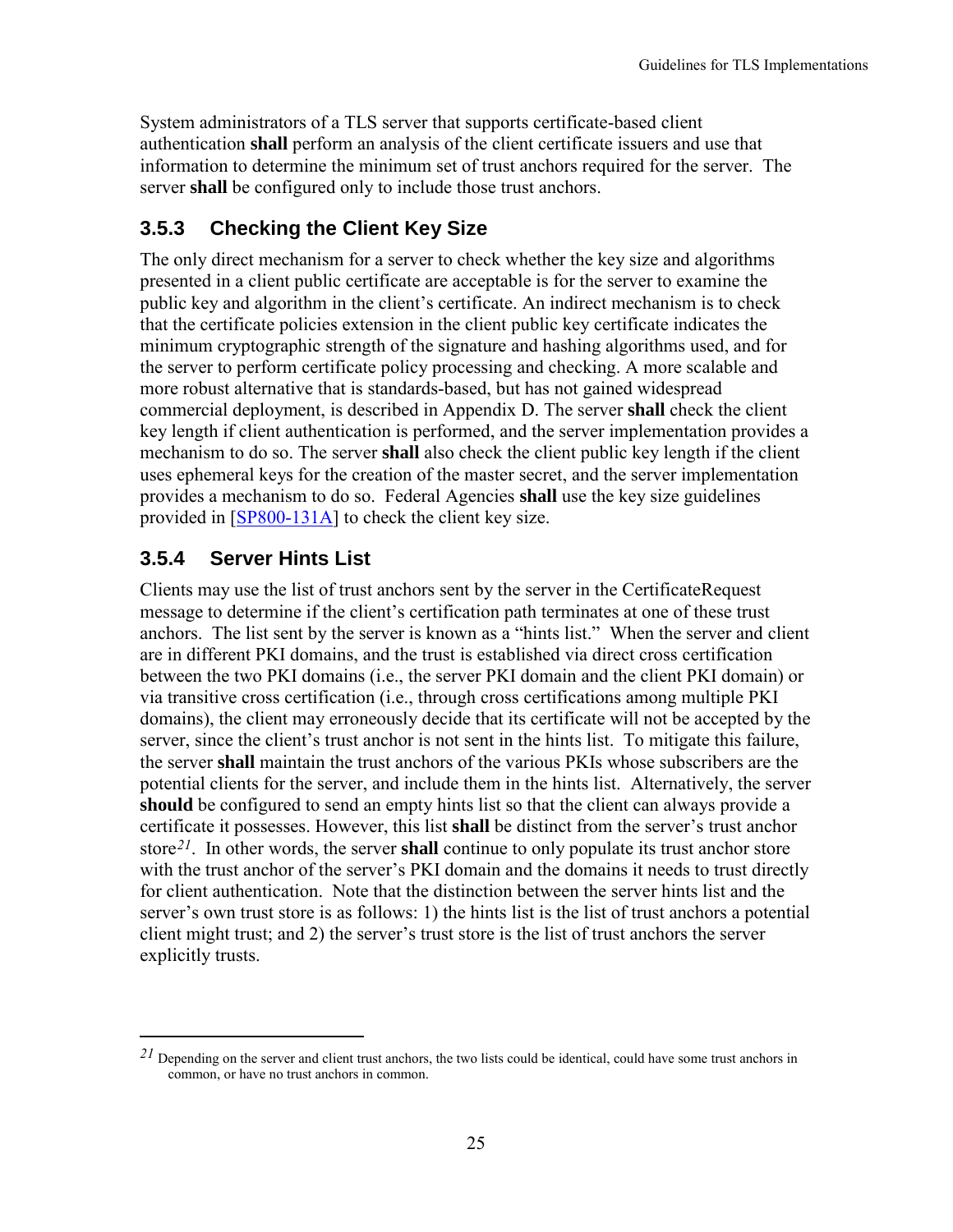### <span id="page-33-0"></span>**3.6 Session Resumption**

During the initial handshake between the client and server, the server generates a session identifier (ID) and passes this value to the client during the handshake. Both the server and client store the session ID (along with the keying material and cipher suite) after completion of the handshake for later use. If the server is willing to resume a session at the request of a client, the server responds with the original session ID and cipher suite at the start of the handshake. In the event that the server is unwilling to resume the session, the server generates and responds with a new session ID.

Typical server implementations are agreeable to resuming a previous session. This is a secure mode of operation, as the master secret is known only to the client and server, and is coupled with the initial client authentication, if client authentication was required. However, if there is a requirement to authenticate each client as it initiates a connection session, the server **shall** be configured to ignore requests to resume a session, and generate a new session ID, which forces the entire handshake procedure (including client authentication) to proceed.

### <span id="page-33-1"></span>**3.7 Compression Methods**

The use of compression may enable attackers to perform attacks using compressionbased side channels. Because of this, only the null compression method, which disables TLS compression, **should** be used. If compression is used, the methods defined in [\[RFC3749\]](#page-64-7) **shall** be used. If the client population served is known to support the compression method in [\[RFC3943\]](#page-64-8), that method may be used instead. Other compression methods **shall not** be used. Compression method recommendations are based on the TLS standards. Limitations are recommended to ensure interoperability.

### <span id="page-33-2"></span>**3.8 Operational Considerations**

 $\overline{a}$ 

The sections above specify TLS-specific functionality. This functionality is necessary, but is not sufficient, to achieve security in an operational environment.

Federal agencies **shall** ensure that TLS servers include appropriate network security protections as specified in other NIST guidelines, such as [\[SP800-53\]](#page-66-9).

The server **shall** operate on a secure operating system*[22](#page-33-3)*. Where the server relies on a FIPS 140 Level 1 cryptographic module, the software and private key **shall** be protected using the operating system identification, authentication and access control mechanisms. In some highly sensitive applications, server private keys may require protection using a FIPS 140 Level 2 or higher hardware cryptographic module.

The server and associated platform **shall** be kept up-to-date in terms of security patches. This is critical to various aspects of security, including the black list of certificates pushed by the product vendors. The black list of certificates is useful when an upstream CA certificate or client certificate is declared to be invalid or not operating with

<span id="page-33-3"></span>*<sup>22</sup>* A secure operating system contains and uses the following features: operating system protection from applications and processes; operating system mediated isolation among applications and processes; user identification and authentication; access control based on authenticated user identity, and event log of security relevant activities.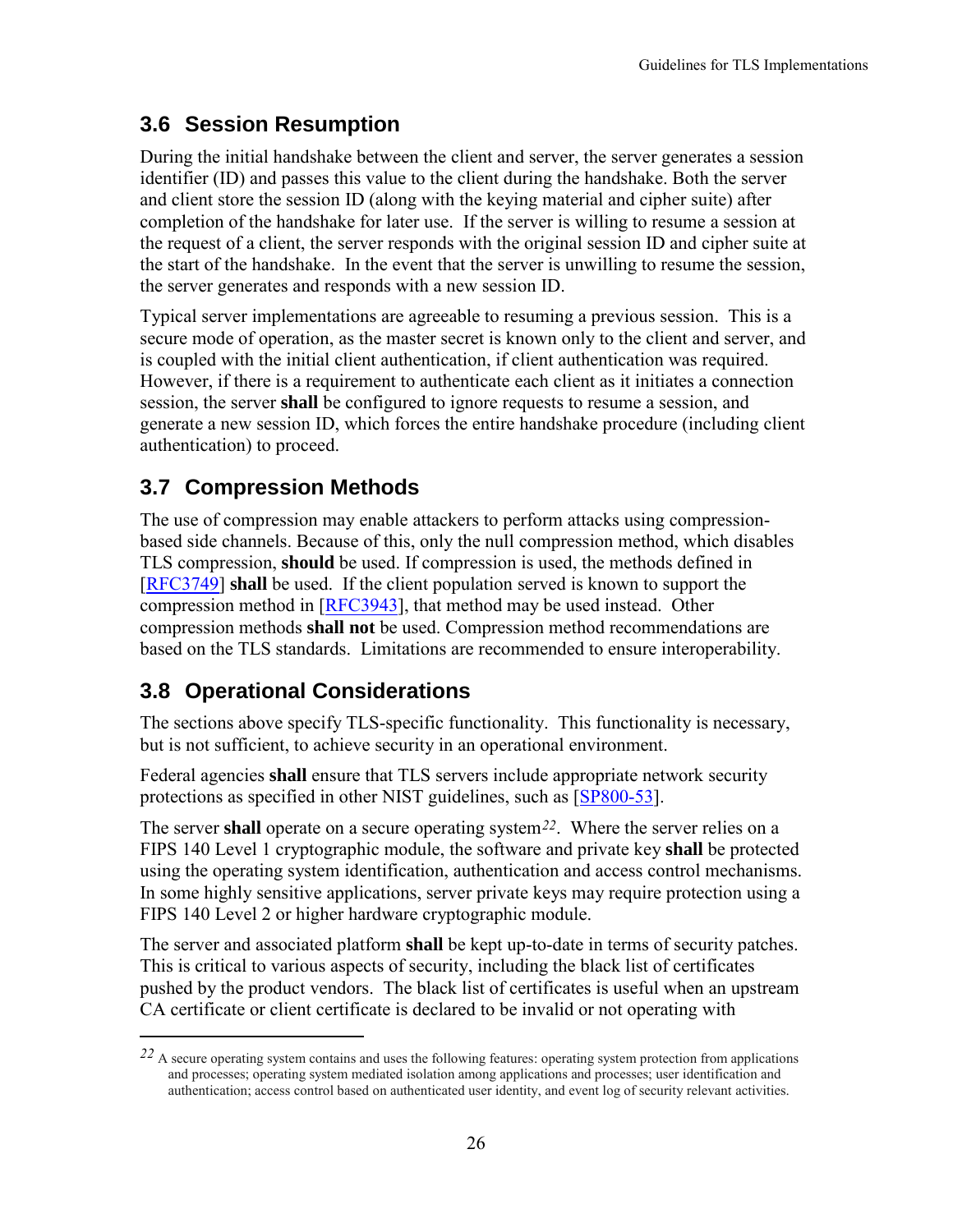appropriate security measures, and the server does not perform revocation checking, does not have access to the latest revocation information, or the certificate has not been revoked.

### <span id="page-34-0"></span>**3.9 Server Recommendations**

This section contains summarized recommendations from Section [3.1](#page-16-1) through Section [3.8](#page-33-2) for the selection, configuration, and maintenance of a TLS server.

#### <span id="page-34-1"></span>**3.9.1 Recommendations for Server Selection**

The following summary of recommendations is for individuals tasked with selecting a TLS server implementation for procurement. TLS server implementations **shall not** be procured unless they include the required functionality. Recommendations for server selection are:

- 1. Server implementations **shall** support TLS version 1.1.
- 2. Server implementations **should** support TLS version 1.2.
- 3. Server implementations may support TLS version 1.0.
- 4. Server implementations that incorrectly implement TLS version negotiation **shall not** be selected.
- 5. Server implementations **shall** use the bad\_record\_mac error to indicate a padding error.
- 6. Server implementations **shall** compute the MAC regardless of whether padding errors exist.
- 7. Server implementations **should** support constant-time decryption, or near constanttime decryption.
- 8. Server implementations **should** support multiple server certificates with their private keys to support algorithm and key size agility.
- 9. Server implementations **shall** use an Approved random bit generator specified in [\[SP800-90A\]](#page-66-7).
- 10. Server implementations **shall** be able to terminate the connection with a "fatal handshake failure" alert when the client does not have a certificate or an acceptable certificate.
- 11. Server implementations **shall** be configurable to support Certificate Revocation List (CRL) or Online Certificate Status Protocol (OCSP), or both.
- 12. Server implementations **shall** either support the path validation recommendations in Section [3.5.1](#page-30-1) or be augmented to support them.
- 13. The server **shall** be able to provide the client certificate, and the certificate policies for which the client certification path is valid, to the applications in order to support access control decisions.

#### <span id="page-34-2"></span>**3.9.2 Recommendations for Server Installation and Configuration**

The following summary of recommendations is for individuals tasked with the installation and initial configuration of a TLS server implementation. Recommendations for TLS server configuration are:

- 1. Version Support
	- a. The server **shall** be configured to support TLS version 1.1.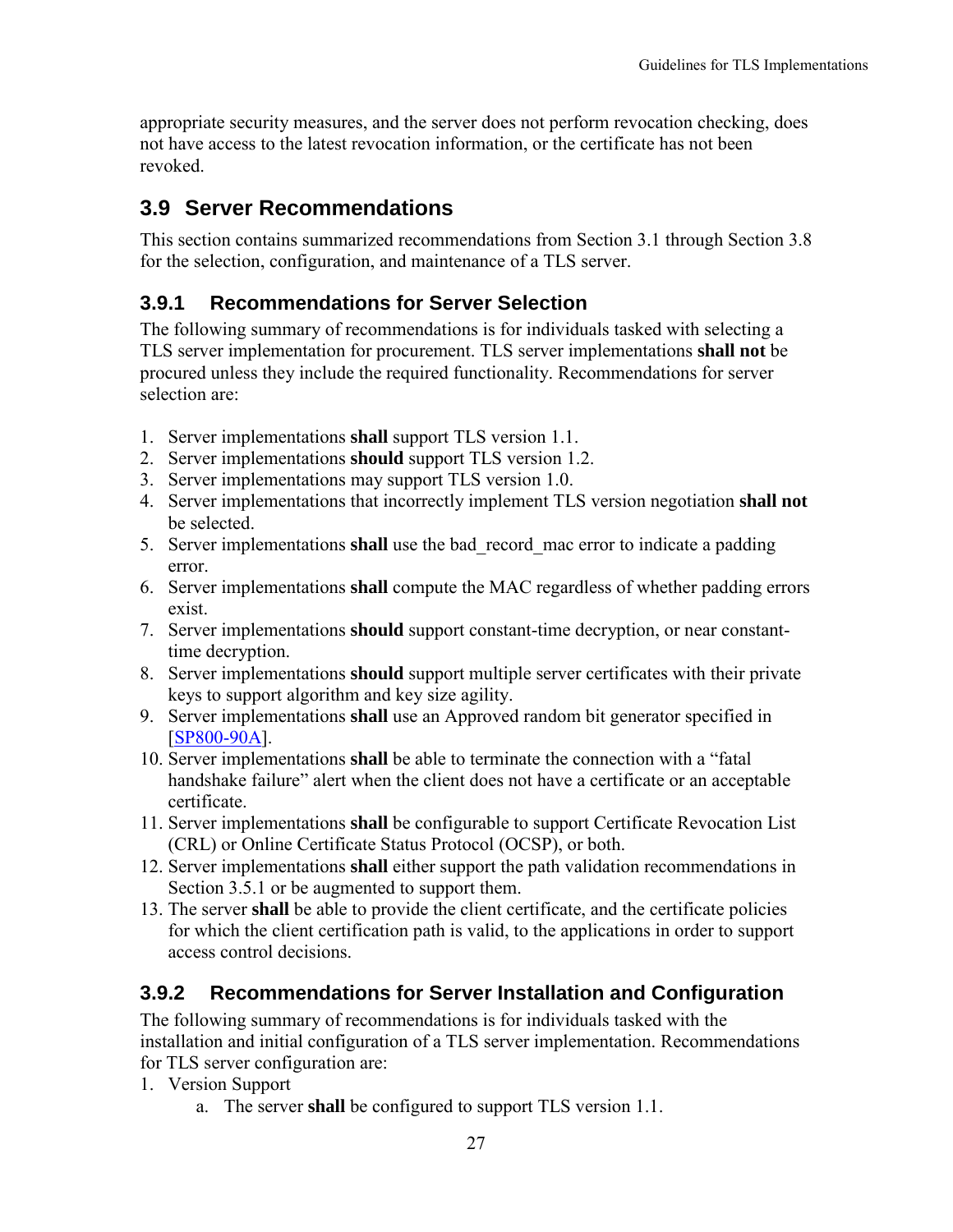- b. The server **should** be configured to support TLS version 1.2.
- c. If the server supports government-only applications, it **shall not** be configured to support TLS version 1.0.
- d. If the server supports citizen or business facing applications, it may be configured to support TLS version 1.0.
- e. If TLS 1.0 is supported, TLS 1.1 and 1.2 **shall** be preferred over TLS 1.0.
- f. The server **shall not** be configured to support SSL 2.0 or SSL 3.0.
- 2. Certificates
	- a. The server **shall** be configured with one or more public key certificates and the associated private keys.
	- b. The server **shall** be configured with an RSA key encipherment certificate.
	- c. The server **should** be configured with an ECDSA signature certificate or RSA signature certificate.
	- d. If the server is not configured with an RSA signature certificate, an ECDSA signature certificate using a Suite B named curve for the signature and public key in the ECDSA certificate **should** be used.
	- e. The server **shall** be configured with certificates issued by a CA, rather than self-signed certificates.
	- f. Server certificates **shall** be issued by a CA that publishes revocation information in either CRLs or OCSP responses.
	- g. The source for the revocation information **shall** be included in the certificate in the appropriate extension to promote interoperability.
	- h. All server certificates **shall** be X.509 version 3 certificates.
	- i. Both the public key contained in the certificate and the signature **shall** have at least 112 bits of security. In addition, ephemeral keys, when used to establish the master secret, **shall** have at least 112 bits of security.
	- j. The certificate **shall** be signed with an algorithm consistent with the public key, as described in Section [3.2.1.](#page-17-0)
	- k. The server **should** be configured to support the server authentication extended key usage extension.
	- l. In the absence of agency-specific server certificate profile requirements, the certificate profile of [Table 3-1](#page-18-0) **should** be used for the server certificate.
	- m. The server **shall** perform revocation checking of the client certificate, when client authentication is used.
		- i. Revocation information **shall** be obtained by the server from one or more of the locations described in Section [3.2.2.](#page-20-0)
		- ii. When the server cannot obtain current revocation information, the decision to accept or reject a certificate **should** be made according to agency policy.
	- n. In the absence of agency-specific policies, Federal agencies **shall** use the Common Policy.
- 3. Cryptographic Support
	- a. The server **shall** be configured for data confidentiality and integrity services.
	- b. The server **shall** be configured to only support cipher suites that are composed entirely of Approved algorithms.
	- c. The server **shall** be configured to support the following cipher suites: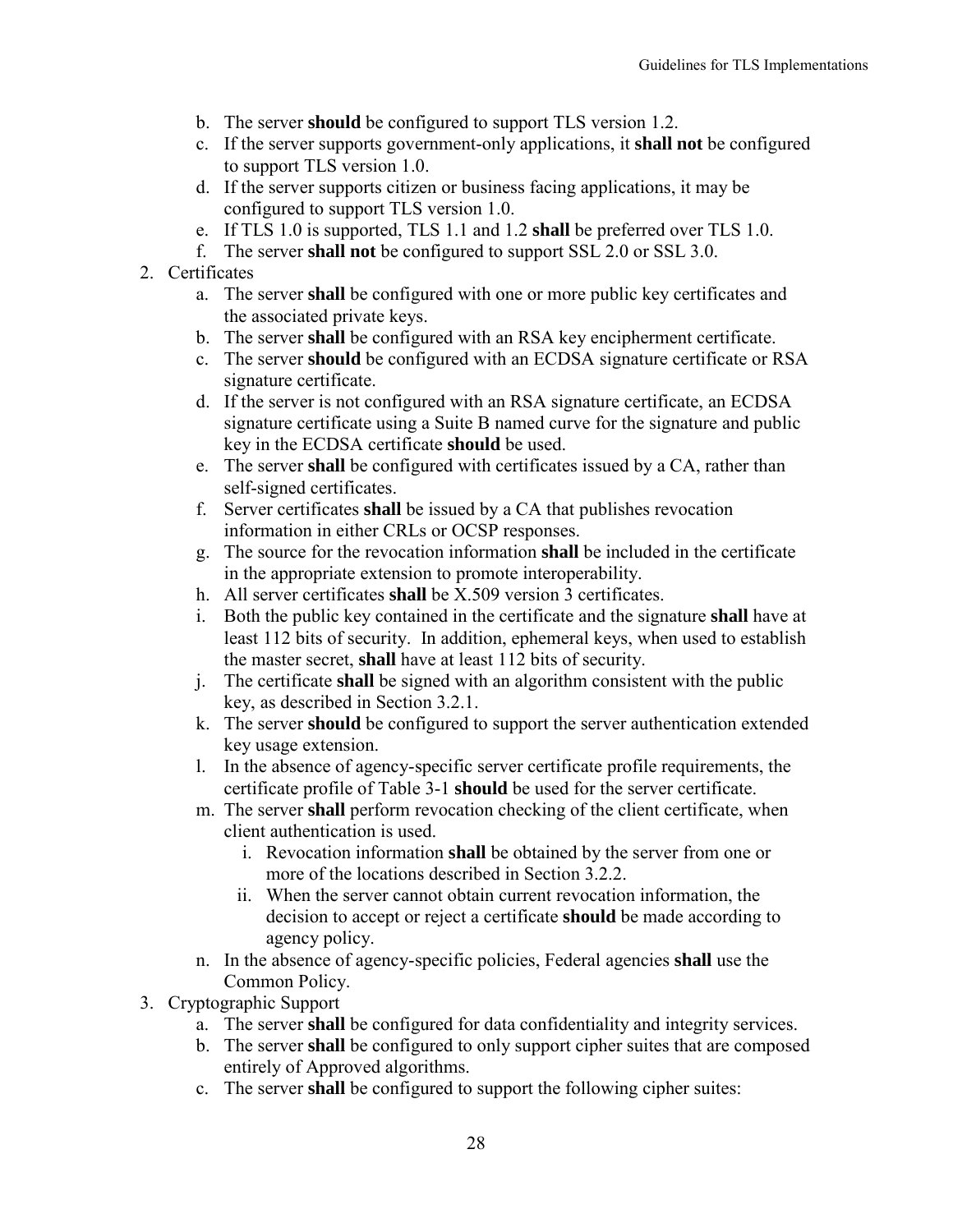TLS\_RSA\_WITH\_3DES\_EDE\_CBC\_SHA

- TLS\_RSA\_WITH\_AES\_128\_CBC\_SHA
- d. The server **should** be configured to support the following cipher suites:
	- TLS\_RSA\_WITH\_AES\_256\_CBC\_SHA TLS\_ECDHE\_ECDSA\_WITH\_3DES\_EDE\_CBC\_SHA TLS\_ECDHE\_ECDSA\_WITH\_AES\_128\_CBC\_SHA TLS\_ECDHE\_RSA\_WITH\_3DES\_EDE\_CBC\_SHA TLS\_ECDHE\_RSA\_WITH\_AES\_128\_CBC\_SHA
- e. If the server is configured to support TLS version 1.2, then the server **shall** be configured to support the following cipher suite: TLS\_RSA\_WITH\_AES\_128\_GCM\_SHA256
- f. If the server is configured to support TLS version 1.2, then the server **should** be configured to support the following cipher suites:

TLS\_RSA\_WITH\_AES\_256\_GCM\_SHA384 TLS\_ECDHE\_ECDSA\_WITH\_AES\_128\_CBC\_SHA256 TLS\_ECDHE\_ECDSA\_WITH\_AES\_128\_GCM\_SHA256 TLS\_ECDHE\_ECDSA\_WITH\_AES\_256\_GCM\_SHA384 TLS\_ECDHE\_RSA\_WITH\_AES\_128\_CBC\_SHA256 TLS\_ECDHE\_RSA\_WITH\_AES\_128\_GCM\_SHA256

- g. The server may be configured to support other acceptable cipher suites, as described in Section [3.3.1.](#page-21-1)
- h. The server **shall** only support cipher suites for which it has a valid certificate containing a signature providing at least 112 bits of security.
- i. The server **shall not** be configured to use cipher suites that do not appear in Section [3.3.1o](#page-21-1)r [Appendix C.](#page-57-0)
- j. For the RSA certificates, the key usage extension **shall** specify key encipherment for cipher suites that carry out the key exchange with RSA, and the key usage extension **shall** specify digital signature for cipher suites using ECDHE key exchange.
- k. The cryptographic module used by the server **shall** be a FIPS 140-validated cryptographic module.
- l. All cryptographic algorithms that are included in the cipher suites **shall** be within the scope of the validation, as well as the random number generator.
- m. The random number generator **shall** be tested and validated in accordance with [\[SP800-90A\]](#page-66-7) under the NIST Cryptographic Algorithm Validation Program (CAVP) and successful results of this testing **shall** be indicated on the cryptographic module's FIPS 140 validation certificate.
- n. The validated random number generator **shall** be used to generate the 28-byte random value of the server random value.
- o. The validated random number generator **should** be used to generate the 4-byte timestamp of the server random value.
- 4. Extensions
	- a. The TLS server **shall** support the following TLS extensions, as described in Section [3.4.1:](#page-27-1)

Renegotiation Indication Certificate Status Request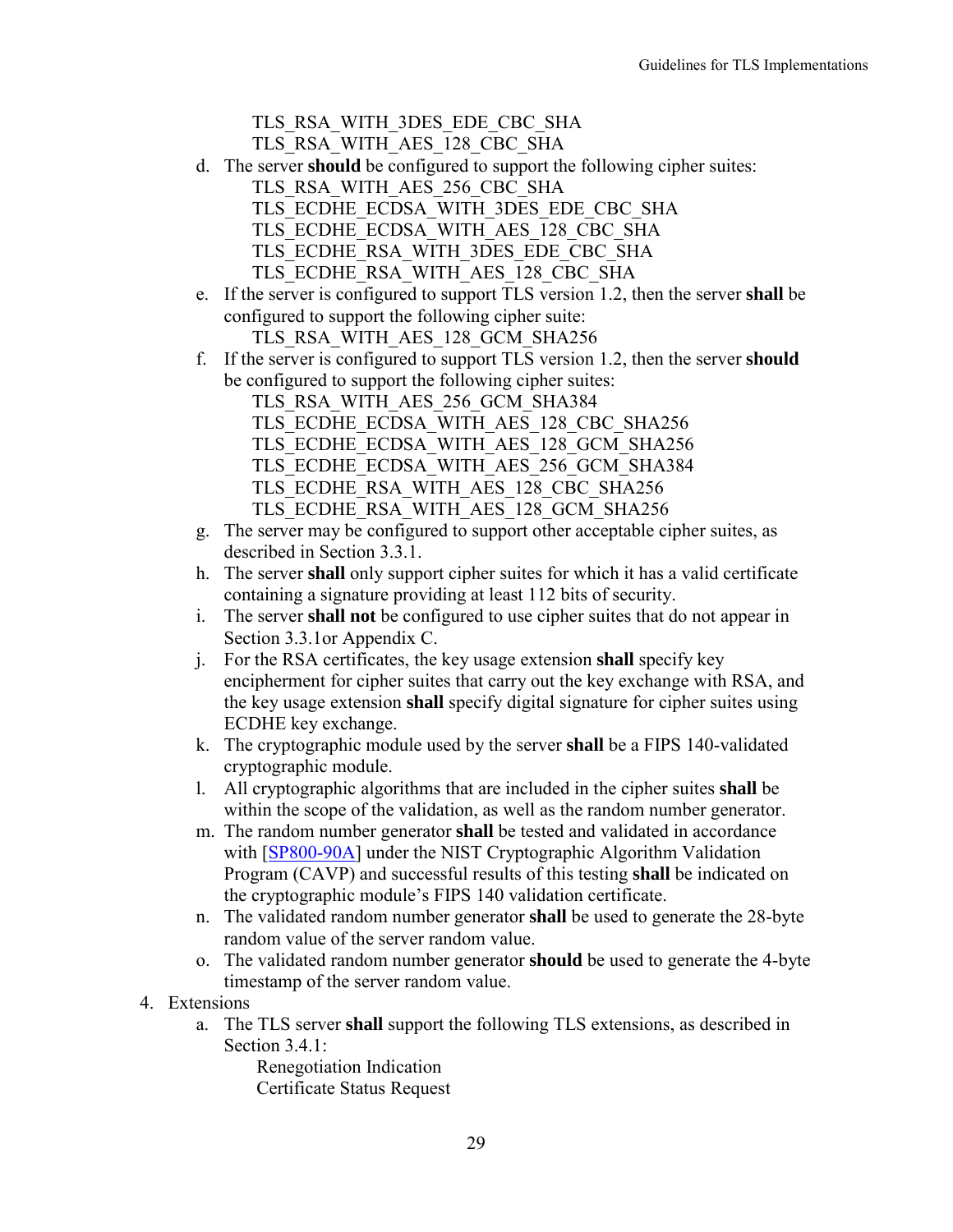Server Name Indication Trusted CA Indication

- b. The TLS server **shall** support the following TLS extensions, as described in Section [3.4.2,](#page-28-0) when the conditions stated in Section [3.4.2](#page-28-0) are met:
	- Supported Elliptic Curves
	- EC Point Format
	- Signature Algorithms
	- Multiple Certificate Status
- c. If the Supported Elliptic Curves extension is supported, the curves P-256 and P-384 **shall** be supported.
- d. The TLS server may support the Truncated HMAC extension, as described in Section [3.4.2.5,](#page-29-1) when the conditions stated in Section [3.4.2](#page-28-0) are met.
- e. The TLS server **should not** support the Client Certificate URL extension.
- f. If the Client Certificate URL extension is supported, the server **shall** be configured to mitigate attacks described in Section [3.4.3.](#page-29-0)
- g. If possible, the server **shall** check the client ephemeral public key size used for establishing the master secret to ensure that the client ephemeral public key can offer at least 112 bits of security.
- 5. Client Authentication
	- a. If the server supports client authentication, it **shall** support certificate-based client authentication.
	- b. If possible, the server **shall** check the client public key size to ensure that the client public key can offer at least 112 bits of security.
	- c. The server **shall** be configured to terminate the connection with a fatal "handshake failure" alert when a client certificate is requested, and the client does not have a suitable certificate.
	- d. If client authentication is performed, the server **shall** validate the client certificate in accordance with the certification path validation rules specified in Section 6 of [\[RFC5280\]](#page-64-2).
	- e. The server **shall** be configured such that each certificate in the certification path **shall** be validated using a Certificate Revocation List (CRL) or Online Certificate Status Protocol (OCSP).
	- f. If the server supports OCSP, then OCSP checking **shall** be in compliance with [\[RFC6960\]](#page-65-1) and **should** use only one of the options described in Section [3.5.1](#page-30-1) of this document.
	- g. The server **shall** be able to determine the certificate policies that the client certificate is trusted for by using the certification path validation rules specified in Section 6 of [\[RFC5280\]](#page-64-2).
	- h. The server **shall** be configured with only the trust anchors the server trusts, and of those, only the ones that are required to authenticate the clients, in the case where the server supports client authentication in TLS.
	- i. The default set of trust anchors for the server **shall** be examined to determine if any of them are required for client authentication.
	- j. The server **shall** check the client key length if client authentication is performed, and the server implementation provides a mechanism to do so.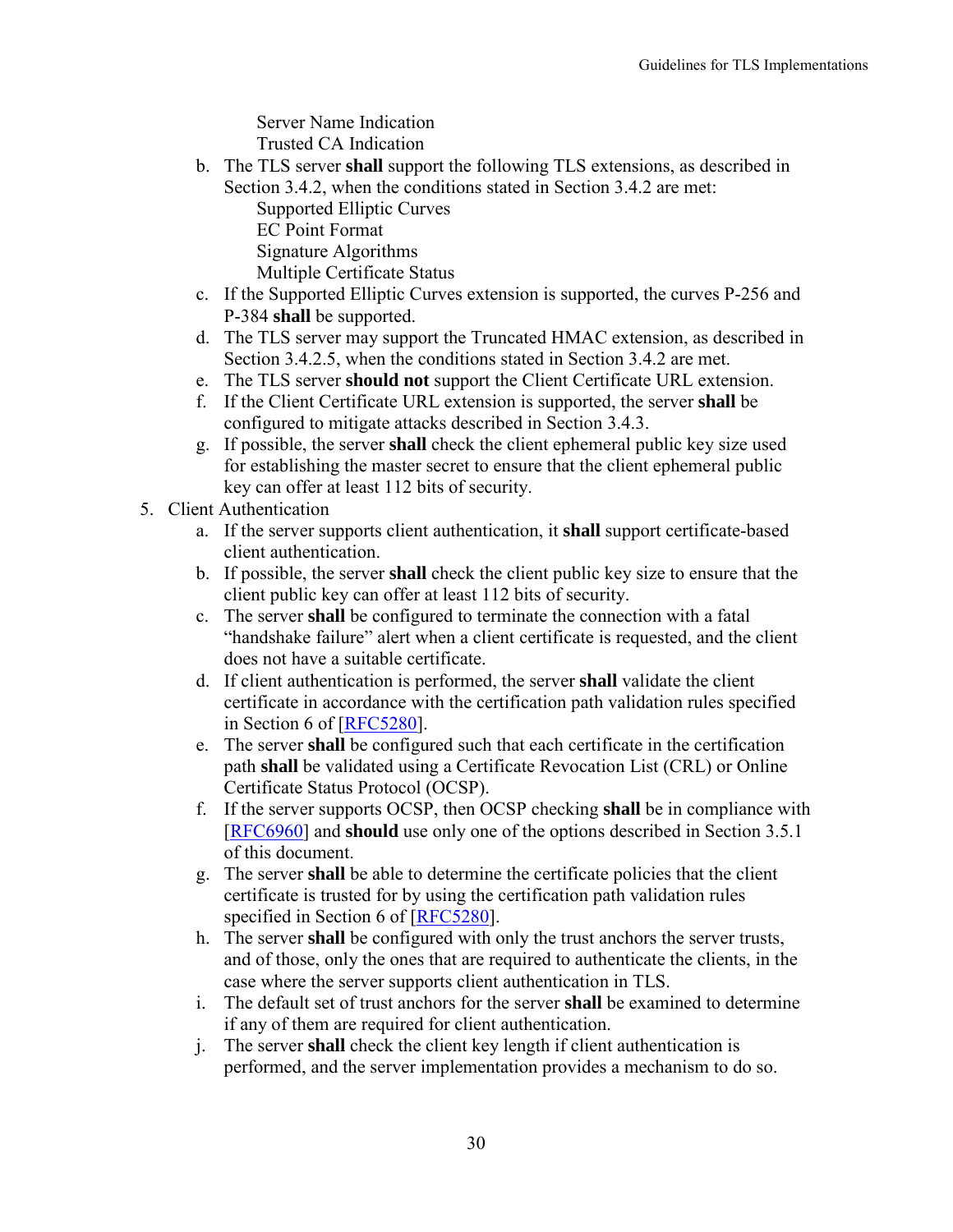- i. Federal Agencies **shall** use the key size guidelines provided in [\[SP800-](#page-66-4) [131A\]](#page-66-4) to check the client key size.
- k. The server **shall** be configured to maintain the trust anchors of the various PKIs whose subscribers are the potential clients for the server, and include them in the hints list.
	- i. Alternatively, the server **should** be configured to send an empty hints list so that the client can always provide a certificate it possesses.
- l. The server hints list **shall** be distinct from the server's trust anchor store.
- m. The server **shall** continue to only populate its trust anchor store with the trust anchor of the server PKI domain and the domains it needs to trust directly for client authentication.
- 6. Session Resumption
	- a. If there is a requirement to authenticate each client as it initiates a connection session, the server **shall** be configured to ignore requests to resume a session, and generate a new session ID, which forces the entire handshake procedure (including client authentication) to proceed.
- 7. Compression Methods
	- a. The server **should** be configured to only support the null compression method, which disables TLS compression.
	- b. If compression is used, the server **shall** be configured to only support the methods defined in [\[RFC3749\]](#page-64-7).
		- i. If the client population served is known to support the compression method in [\[RFC3943\]](#page-64-8), that method may be used instead.
	- c. The server **shall not** be configured to support other compression methods.
- 8. Operational Considerations
	- a. The server **shall** operate on a secure operating system.
	- b. Where the server relies on a FIPS 140 Level 1 cryptographic module, the software and private key **shall** be protected using the operating system identification, authentication and access control mechanisms.

#### <span id="page-38-0"></span>**3.9.3 Recommendations for Server System Administrators**

A Server System Administrator is an individual who is responsible for maintaining the TLS server on a day-to-day basis.

- 1. Version Support
	- a. System administrators **shall** develop migration plans to support TLS 1.2 by January 1, 2015.
- 2. Certificates
	- a. System administrators **shall** use Sections [3.2.1](#page-17-0) and [3.2.2](#page-20-0) to identify an appropriate source for certificates.
	- b. System administrators **shall** install, maintain, and update certificates in accordance with the certificate recommendations of Section [3.9.2.](#page-34-2)
- 3. Cryptographic Support
	- a. System administrators **shall** maintain confidentiality and integrity service configurations in accordance with the recommendations of Section [3.9.2.](#page-34-2)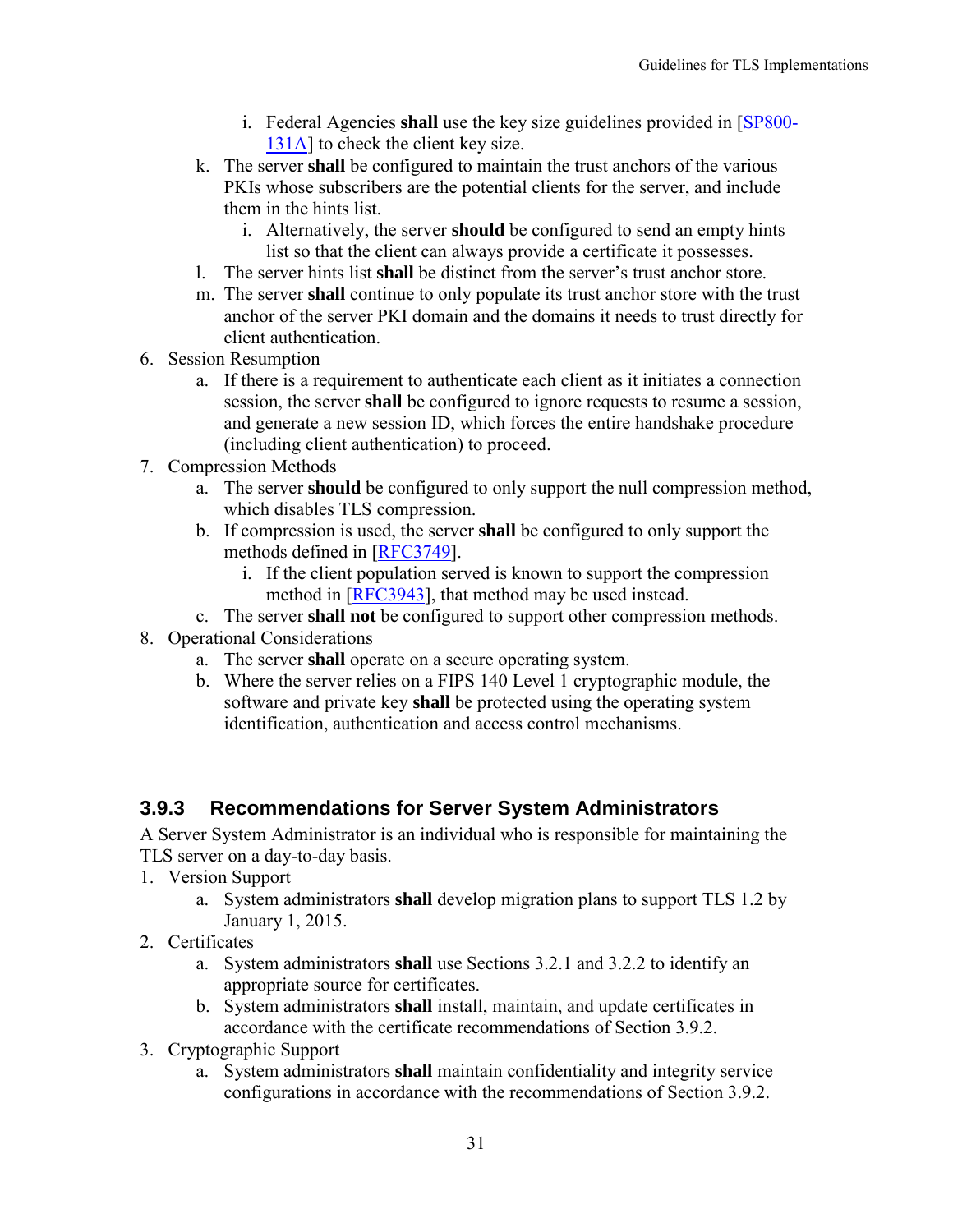- 4. Client Authentication
	- a. System administrators of a TLS server that supports certificate-based client authentication **shall** perform an analysis of the client certificate issuers and use that information to determine the minimum set of trust anchors required for the server.
		- i. The server **shall** be configured only to include only the minimum set of trust anchors needed.
- 5. Operational Considerations
	- a. System administrators **shall** ensure that TLS servers include appropriate network security protections as specified in other NIST guidelines.
	- b. The server **shall** operate on a secure operating system.
	- c. Where the server relies on a FIPS 140 Level 1 cryptographic module, the system administrator **shall** ensure that the software and private key are protected using the operating system identification, authentication and access control mechanisms.
	- d. The system administrator **shall** ensure that the server and associated platform are kept up-to-date in terms of security patches.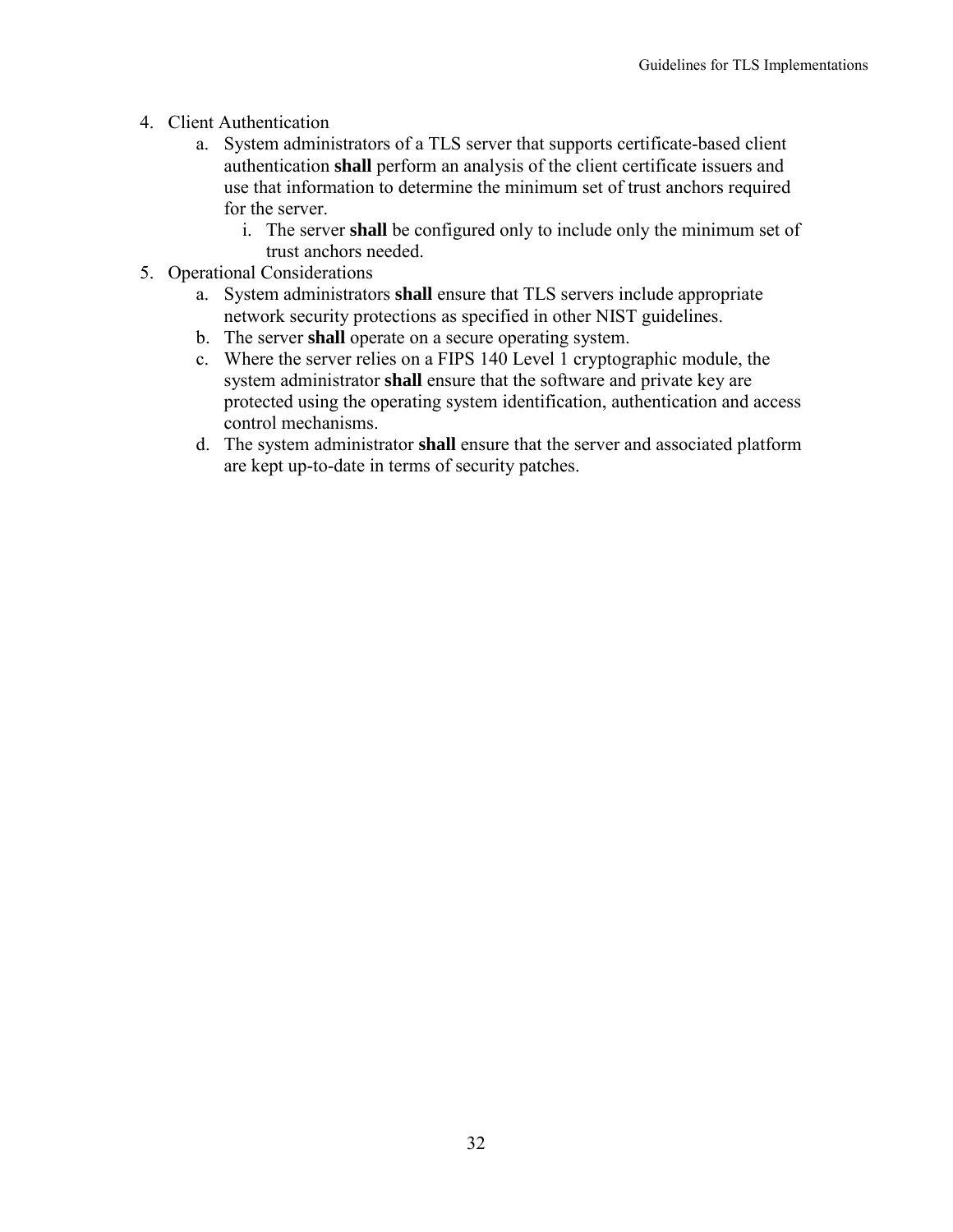## <span id="page-40-0"></span>**4 Minimum Requirements for TLS Clients**

This section provides a minimum set of requirements that a TLS client must meet in order to adhere to these guidelines. Requirements are organized in the following sections: TLS protocol version support; client keys and certificates; cryptographic support; TLS extension support; server authentication; session resumption; compression methods; and operational considerations.

Specific requirements are stated as either implementation requirements or configuration requirements. Implementation requirements indicate that Federal agencies **shall not** procure TLS client implementations unless they include the required functionality. Configuration requirements indicate that system administrators are required to verify that particular features are enabled, or in some cases, configured appropriately if present.

### <span id="page-40-1"></span>**4.1 Protocol Version Support**

The client **shall** be configured to support TLS 1.1, and **should** be configured to support TLS 1.2. The client may be configured to support TLS 1.0 to facilitate communication with private sector servers, where necessary. If TLS 1.0 is supported, the use of TLS 1.1 and 1.2 **shall** be preferred over TLS 1.0. The client **shall not** support SSL version 3.0 or earlier. Agencies **shall** develop migration plans to support TLS 1.2 by January 1, 2015.

### <span id="page-40-2"></span>**4.2 Client Keys and Certificates**

### <span id="page-40-3"></span>**4.2.1 Client Certificate Profile**

 $\overline{a}$ 

When client authentication is needed, the client **shall** be configured with a certificate that adheres to the recommendations presented in this section. A client certificate may be configured on the system, or located on an external device (e.g., a PIV card). For this specification, the TLS client certificate **shall** be an X.509 version 3 certificate; both the public key contained in the certificate and the signature **shall** have at least 112 bits of security. The certificate **shall** be signed with an algorithm consistent with the public key:

- Certificates containing RSA (signature), ECDSA, or DSA public keys **shall** be signed with those same signature algorithms, respectively;
- Certificates containing Diffie-Hellman certificates **shall** be signed with DSA; and
- Certificates containing ECDH public keys **shall** be signed with ECDSA.

The extended key usage extension limits the operations that keys in a certificate may be used for. There is a key usage extension specifically for client authentication. The use of the extended key usage extension will ensure that the servers accept the certificate as a client certificate. The extended usage extension can also indicate that the certificate is not to be used for other purposes, such as code signing. The client certificates **should** include an extended key usage extension that specifies the client authentication key purpose object identifier*[23](#page-40-4)*.

<span id="page-40-4"></span>*<sup>23</sup>* Absence of extended key usage extension in some implementation is known to be interpreted as having special permission such as code signing, even though not specifically indicated in the certificate.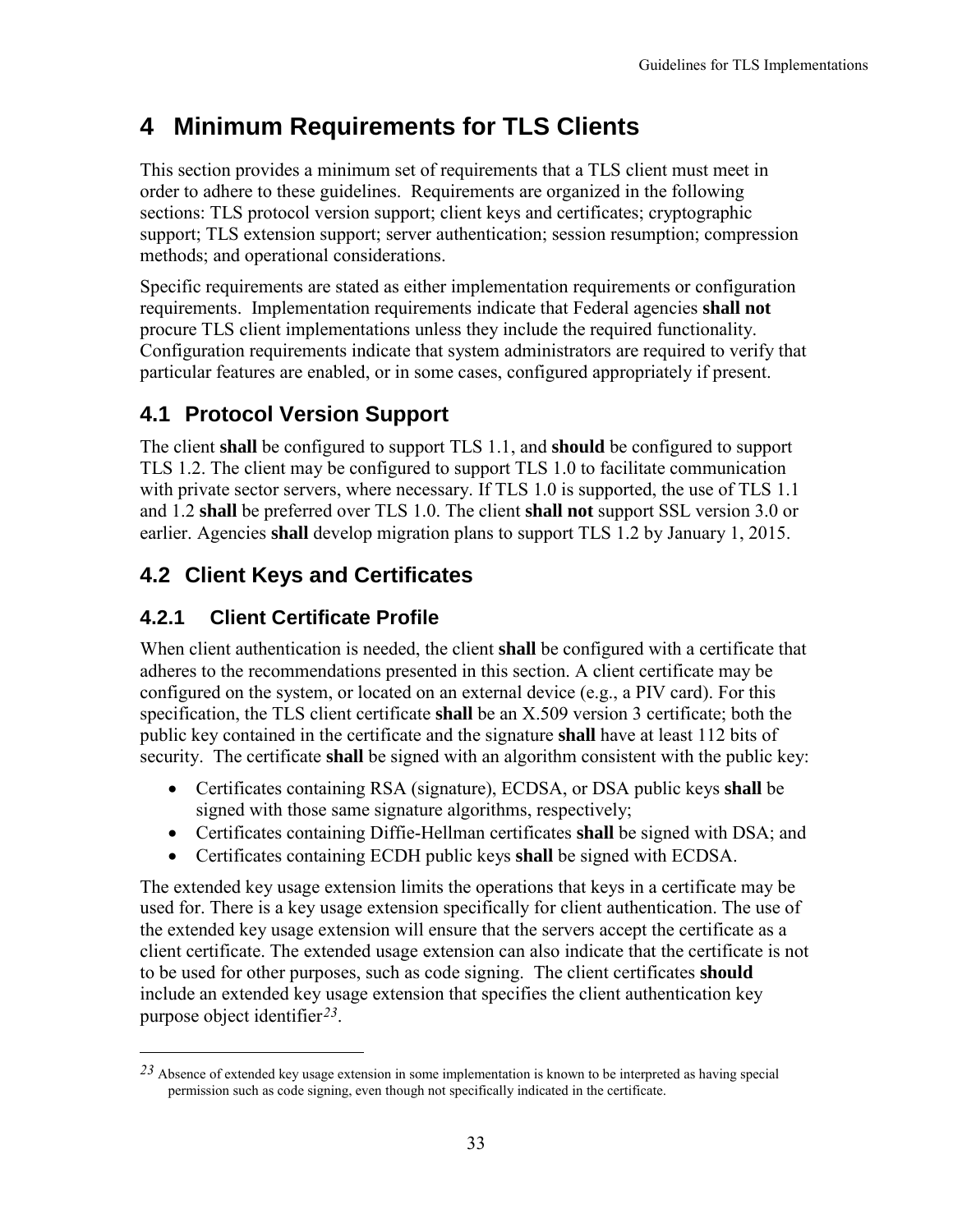The client certificate profile is listed in [Table 4-1: TLS Client Certificate Profile.](#page-41-0) In the absence of an agency-specific client certificate profile, this profile **should** be used for client certificates.

Note that for ECDH, the algorithm OID and the signature OID are identical to those of ECDSA. For interoperability reasons, algorithm OID is not changed and the key usage extension determines if the public key is used for key agreement or signature verification.

<span id="page-41-0"></span>

| <b>Field</b>               | <b>Critical</b> | <b>Value</b>                                                      | <b>Description</b>                                                                                                                          |
|----------------------------|-----------------|-------------------------------------------------------------------|---------------------------------------------------------------------------------------------------------------------------------------------|
| Version                    | N/A             | 2                                                                 | Version 3                                                                                                                                   |
| Serial Number              | N/A             | Unique positive integer                                           | Must be unique                                                                                                                              |
| Issuer Signature Algorithm | N/A             |                                                                   | Values by certificate type:                                                                                                                 |
|                            |                 | sha256WithRSAEncryption {1 2 840<br>113549 1 1 11}, or stronger   | RSA signature certificate                                                                                                                   |
|                            |                 | ecdsa-with-SHA256 {1 2 840 10045 4 3<br>$2$ , or stronger         | ECDSA signature certificate, ECDH<br>certificate                                                                                            |
|                            |                 | id-dsa-with-sha256 {2 16 840 1 101 3 4 3<br>$2$ , or stronger     | DSA signature certificate, DH certificate                                                                                                   |
| Issuer Distinguished Name  | N/A             | Unique X.500 Issuing CA DN                                        | Single value shall be encoded in each<br>RDN. All attributes that are of<br>directoryString type shall be encoded as a<br>printable string. |
| Validity Period            | N/A             | 3 years or less                                                   | Dates through 2049 expressed in UTCTime                                                                                                     |
| Subject Distinguished Name | N/A             | Unique X.500 subject DN per agency<br>requirements                | Single value shall be encoded in each<br>RDN. All attributes that are of<br>directoryString type shall be encoded as a<br>printable string. |
| Subject Public Key         | N/A             |                                                                   | Values by certificate type:                                                                                                                 |
| Information                |                 | rsaEncryption {1 2 840 113549 1 1 1}                              | RSA key encipherment certificate, RSA<br>signature certificate                                                                              |
|                            |                 |                                                                   | 2048-bit RSA key modulus, or other<br>approved lengths as defined in [FIPS168-4]<br>and [SP800-57p1]                                        |
|                            |                 |                                                                   | Parameters: NULL                                                                                                                            |
|                            |                 | ecPublicKey {1 2 840 10045 2 1}                                   | ECDSA signature certificate, or ECDH<br>certificate                                                                                         |
|                            |                 |                                                                   | Parameters: namedCurve OID for names<br>curve specified in FIPS 186-4. The curve<br>shall be $P-256$ or $P-384$                             |
|                            |                 |                                                                   | SubjectPublic Key: Uncompressed EC<br>Point.                                                                                                |
|                            |                 | id-dsa {1 2 840 10040 4 1}                                        | DSA signature certificate                                                                                                                   |
|                            |                 |                                                                   | Parameters: p, q, g                                                                                                                         |
|                            |                 | dhpublicnumber {1 2 840 10046 2 1}                                | DH certificate                                                                                                                              |
|                            |                 |                                                                   | Parameters: p, g, q                                                                                                                         |
| Issuer's Signature         | N/A             |                                                                   | Values by certificate type:                                                                                                                 |
|                            |                 | sha256WithRSAEncryption {1 2 840<br>113549 $1 1 11$ , or stronger | RSA key encipherment certificate, RSA<br>signature certificate                                                                              |
|                            |                 | ecdsa-with-SHA256 {1 2 840 10045 4 3<br>$2$ , or stronger         | ECDSA signature certificate, ECDH<br>certificate                                                                                            |
|                            |                 | id-dsa-with-sha256 { 2 16 840 1 101 3 4<br>3 2}, or stronger      | DSA signature certificate, DH certificate                                                                                                   |
| Extensions                 |                 |                                                                   |                                                                                                                                             |
| Authority Key Identifier   | No              | Octet String                                                      | Same as subject key identifier in Issuing<br>CA certificate                                                                                 |
|                            |                 |                                                                   | Prohibited: Issuer DN, Serial Number tuple                                                                                                  |

**Table 4-1: TLS Client Certificate Profile**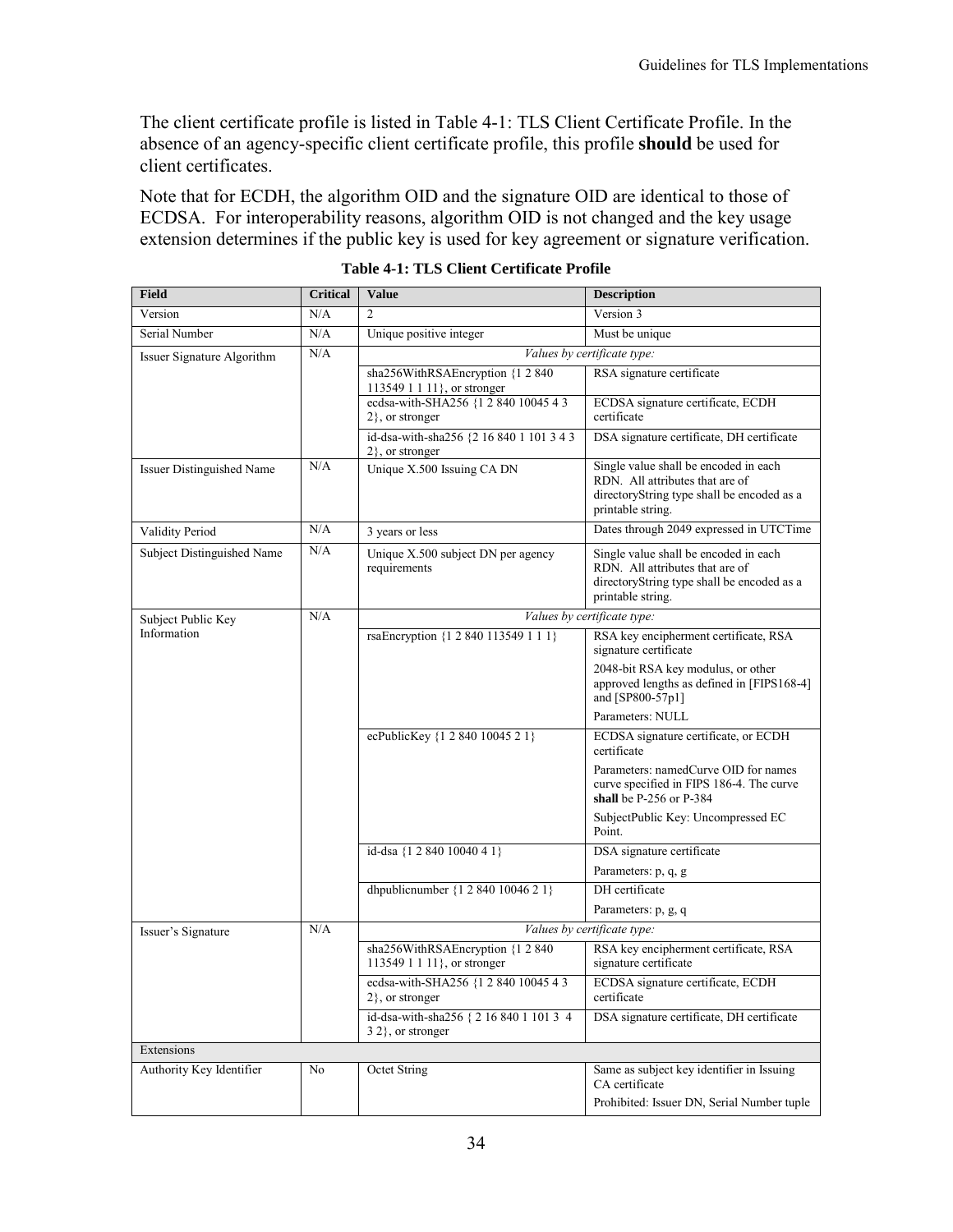| <b>Field</b>                        | <b>Critical</b> | <b>Value</b>                                                                          | <b>Description</b>                                                                          |
|-------------------------------------|-----------------|---------------------------------------------------------------------------------------|---------------------------------------------------------------------------------------------|
| Subject Key Identifier              | N <sub>0</sub>  | Octet String                                                                          | Same as in PKCS-10 request or calculated<br>by the Issuing CA                               |
| Key Usage                           | Yes             | digitalSignature                                                                      | RSA certificate, DSA certificate, ECDSA<br>certificate                                      |
|                                     |                 | keyAgreement                                                                          | ECDH certificate, DH certificate                                                            |
| <b>Extended Key Usage</b>           | N <sub>0</sub>  | id-kp-clientAuth {1 3 6 1 5 5 7 3 2}                                                  | Required                                                                                    |
|                                     |                 | anyExtendedKeyUsage {2 5 29 37 0}                                                     | Prohibited <sup>24</sup>                                                                    |
|                                     |                 |                                                                                       | Prohibited: all others unless consistent with<br>key usage extension                        |
| Certificate Policies                | N <sub>0</sub>  | Per agency X.509 certificate policy                                                   |                                                                                             |
| Subject Alternative Name            | N <sub>0</sub>  | RFC 822 e-mail address, Universal<br>Principal Name (UPN), DNS Name,<br>and/or others | Optional                                                                                    |
| <b>Authority Information Access</b> | N <sub>0</sub>  | id-ad-calssuers                                                                       | Required. Access method entry contains<br>HTTP URL for certificates issued to<br>Issuing CA |
|                                     |                 | id-ad-ocsp                                                                            | Optional. Access method entry contains<br>HTTP URL for the Issuing CA OCSP<br>Responder     |
| <b>CRL</b> Distribution Points      | No              | See comments                                                                          | Optional: HTTP value in distributionPoint<br>field pointing to a full and complete CRL.     |
|                                     |                 |                                                                                       | Prohibited: reasons and cRLIssuer fields.<br>and nameRelativetoCRLIssuer CHOICE             |

Multiple client certificates may be present that meet the requirements of the TLS server. The TLS client (e.g., a browser) may ask users to select from a list of certificates. The use of the Extended Key Usage (EKU) extension may eliminate this request.

Client certificates are also filtered by TLS clients on the basis of an ability to build a path to one of the trust anchors in the hints list sent by the server, as described in Section [3.5.4.](#page-32-1)

#### <span id="page-42-0"></span>**4.2.2 Obtaining Revocation Status Information for the Server Certificate**

The client **shall** perform revocation checking of the server certificate. Revocation information can be obtained by the client from one of the following locations:

- 1. OCSP response or responses in the server's CertificateStatus message [\[RFC6066\]](#page-65-5), [\[RFC6961\]](#page-65-7).
- 2. Certificate Revocation List (CRL) or OCSP [\[RFC6960\]](#page-65-1) response in the client's local certificate store;
- 3. OCSP response from a locally configured OCSP responder;

 $\overline{a}$ 

- 4. OCSP response from the OCSP responder location identified in the OCSP field in the Authority Information Access extension in the server certificate; or
- 5. CRL from the CRL Distribution Point extension in the server certificate.

<span id="page-42-1"></span>*<sup>24</sup>* The presence of anyExtendedKeyUsage {2 5 29 37 0} in some implementation is known to be interpreted as having special permission such as code signing, even though not specifically indicated in the certificate.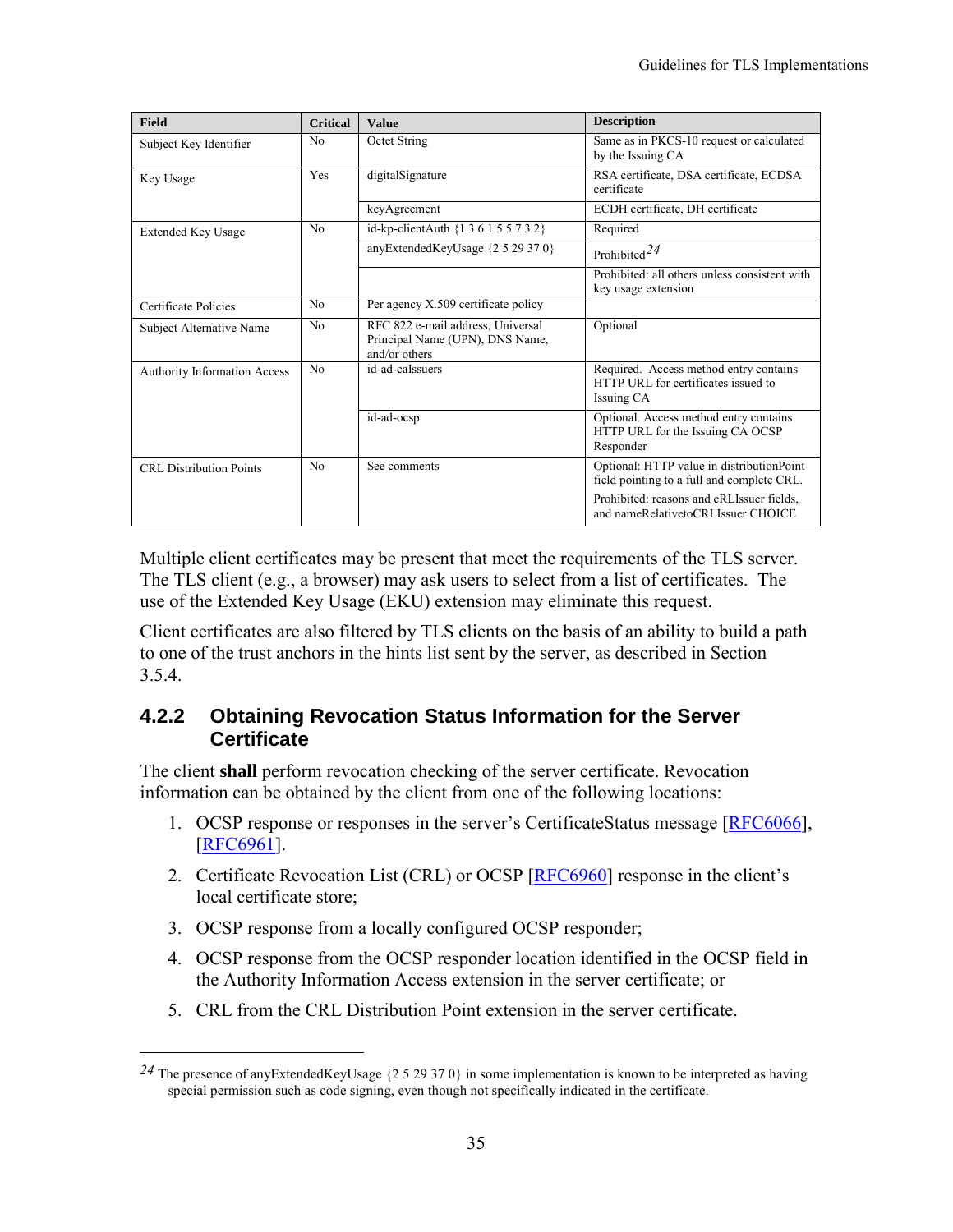When the server does not provide the revocation status, the local certificate store does not have the current or a cogent CRL or OCSP response, and the OCSP Responder and the CRL Distribution Point are unavailable or inaccessible at the time of TLS session establishment, the client will either terminate the connection or accept a potentially revoked or compromised certificate. The decision to accept or reject a certificate in this situation **should** be made according to agency policy.

Other emerging concepts that can be useful in lieu of revocation checking are further discussed in [Appendix D.](#page-59-0)

### <span id="page-43-0"></span>**4.2.3 Client Public Key Certificate Assurance**

The client public key certificate may be trusted by the servers on the basis of the policies, procedures and security controls used to issue the client public key certificate as described in Section [3.5.1.](#page-30-1) For example, as the implementation of Personal Identify Verification (PIV) [\[FIPS201-1\]](#page-63-8) becomes more established in Federal Agencies, these guidelines recommend that the PIV Authentication certificate be the norm for authentication of Federal employees and long-term contractors. For users who do not have PIV Cards, such as external users, the set of certificate policies to accept should be determined as specified in Appendix B of [\[SP800-63\]](#page-66-10), based on the level of assurance required by the application. PIV Authentication certificate policy is defined in [\[COMMON\]](#page-62-5) and PIV-I Authentication certificate policy is defined in [\[FBCACP\]](#page-62-8). Depending on the requirements of the server-side application, other certificate policies defined in [\[COMMON\]](#page-62-5) may also be acceptable. Guidance regarding the acceptable certificate policies is outside the scope of these guidelines.

### <span id="page-43-1"></span>**4.3 Cryptographic Support**

#### <span id="page-43-2"></span>**4.3.1 Cipher Suites**

The acceptable cipher suites for a TLS client are the same as those for a TLS server. General-purpose cipher suites are listed in Section [3.3.1,](#page-21-1) and cipher suites appropriate for pre-shared key environments are listed in [Appendix C.](#page-57-0) When ephemeral keys are used to establish the master secret, each ephemeral key-pair (i.e., the server ephemeral key-pair and the client ephemeral key-pair) **shall** have at least 112 bits of security.

The client **should not** be configured to use cipher suites other than those listed in Section [3.3.1](#page-21-1) or [Appendix C.](#page-57-0)

To mitigate attacks against CBC mode, TLS implementations **shall** use the bad record mac error to indicate a padding error. Implementations **shall** compute the MAC regardless of whether padding errors exist. TLS implementations **should** support constant-time decryption, or near constant-time decryption.

#### <span id="page-43-3"></span>**4.3.2 Validated Cryptography**

The client **shall** use validated cryptography, as described for the server in Section [3.3.2.](#page-26-0)

The validated random number generator **shall** be used to generate the 28-byte random value of the client random value. The validated random number generator **should** be used to generate the 4-byte timestamp of the client random value.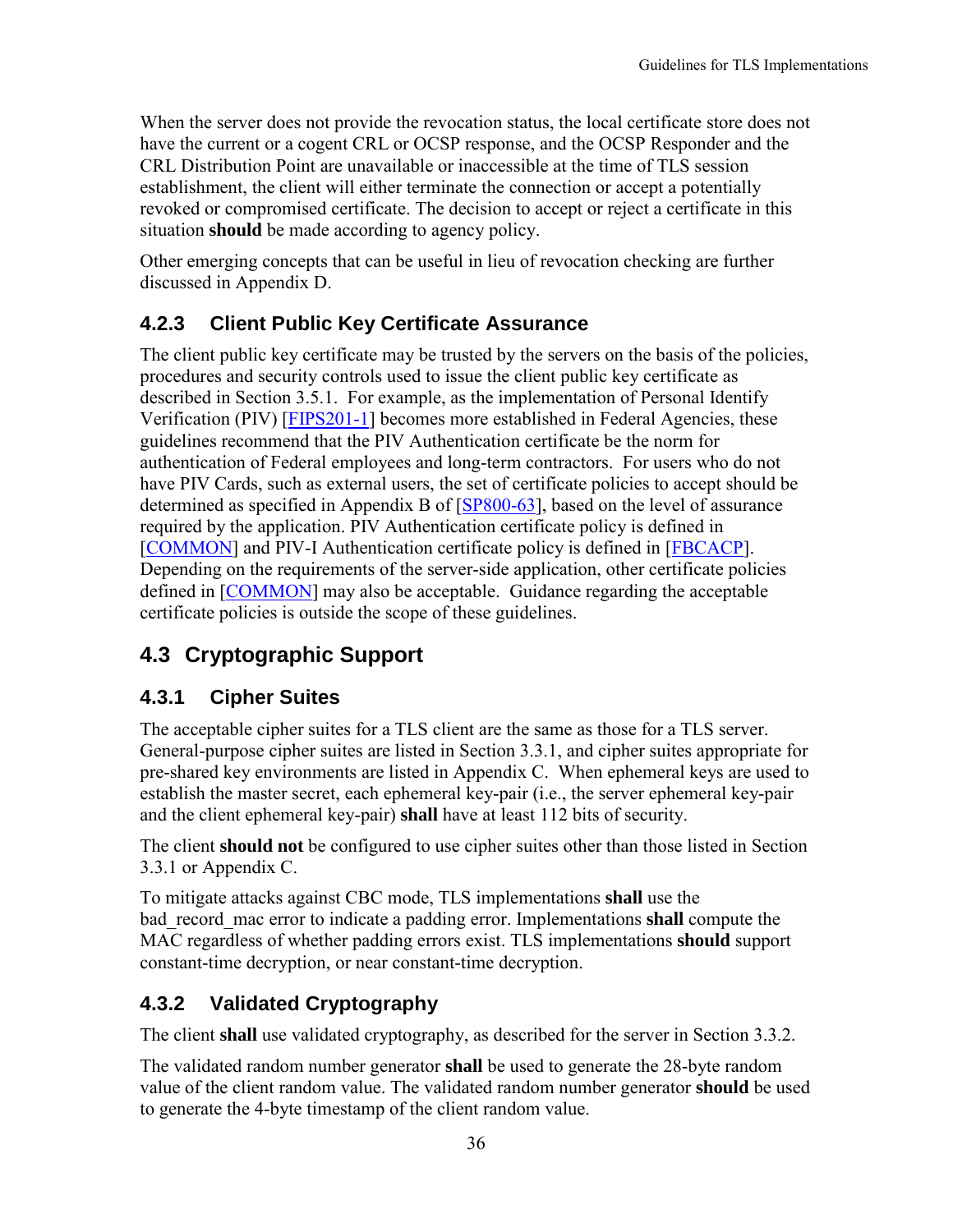### <span id="page-44-0"></span>**4.4 TLS Extension Support**

#### <span id="page-44-1"></span>**4.4.1 Mandatory TLS Extensions**

The client **shall** support the following extensions:

- 1. Renegotiation Indication
- 2. Server Name Indication

#### 4.4.1.1 Renegotiation Indication

The Renegotiation Indication extension is required by these guidelines as described in Section [3.4.1.1.](#page-28-4) Clients **shall** perform initial and subsequent renegotiations in accordance with  $[REC5746]$ .

#### 4.4.1.2 Server Name Indication

The server name indication extension is described in Section [3.4.1.3.](#page-28-2) The client **shall** be capable of including this extension in a ClientHello message, as described in [\[RFC6066\]](#page-65-5).

#### <span id="page-44-2"></span>**4.4.2 Conditional TLS Extensions**

A TLS client supports the following TLS extensions under the circumstances described:

- 1. The Supported Elliptic Curves TLS extension **shall** be supported if the client supports EC cipher suite(s).
- 2. The EC Point Format TLS extension **shall** be supported if the client supports EC cipher suite(s).
- 3. The Signature Algorithms TLS extension **shall** be supported when the client is operating in TLS 1.2.
- 4. The Certificate Status Request extension **shall** be supported when the client is not able to obtain revocation information.
- 5. The Multiple Certificate Status extension **shall** be supported if the extension is supported by the client implementation.
- 6. The Trusted CA Indication extension **should** be supported by clients that run on memory-constrained devices where only a small number of CA root keys are stored.
- 7. The Truncated HMAC extension may be supported by clients that run on constrained devices when variable-length padding is not supported.

#### 4.4.2.1 Supported Elliptic Curves

The clients that support EC cipher suites **shall** be capable of listing the elliptic curves supported in the ClientHello message, in accordance with Section 5.1 of [\[RFC4492\]](#page-64-5).

#### 4.4.2.2 EC Point Format

The clients that support EC cipher suites **shall** be capable of specifying the supported EC point format in the ClientHello message, in accordance with Section 5.1 of [\[RFC4492\]](#page-64-5).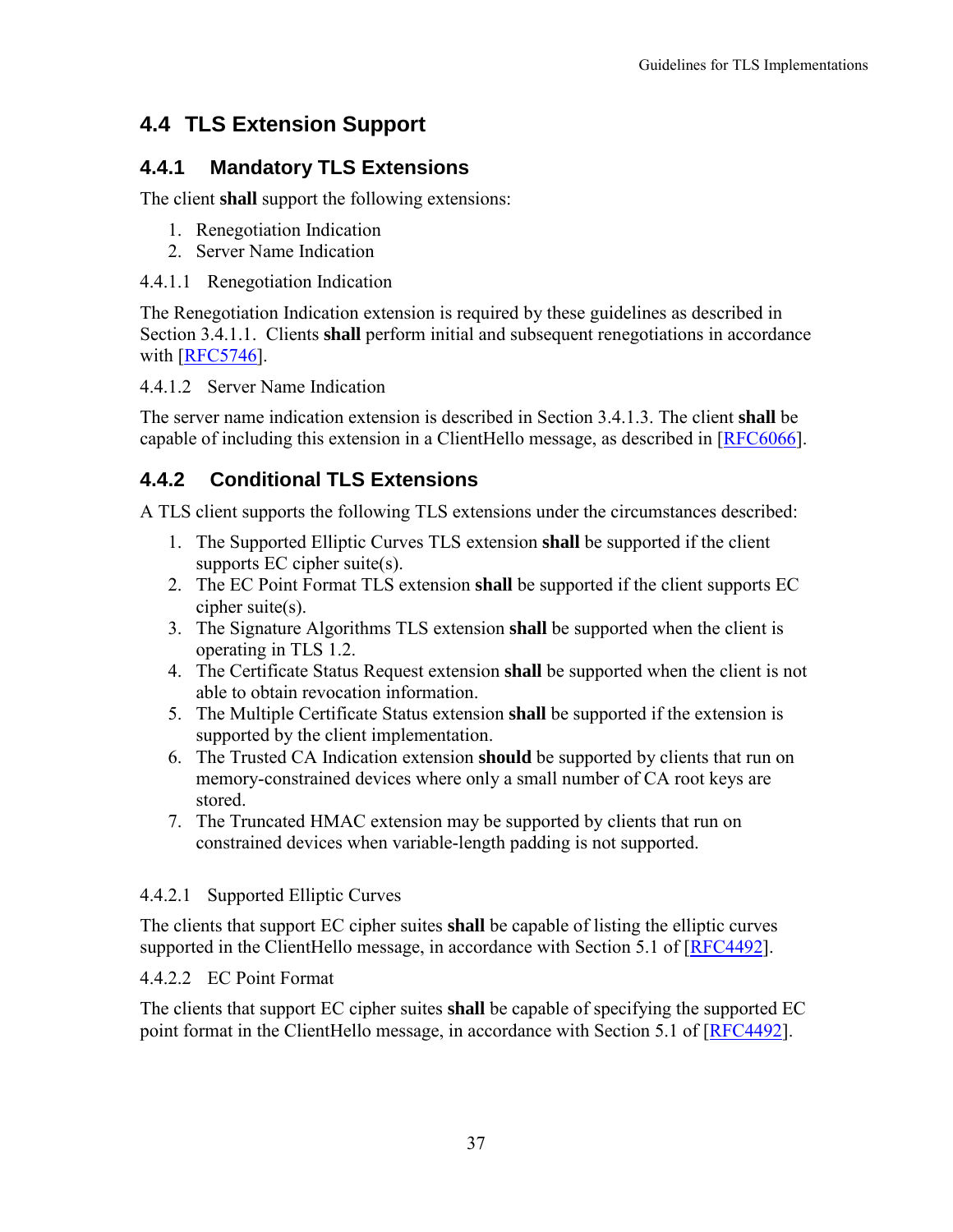Clients that support EC cipher suites **shall** support the processing of at least one*[25](#page-45-2)* of the EC point formats received in the ServerHello message, as described in Section 5.2 of [\[RFC4492\]](#page-64-5).

#### 4.4.2.3 Signature Algorithms

The clients that support TLS 1.2 **shall** be able to assert acceptable hashing and signature algorithm pairs in this extension in a ClientHello message. The extension, its syntax, and processing rules are described in Sections 7.4.1.4.1, 7.4.4, 7.4.6 and 7.4.8 of [\[RFC5246\]](#page-64-1).

#### 4.4.2.4 Certificate Status Request

When the client wishes to receive the revocation status of the TLS server certificate from the TLS server, the client **shall** include the "status\_request" extension in the ClientHello message.

#### 4.4.2.5 Multiple Certificate Status

The multiple certificate status extension is described in Section [3.4.2.4.](#page-29-2) This extension improves on the Certificate Status Request extension described in Section [3.4.1.2](#page-28-3) by allowing the client to request the status of all certificates provided by the Server in the TLS handshake. This extension is documented in [\[RFC6961\]](#page-65-7). Client implementations that have this capability **shall** be configured to support this extension.

<span id="page-45-3"></span>4.4.2.6 Trusted CA Indication

The client **should** be capable of including the trusted CA indication (trusted ca keys) extension in a ClientHello message as described in [\[RFC6066\]](#page-65-5).

#### <span id="page-45-4"></span>4.4.2.7 Truncated HMAC

The Truncated HMAC extension is described in Section [3.4.2.5.](#page-29-1) Clients running on constrained devices may support this extension. The Truncated HMAC extension **shall not** be used in conjunction with variable-length padding, due to attacks described in [\[Paterson11\]](#page-63-7).

#### <span id="page-45-0"></span>**4.4.3 Discouraged TLS Extensions**

The following extension **should not** be used:

1. Client Certificate URL

The reasons for discouraging the use of this extension can be found in Section [3.4.3.](#page-29-0)

### <span id="page-45-1"></span>**4.5 Server Authentication**

 $\overline{a}$ 

The client **shall** be able to build the certification path for the server certificate presented in the TLS handshake with at least one of the trust anchors in the client trust store, if an appropriate trust anchor is present in the store. The client may use all or a subset of the following resources to build the certification path: local certificate store, certificates received from the server during the handshake, LDAP, resources declared in CA

<span id="page-45-2"></span>*<sup>25</sup>* The uncompressed point format must be supported, as described in Sections 5.1.2 and 5.2 of [\[RFC4492\]](#page-64-5).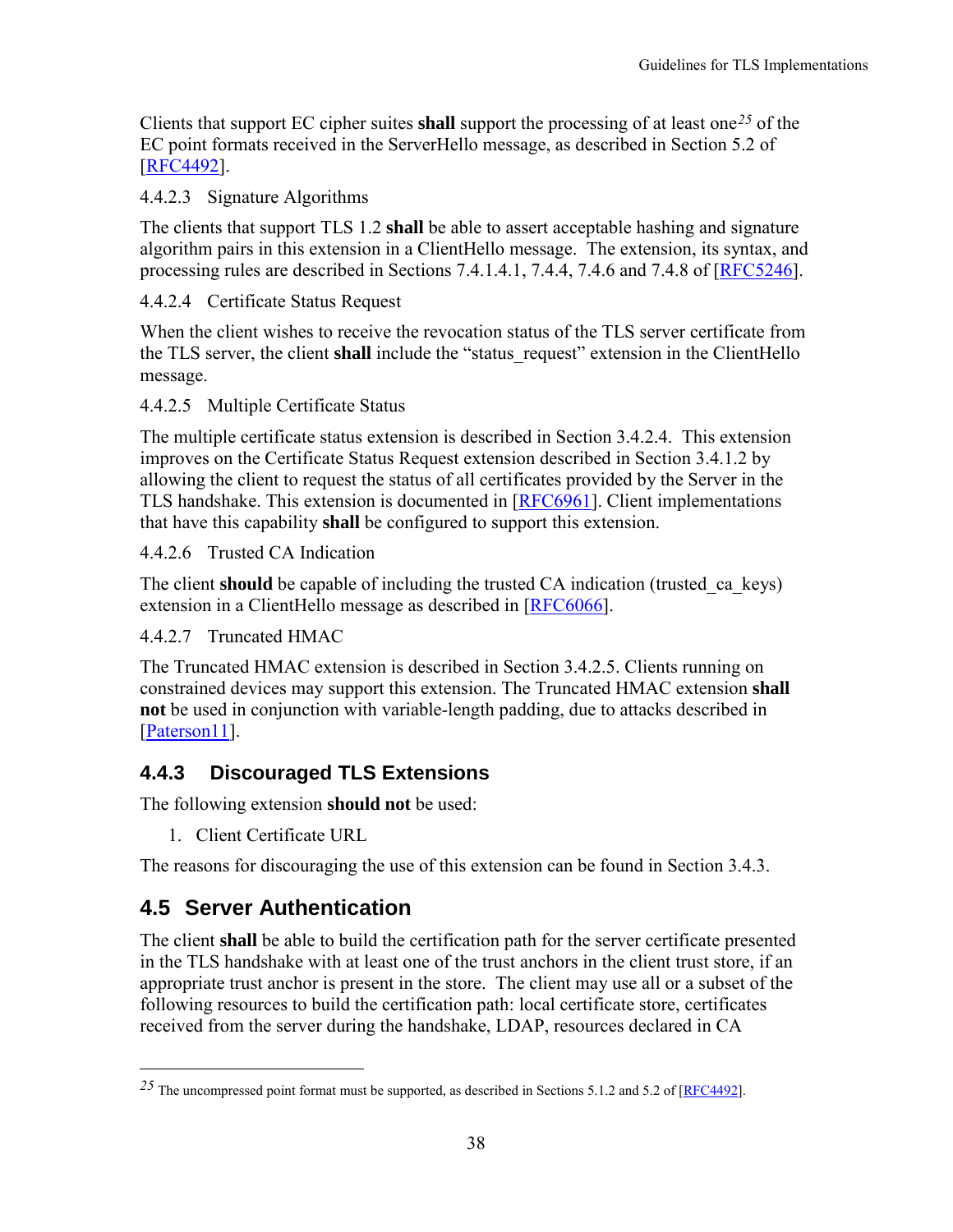Repository field of the Subject Information Access extension in various CA certificates, and resources declared in the CA Issuers field of the Authority Information Access extension in various certificates.

#### <span id="page-46-0"></span>**4.5.1 Path Validation**

The client **shall** validate the server certificate in accordance with the certification path validation rules specified in Section 6 of [\[RFC5280\]](#page-64-2). In addition, the revocation status of each certificate in the certification path **shall** be checked using the Certificate Revocation List (CRL) or Online Certificate Status Protocol (OCSP). OCSP checking **shall** be in compliance with [\[RFC6960\]](#page-65-1) and **should** use only one of the following options:

- The OCSP Responder is trusted by the client, i.e., the OCSP Responder public key is the same as that of one of the public keys in the client's trust anchor store; or
- The OCSP Response is signed using the same key as that of the certificate whose status is being checked; or
- The OCSP Response is signed by a designated/delegated OCSP Responder as described in [\[RFC6960\]](#page-65-1), and the OCSP Responder certificate is signed using the same key as that of the certificate whose status is being checked.

Revocation information **shall** be obtained as described in Section [4.2.2.](#page-42-0)

Not all commercial products support the public key certification path validation and certificate policy processing rules listed and cited above. Specifically, revocation checking in some instances may not be available, or the client could accept a server public key certificate if the latest revocation information is inaccessible. Similarly, some clients are not able to provide inputs related to acceptable certificate policy or initial values for requiring policies, and inhibiting policy mapping. In the absence of clients that are fully certificate policy aware, Federal agencies may use other mechanisms to decide if a server certificate has been issued with due diligence.

Not all clients support checking name constraints. The Federal agencies **shall** only procure clients that perform name constraint checking in order to obtain assurance that unauthorized certificates are properly rejected. As an alternative, the Federal agency may procure clients that use one or more of the features discussed in [Appendix D.](#page-59-0)

The client **shall** terminate the TLS connection if path validation fails.

Federal agencies **shall** only use clients that check that the DNS name or IP address, whichever is presented in the client TLS request, matches a DNS name or IP address contained in the server certificate's subject alternative name extension. If the name presented in the client TLS request is absent from the server certificate's subject alternative name extension, only then the client **shall** check the server certificate's subject distinguished name field to determine if the subject distinguished name (specifically, the common name attribute type) contains the requested name. The client **shall** terminate the TLS connection if the name check fails.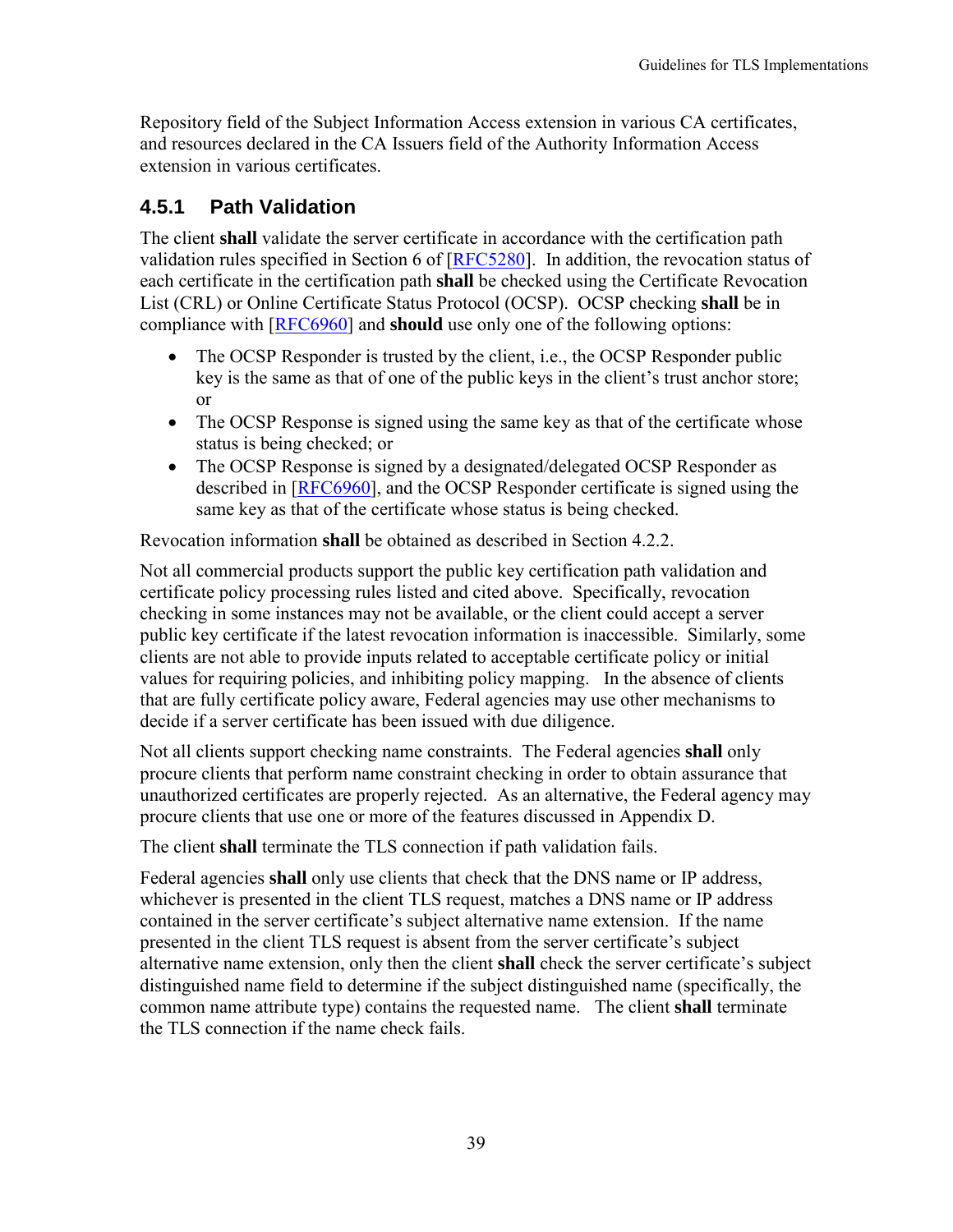#### <span id="page-47-0"></span>**4.5.2 Trust Anchor Store**

Having an excessive number of trust anchors installed in the TLS client can increase the chances for the client to be spoofed. As the number of trust anchors increase, the number of CAs that the client trusts increases, and the chances that one of these CAs or their registration system or process will be compromised to issue TLS server certificates also increases. In the minimal case, a Federal Agency relying party client can have a single trust anchor: an agency legacy trust anchor or the Common Policy trust anchor.

Federal Agencies **shall** perform a trade-off between the risk associated with and need to access commercial web sites to determine the trust anchor store in the various client machines. Federal agencies **shall** administer this trust anchor store through centralized management applications. Federal agency systems and clients **shall** be configured such that an update to the trust anchor store is a privileged system administrative function requiring appropriate agency security approval.

To mitigate the client certificate selection and path-building problem at the client end described in Section [3.5.4,](#page-32-1) clients **shall not** overpopulate their trust stores with various CA certificates that can be verified via cross-certification. Direct trust of these certificates can expose the clients unduly to a variety of situations, including but not limited to, revocation or compromise of these trust anchors. Direct trust also increases the operational and security burden on the clients to promulgate addition and deletion of trust anchors. Instead, the client **shall** rely on the server overpopulating or not providing the hints listed as discussed in Section [3.5.4.](#page-32-1)

#### <span id="page-47-1"></span>**4.5.3 Checking the Server Key Size**

The only direct mechanism for a client to check if the key size presented in a server public certificate is acceptable is for the client to examine the server public key in the certificate. An indirect mechanism is to check that the certificate policies extension in the server public key certificate indicates the minimum cryptographic strength of the signature and hashing algorithms used and for the client to perform certificate policy processing and checking. A more scalable and more robust alternative that is standardsbased is described in [Appendix D.](#page-59-0) The client **shall** check the server public key length if the client implementation provides a mechanism to do so. The client **shall** also check the server public key length if the server uses ephemeral keys for the creation of the master secret, and the client implementation provides a mechanism to do so.

The length of each write key is determined by the negotiated cipher suite. Restrictions on the length of the shared session keys can be enforced by configuring the client to only support cipher suites that meet the key length requirements.

#### <span id="page-47-2"></span>**4.5.4 User Interface**

When the TLS client is a browser, the browser interface can be used to determine if a TLS session is in effect. The indication that a TLS session is in effect varies by browser. Examples of indicators include a padlock in the URL bar, or a different color for the URL bar. Some clients, such as browsers, may allow further investigation of the server certificate and negotiated session parameters by clicking on the lock (or other indicator). Users **should** examine the interface for the presence of the indicator to ensure that the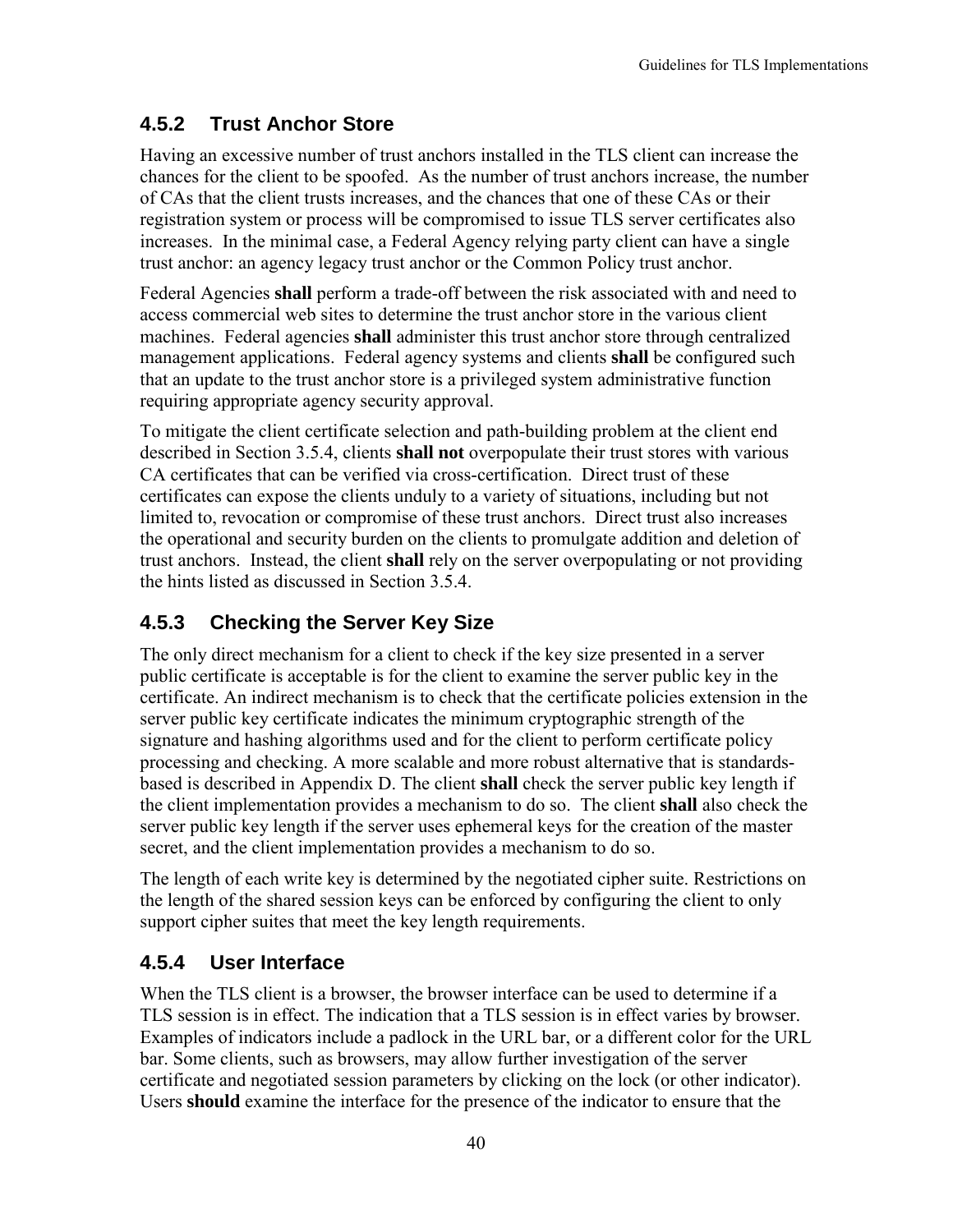TLS session is in force and **should** also visually examine the web site URL to ensure that the user intended to visit the indicated web site. Users **should** be aware that URLs can appear to be legitimate, but still not be valid. For example, the numeric "1" and the letter "l" appear quite similar or the same to the human eye. If the user navigates to a URL that appears to be correct, the browser software could defeat these threats by matching the requested URL with the DNS name in the server certificate.

Client authentication keys may be located outside of the client (e.g., PIV cards). Users **shall** follow the policies and procedures for protecting client authentication keys outside of the client.

### <span id="page-48-0"></span>**4.6 Session Resumption**

The client **shall** follow the same session resumption recommendations as the server, which are described in Section [3.6.](#page-33-0)

### <span id="page-48-1"></span>**4.7 Compression Methods**

The client **shall** follow the same compression recommendations as the server, which are described in Section [3.7.](#page-33-1)

### <span id="page-48-2"></span>**4.8 Operational Considerations**

The client and associated platform **shall** be kept up-to-date in terms of security patches. This is critical to various aspects of security, including the black list of certificates pushed by the product vendors. The black list of certificates is useful when an upstream CA certificate or server certificate is declared to be invalid or not operating with appropriate security measures, and the client does not perform revocation checking, does not have access to the latest revocation information, or the certificate has not been revoked.

Once the TLS-protected data is received at the client, and decrypted and authenticated by the TLS layer of the client system, the unencrypted data is available to the applications on the client platform.

These guidelines also do not mitigate the threats against the misuse or exposure of the client credential that resides on the client machine. These credentials could contain the private key used for client authentication or other credentials (e.g., one-time password (OTP) or user ID and password) for authenticating to server side application.

For these reasons, the use of TLS does not obviate the need for the client to use appropriate security measures, as described in applicable Federal Information Processing Standards and NIST Special Publications, to protect computer systems and applications. Users **shall** operate client systems in accordance with agency and administrator instructions.

### <span id="page-48-3"></span>**4.9 Client Recommendations**

This section contains summarized recommendations from Section [4.1](#page-40-1) through Section [4.8](#page-48-2) for the selection, configuration, maintenance, and use of a TLS client.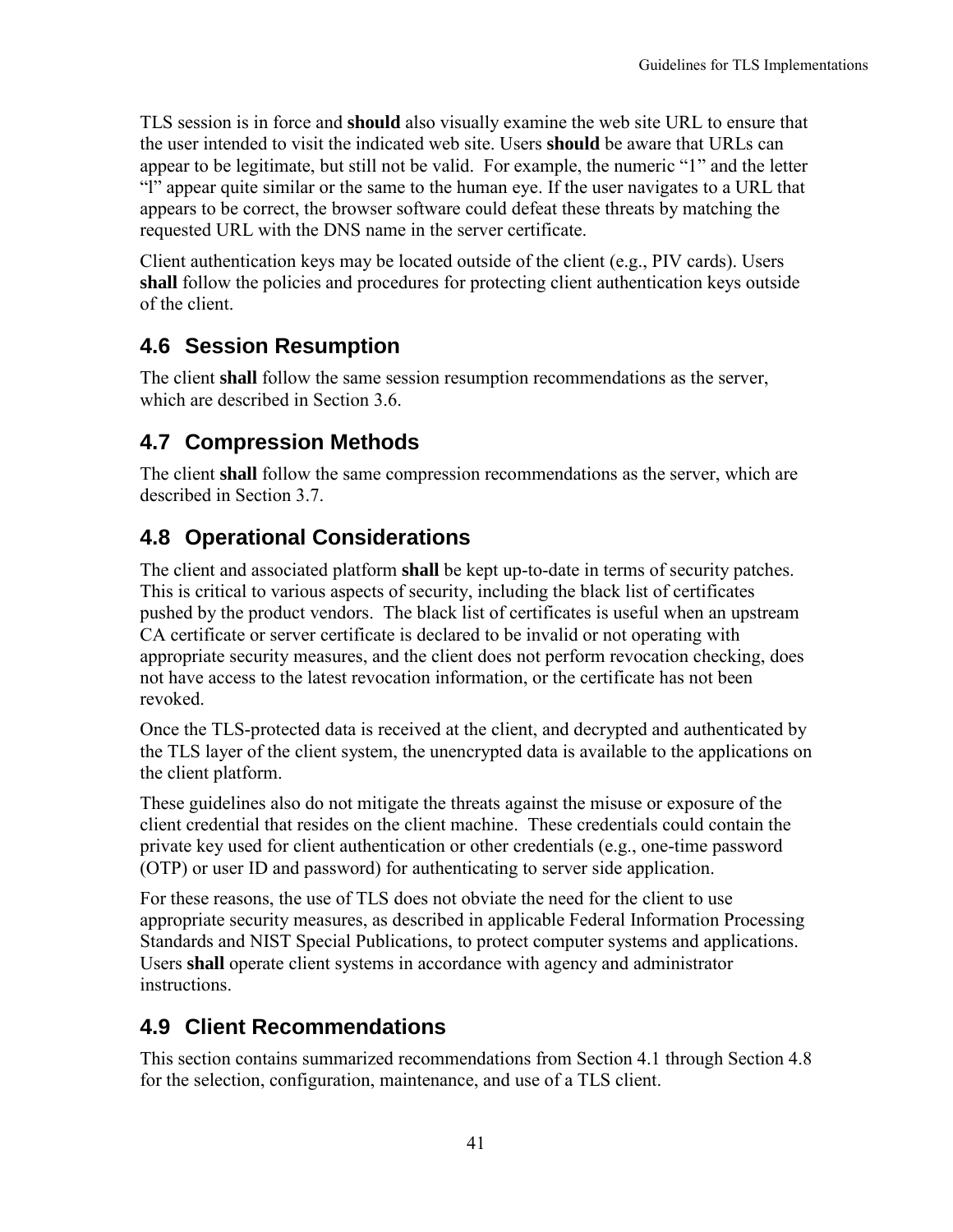#### <span id="page-49-0"></span>**4.9.1 Recommendations for Client Selection**

The following summary of recommendations is for individuals tasked with selecting a TLS client implementation for procurement. TLS clients **shall not** be procured unless they include the required functionality. Recommendations for client selection are:

- 1. Client implementations **shall** support TLS version 1.1.
- 2. Client implementations **should** support TLS version 1.2.
- 3. Client implementations may support TLS version 1.0.
- 4. Client implementations **shall** be configurable to prefer TLS 1.1 and TLS 1.2 over TLS 1.0.
- 5. Client implementations **shall** use the bad\_record\_mac error to indicate a padding error.
- 6. Client implementations **shall** compute the MAC regardless of whether padding errors exist.
- 7. Client implementations **should** support constant-time decryption, or near constanttime decryption.
- 8. Client implementations **shall** support the client authentication extended key usage extension.
- 9. Client implementations **shall** support name constraint checking in order to ensure that unauthorized certificates are properly rejected.
- 10. Client implementations **shall** check that the DNS name or IP addresses presented in the client TLS request matches a name or IP address contained in the server certificate's subject distinguished name field or subject alternative name extension.
- 11. Client implementations **shall** terminate the TLS connection if the path validation fails.

#### <span id="page-49-1"></span>**4.9.2 Recommendations for Client Installation and Configuration**

The following summary of recommendations is for individuals tasked with the installation and initial configuration of a TLS client implementation. Recommendations for TLS client configuration are:

- 1. Version Support
	- a. The client **shall** be configured to support TLS version 1.1.
	- b. The client **should** be configured to support TLS version 1.2.
	- c. The client may be configured to support TLS version 1.0.
	- d. If TLS version 1.0 is supported, the client **shall** be configured to prefer TLS 1.1 and TLS 1.2 over TLS 1.0.
	- e. The client **shall not** be configured to support SSL version 3.0 or earlier.
- 2. Certificates
	- a. All client certificates **shall** be X.509 version 3 certificates.
	- b. Both the public key contained in the certificate and the signature **shall** have at least 112 bits of security. In addition, ephemeral keys, when used to establish the master secret, **shall** have at least 112 bits of security.
	- c. The certificate **shall** be signed with an algorithm consistent with the public key, as described in Section [4.2.1.](#page-40-3)
	- d. The client certificate **should** include an extended key usage extension that specifies the client authentication key purpose object identifier.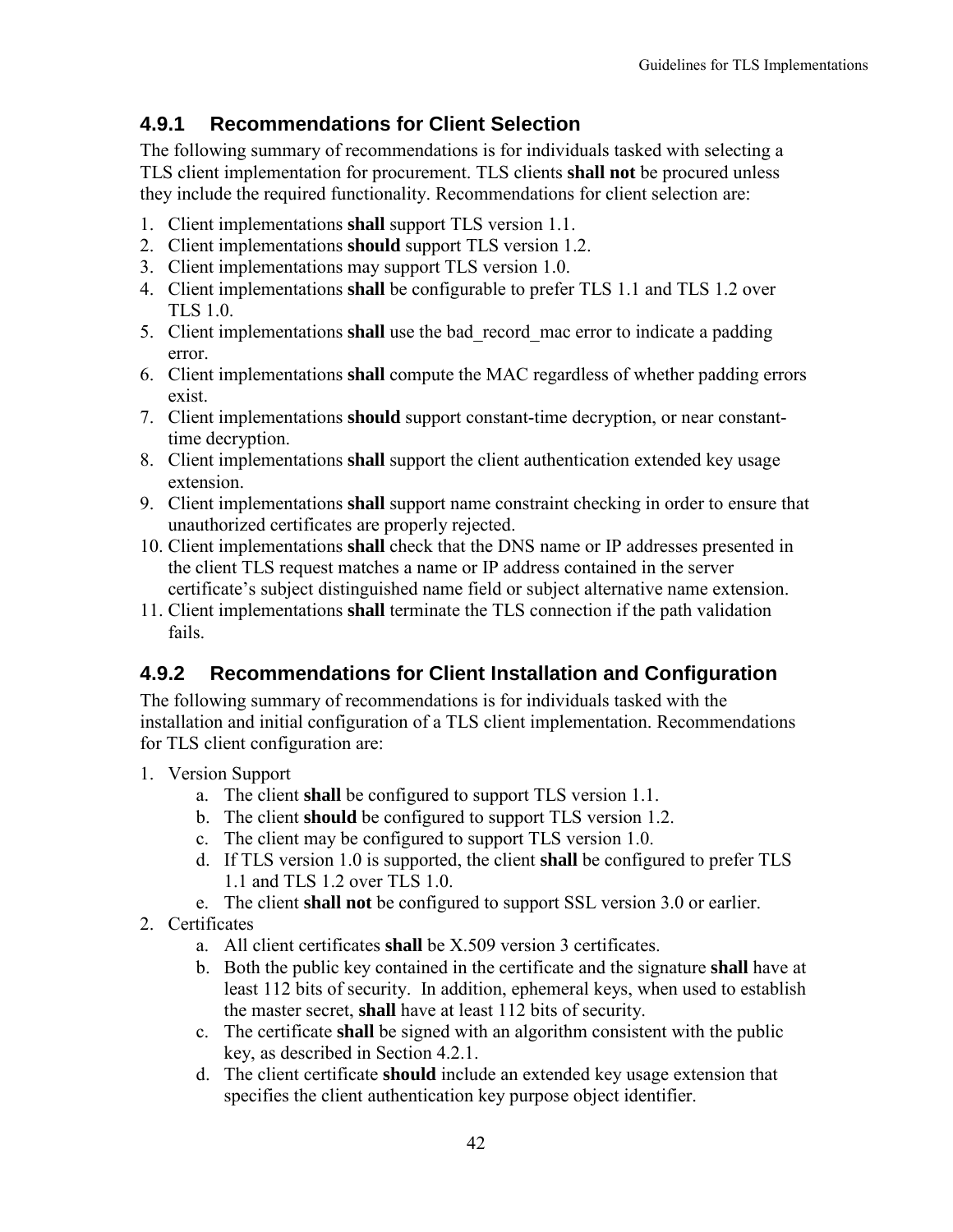- e. In the absence of an agency-specific client certificate profile, the profile in [Table 4-1](#page-41-0) **should** be used for client certificates.
- f. The client **shall** perform revocation checking of the server certificate, as described in Section [4.2.2.](#page-42-0)
	- i. When the client cannot obtain current revocation information, the decision to accept or reject a certificate **should** be made according to agency policy.
- 3. Cryptographic support
	- a. The client **shall** be configured to support the following cipher suites: TLS\_RSA\_WITH\_3DES\_EDE\_CBC\_SHA TLS\_RSA\_WITH\_AES\_128\_CBC\_SHA
	- b. The client **should** be configured to support the following cipher suites:
		- TLS\_RSA\_WITH\_AES\_256\_CBC\_SHA TLS\_ECDHE\_ECDSA\_WITH\_3DES\_EDE\_CBC\_SHA
		- TLS\_ECDHE\_ECDSA\_WITH\_AES\_128\_CBC\_SHA
		- TLS\_ECDHE\_RSA\_WITH\_3DES\_EDE\_CBC\_SHA
		- TLS\_ECDHE\_RSA\_WITH\_AES\_128\_CBC\_SHA
	- c. If the client is configured to support TLS 1.2, then the client **shall** be configured to support the following cipher suites:
	- TLS RSA\_WITH\_AES\_128\_GCM\_SHA256 d. If the client is configured to support TLS 1.2, then the client **should** be
		- configured to support the following cipher suites: TLS\_RSA\_WITH\_AES\_256\_GCM\_SHA384 TLS\_ECDHE\_ECDSA\_WITH\_AES\_128\_CBC\_SHA256 TLS\_ECDHE\_ECDSA\_WITH\_AES\_128\_GCM\_SHA256 TLS\_ECDHE\_ECDSA\_WITH\_AES\_256\_GCM\_SHA384 TLS\_ECDHE\_RSA\_WITH\_AES\_128\_CBC\_SHA256 TLS\_ECDHE\_RSA\_WITH\_AES\_128\_GCM\_SHA256
	- e. The client **should not** be configured to support cipher suites other than those listed above and in Section [3.3.1](#page-21-1) or [Appendix C.](#page-57-0)
	- f. The cryptographic module used by the client **shall** be a FIPS 140-validated cryptographic module.
	- g. All cryptographic algorithms that are included in the cipher suites **shall** be within the scope of the validation, as well as the random number generator.
	- h. The random number generator **shall** be tested and validated in accordance with [\[SP800-90A\]](#page-66-7) under the NIST Cryptographic Algorithm Validation Program (CAVP) and successful results of this testing **shall** be indicated on the cryptographic module's FIPS 140 validation certificate.
	- i. The validated random number generator **shall** be used to generate the 28-byte random value of the client random value.
	- j. The validated random number generator **should** be used to generate the 4-byte timestamp of the client random value.
- 4. Extensions
	- a. The TLS client **shall** support the following TLS extensions, as described in Section [4.4.1:](#page-44-1)

Renegotiation Indication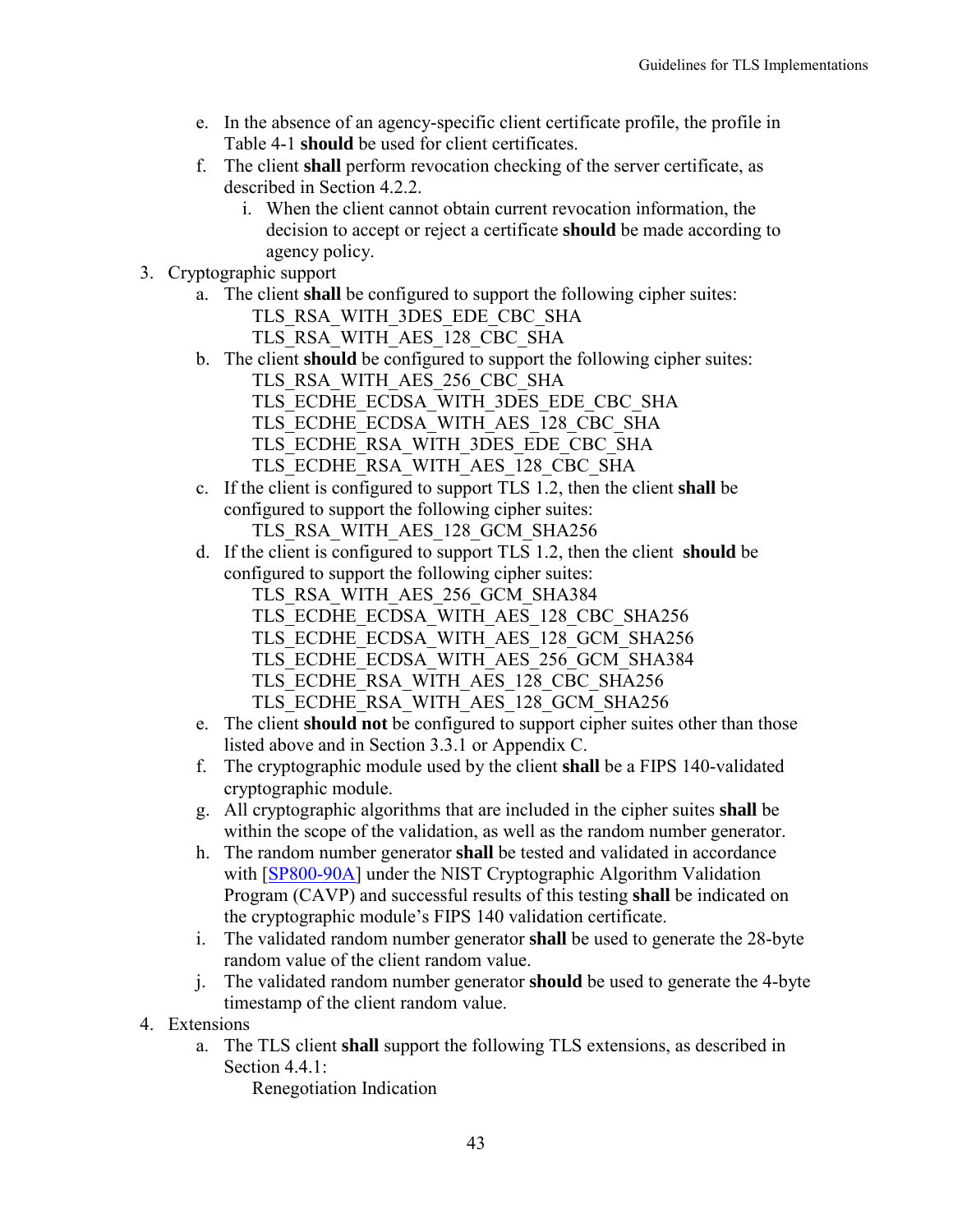Server Name Indication

b. The TLS client **shall** support the following TLS extensions, as described in Section [4.4.2,](#page-44-2) when the conditions stated in Section [4.4.2](#page-44-2) are met:

Supported Elliptic Curves EC Point Format Signature Algorithms Certificate Status Request Multiple Certificate Status

- c. The TLS client **should** support the Trusted CA Indication extension, as described in Section [4.4.2.6,](#page-45-3) when the conditions stated in Section [4.4.2](#page-44-2) are met.
- d. The TLS client may support the Truncated HMAC extension, as described in Section [4.4.2.7,](#page-45-4) when the conditions stated in Section [4.4.2](#page-44-2) are met.
- e. The TLS client **should not** support the following TLS extension: Client Certificate URL
- 5. Server Authentication
	- a. The client **shall** be able to build the certification path for the server certificate presented in the TLS handshake with at least one of the trust anchors in the client trust store, if an appropriate trust anchor is present in the store.
	- b. The client may use all or a subset of the following resources to build the certification path: local certificate store, certificates received from the server during the handshake, LDAP, resources declared in CA Repository field of the Subject Information Access extension in various CA certificates, and resources declared in the CA Issuers field of the Authority Information Access extension in various certificates.
	- c. The client **shall** validate the server certificate in accordance with the certification path validation rules specified in Section 6 of [\[RFC5280\]](#page-64-2).
	- d. The client **shall** be configured such that the revocation status of each certificate in the certification path **shall** be checked using the Certificate Revocation List (CRL) or Online Certificate Status Protocol (OCSP).
	- e. If the client supports OCSP, then OCSP checking **shall** be in compliance with [\[RFC6960\]](#page-65-1) and **should** use only one of the options described in Section [4.5.1](#page-46-0) of this document.
	- f. The client **shall** terminate the TLS connection if path validation fails.
	- g. The client **shall** check that the DNS name or IP addresses presented in the client TLS request matches a name or IP address contained in the server certificate's subject alternative name extension.
	- h. If the name presented in the client TLS request is absent from the server certificate's subject alternative name extension, then the client **shall** check the server certificate's subject distinguished name field to determine if the subject distinguished name contains the requested name.
	- i. The client **shall** terminate the TLS connection if the name check fails.
	- j. Clients **shall not** overpopulate their trust stores with various CA certificates that can be verified via cross-certification.
	- k. The client **shall** rely on server trust store overpopulating or not providing the hints list as discussed in Section [3.5.4.](#page-32-1)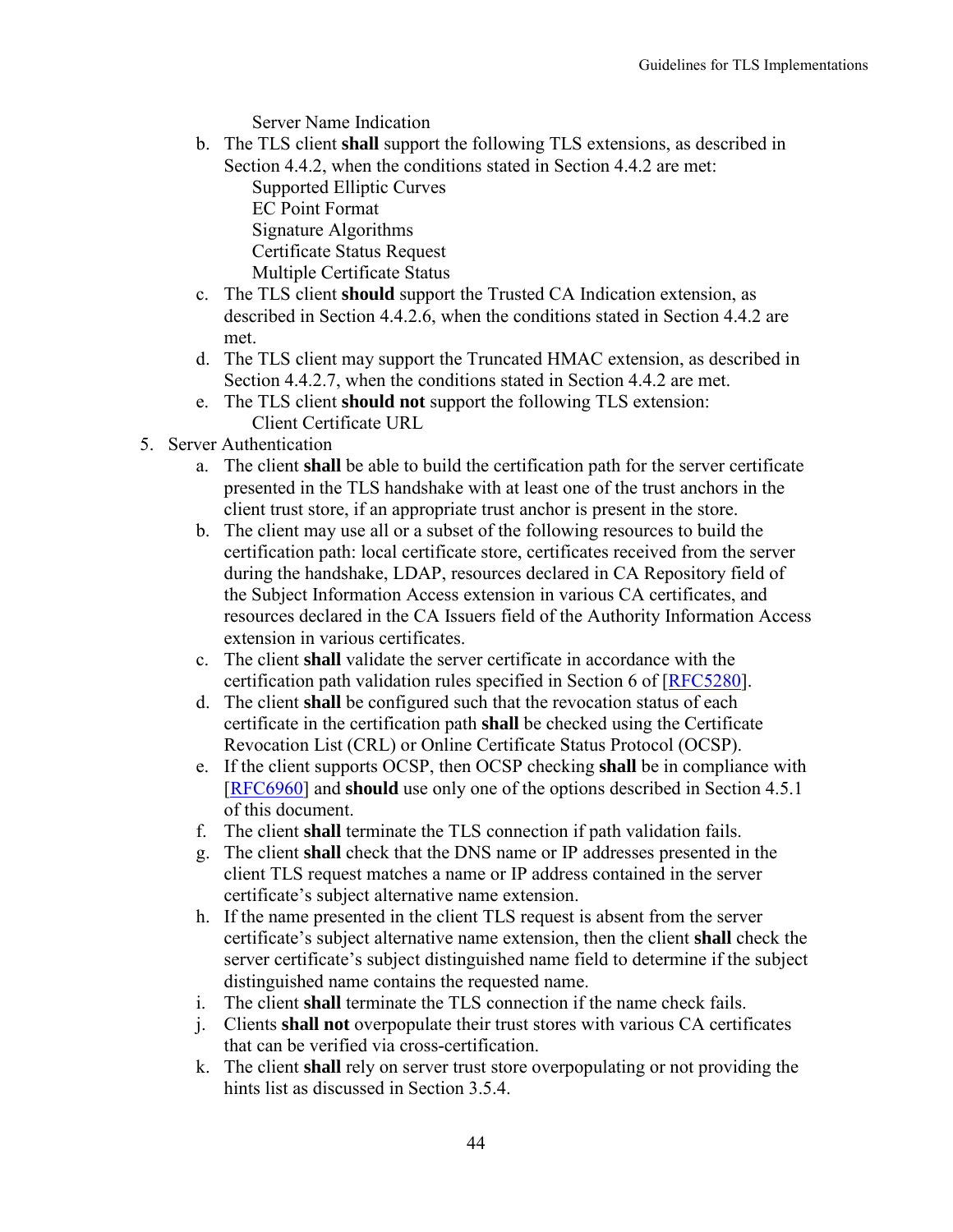- l. The client **shall** check the server public key length if the client implementation provides a mechanism to do so. This is applicable to both the public keys in the server certificate and the ephemeral server public keys used for establishing the master secret.
- 6. Session Resumption
	- a. If there is a requirement to authenticate the server for each connection session, the client **shall** generate a new session ID, which forces the entire handshake procedure (including server authentication) to proceed.
- 7. Compression Methods
	- a. The client **should** support the null compression method, which disables TLS compression.
	- b. If compression is used, the client **shall** support the methods defined in [\[RFC3749\]](#page-64-7).
		- i. If the server population served is known to support the compression method in [\[RFC3943\]](#page-64-8), that method may be used instead.
	- c. The client **shall not** support other compression methods.

#### <span id="page-52-0"></span>**4.9.3 Recommendations for Client System Administrators**

A Client System Administrator is an individual who is responsible for maintaining the TLS client on a day-to-day basis.

- 1. Version support
	- a. System administrators **shall** develop migration plans to support TLS 1.2 by January 1, 2015.
- 2. Certificates
	- a. System administrators shall install, maintain, and update certificates in accordance with the certificate recommendations of Section [4.9.2.](#page-49-1)
- 3. Server Authentication
	- a. System administrators **shall** perform a trade-off between risk associated with and need to access commercial web sites to determine the trust anchor store in the various client machines.
	- b. System administrators **shall** administer the trust anchor store through centralized management applications.
	- c. System administrators **shall** configure clients such that an update to the trust anchor store is a privileged system administrative function requiring appropriate agency security approval.
	- d. Administrators **shall** ensure that client trust stores are not overpopulated with various CA certificates that are otherwise to be trusted via cross-certification.
		- i. Instead, the client **shall** rely on the server overpopulating or not providing the hints list as discussed in Section [3.5.4.](#page-32-1)
- 4. Operational Considerations
	- a. The client and associated platform **shall** be kept up-to-date in terms of security patches.

#### <span id="page-52-1"></span>**4.9.4 Recommendations for End Users**

An end user is an individual using a client to establish a TLS connection. Recommendations for end users are: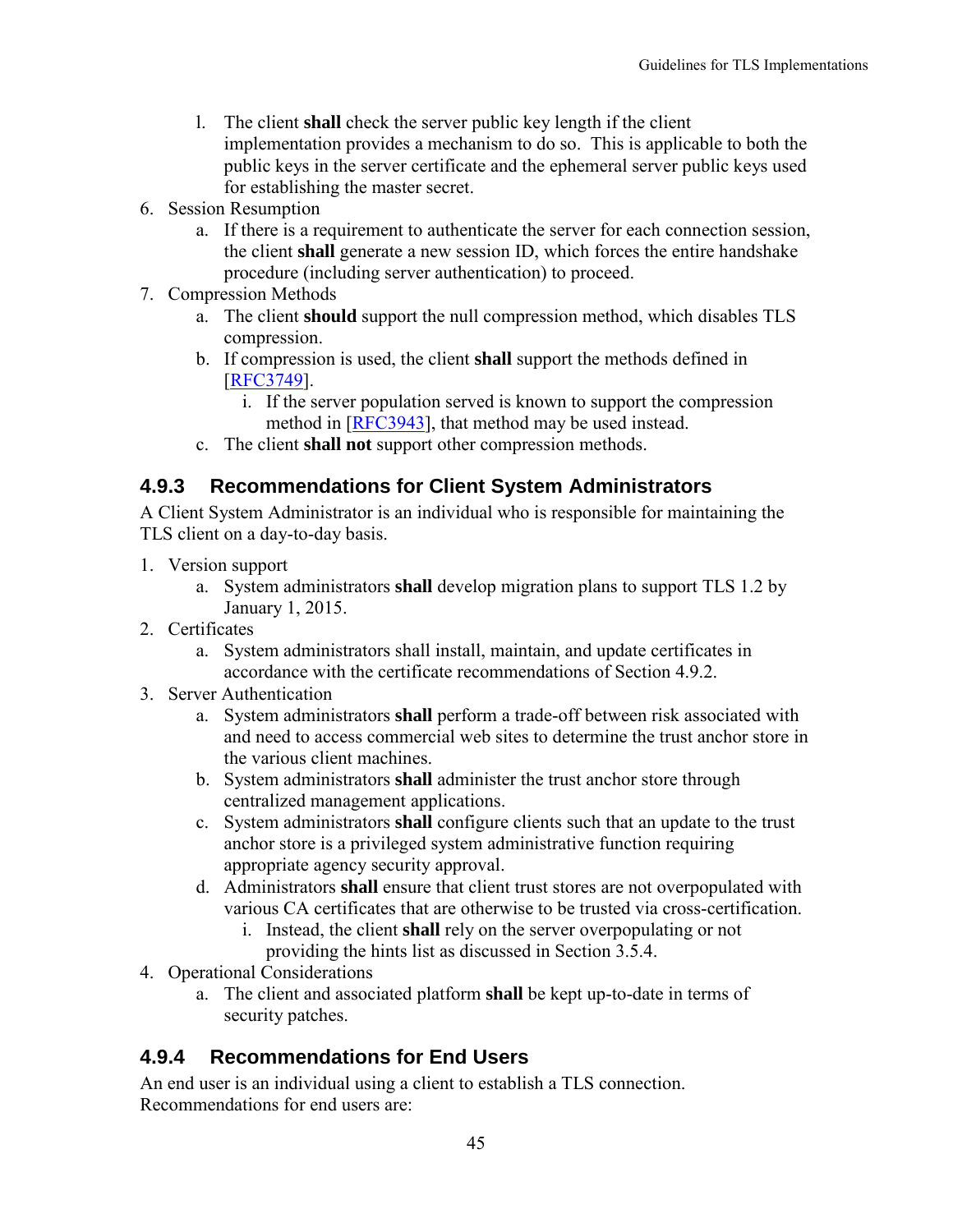- 1. If the client is a browser, users **should** examine the interface to ensure that the TLS session is in force and **should** also visually examine the web site URL to ensure that the user intended to visit the indicated web site.
- 2. Users **should** be aware that URLs can appear to be legitimate, but still not be valid.
- 3. Users **shall** operate client systems in accordance with agency and administrator instructions.
- 4. Users **shall** follow appropriate policies and procedures for protecting client authentication keys outside of the client (e.g., PIV cards).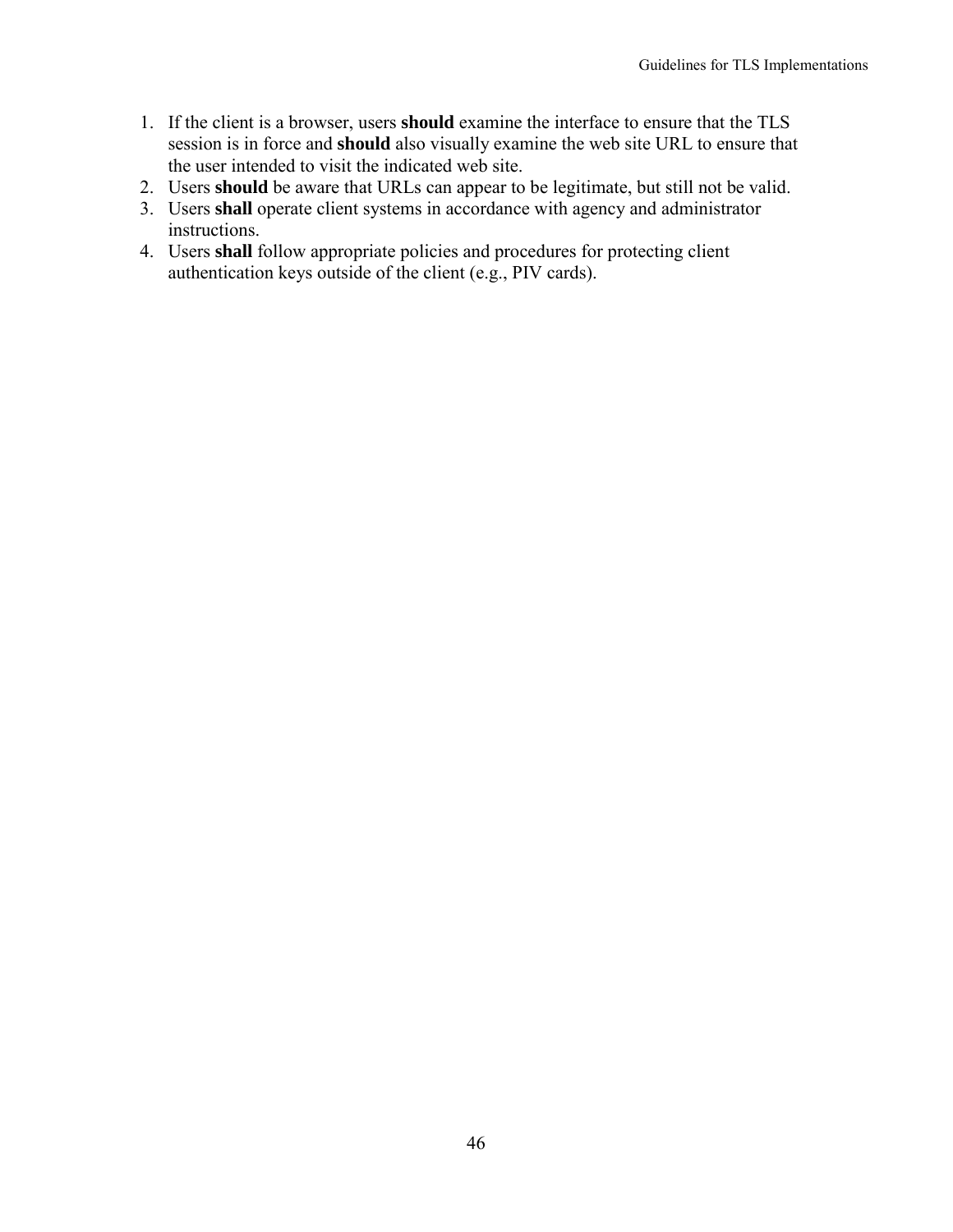# <span id="page-54-0"></span>**Appendix A Acronyms**

Selected acronyms and abbreviations used in these guidelines are defined below.

| 3DES          | Triple DES (TDEA)                             |  |  |  |
|---------------|-----------------------------------------------|--|--|--|
| <b>AEAD</b>   | Authenticated Encryption with Associated Data |  |  |  |
| <b>AES</b>    | <b>Advanced Encryption Standard</b>           |  |  |  |
| CA            | <b>Certification Authority</b>                |  |  |  |
| <b>CBC</b>    | <b>Cipher Block Chaining</b>                  |  |  |  |
| <b>CCM</b>    | Counter with CBC-MAC                          |  |  |  |
| <b>CRL</b>    | <b>Certificate Revocation List</b>            |  |  |  |
| <b>DES</b>    | Data Encryption Standard                      |  |  |  |
| DH            | Diffie-Hellman key exchange                   |  |  |  |
| <b>DHE</b>    | Ephemeral Diffie-Hellman key exchange         |  |  |  |
| <b>DNS</b>    | Domain Name System                            |  |  |  |
| <b>DNSSEC</b> | <b>DNS Security Extensions</b>                |  |  |  |
| <b>DSA</b>    | Digital Signature Algorithm                   |  |  |  |
| <b>DSS</b>    | Digital Signature Standard (implies DSA)      |  |  |  |
| EC            | <b>Elliptic Curve</b>                         |  |  |  |
| <b>ECDHE</b>  | Ephemeral Elliptic Curve Diffie-Hellman       |  |  |  |
| <b>ECDSA</b>  | Elliptic Curve Digital Signature Algorithm    |  |  |  |
| <b>FIPS</b>   | Federal Information Processing Standard       |  |  |  |
| <b>GCM</b>    | <b>Galois Counter Mode</b>                    |  |  |  |
| <b>IETF</b>   | <b>Internet Engineering Task Force</b>        |  |  |  |
| <b>MAC</b>    | <b>Message Authentication Code</b>            |  |  |  |
| OCSP          | <b>Online Certificate Status Protocol</b>     |  |  |  |
| <b>OID</b>    | Object Identifier                             |  |  |  |
| <b>PIV</b>    | Personal Identity Verification                |  |  |  |
| PKI           | Public Key Infrastructure                     |  |  |  |
| <b>PRF</b>    | Pseudo-random Function                        |  |  |  |
| <b>PSK</b>    | Pre-shared Key                                |  |  |  |
| <b>RFC</b>    | <b>Request for Comments</b>                   |  |  |  |
| <b>SHA</b>    | Secure Hash Algorithm                         |  |  |  |
| SSL           | Secure Sockets Layer                          |  |  |  |
| TLS           | <b>Transport Layer Security</b>               |  |  |  |
| <b>URL</b>    | <b>Uniform Resource Locator</b>               |  |  |  |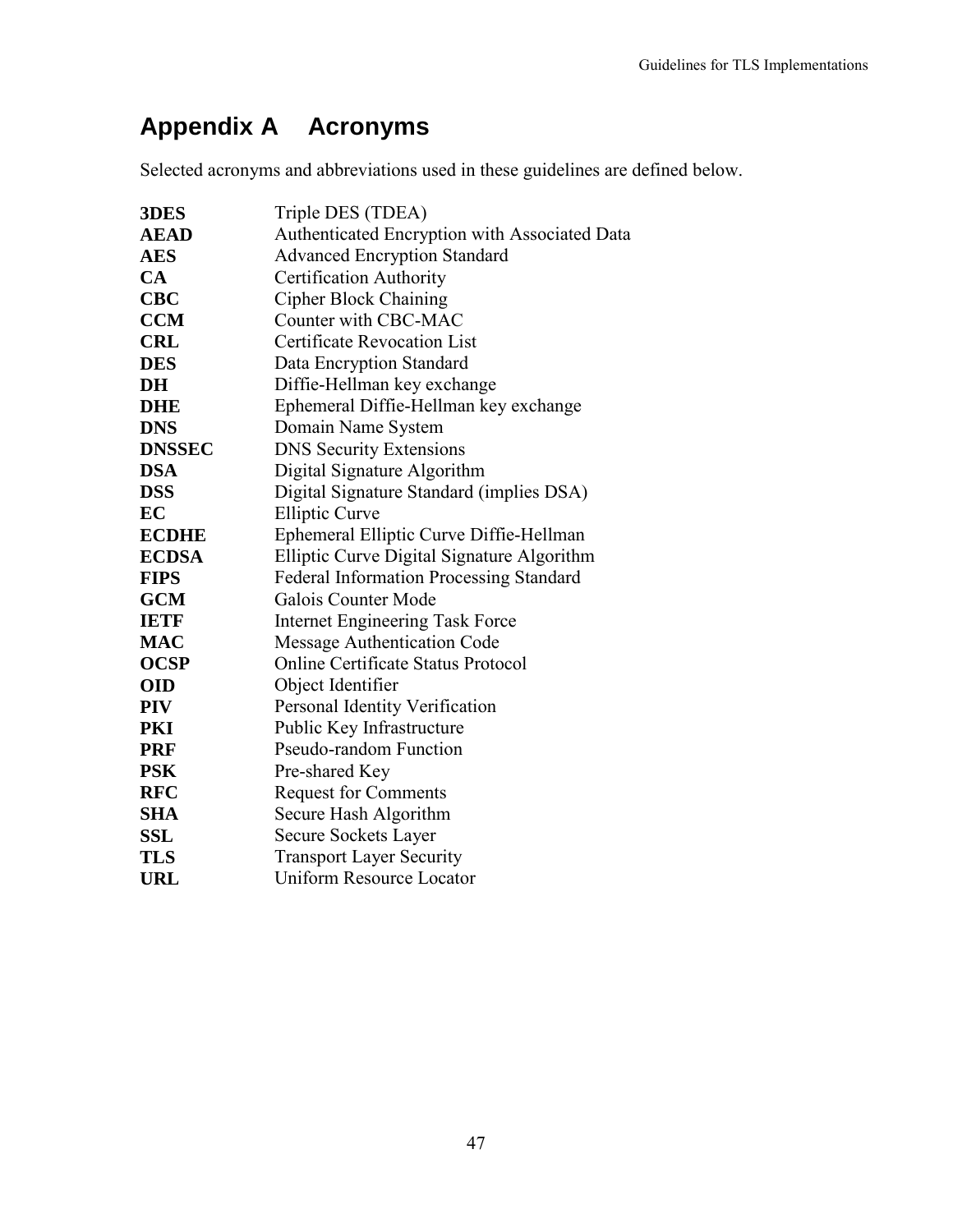# <span id="page-55-0"></span>**Appendix B Interpreting Cipher Suite Names**

The cipher suite name consists of a set of mnemonics separated by underscores (i.e., " $"$ ). The first mnemonic is the protocol name, i.e., TLS. This section provides guidance for interpreting the names of cipher suites that are recommended in these guidelines. Future cipher suites may not follow these conventions.

One or two mnemonics follow the protocol name, indicating the key exchange algorithm. If there is only one mnemonic, it must be RSA or PSK, based on the recommendations in these guidelines. The single mnemonic RSA signifies that the public key in the server certificate is an RSA key transport public key that should be used by the client for sending the premaster secret to the server. The single mnemonic PSK indicates that the premaster secret is established using only symmetric algorithms with pre-shared keys, as described in [\[RFC4279\]](#page-64-9). Pre-shared key cipher suites that are approved for use are listed in [Appendix C.](#page-57-0) If there are two mnemonics following the protocol name, the first key exchange mnemonic should be DH, ECDH, DHE, or ECDHE. When the first key exchange mnemonic is DH or ECDH, it indicates that the server's public key in its certificate is for either DH or ECDH key exchange, and the second mnemonic indicates the signature algorithm that was used by the issuing CA to sign the server certificate. When the first key exchange mnemonic is DHE or ECDHE, it indicates that ephemeral DH or ECDH will be used for key exchange, with the second mnemonic indicating the server signature public key type*[26](#page-55-1)* that will be used to authenticate the server's ephemeral public key.

Next are the word WITH and the mnemonic for the symmetric encryption algorithm and associated mode of operations.

The last mnemonic is generally the hashing algorithm to be used for HMAC, if applicable*[27](#page-55-2)*. In cases where HMAC is not applicable (e.g., AES-GCM), and the cipher suite is defined after the release of the TLS 1.2 RFC, this mnemonic represents the hashing algorithm for the PRF.

The following examples illustrate how to interpret the cipher suite names:

- TLS RSA\_WITH\_3DES\_EDE\_CBC\_SHA: The server is using an RSA public key that the client would use for key exchange. The CA signature algorithm is not specified. Once the handshake is completed, the messages are encrypted using triple DES in CBC mode. In TLS versions 1.0 and 1.1, a combination of SHA-1 and MD5 is used in the PRF, and SHA-1 is used for HMAC computations on the messages. In TLS 1.2, SHA-256 is used for the PRF, and SHA-1 is used for HMAC computations on the messages.
- TLS DH\_DSS\_WITH\_AES\_256\_CBC\_SHA256: The server is using a DH certificate. If the connection uses TLS version 1.2, and the signature algorithms

 $\overline{a}$ 

<span id="page-55-1"></span>*<sup>26</sup>* In this case, the signature algorithm used by the CA to sign the certificate is not articulated in the cipher suite.

<span id="page-55-2"></span>*<sup>27</sup>* HMAC is not applicable when the symmetric encryption mode of operation is authenticated encryption, i.e., CCM or GCM. Separately, note that the CCM mode cipher suites do not specify the last mnemonic and require that SHA-256 be used for the PRF.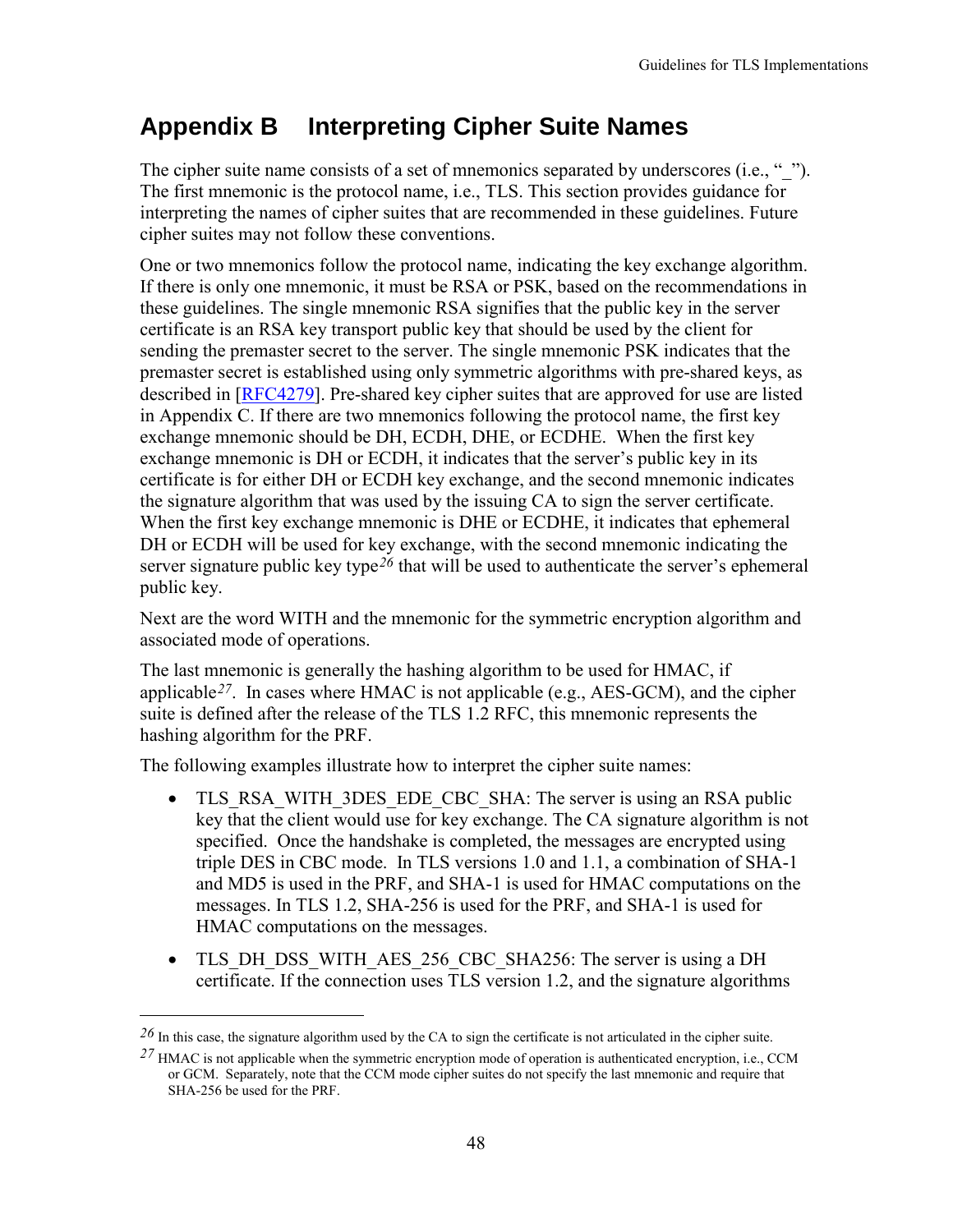extension is provided by the client, then the certificate is signed using the algorithm specified by the extension. Otherwise, the certificate is signed using DSA. Once the handshake is completed, the messages are encrypted using AES-256 in CBC mode. SHA-256 is used for both the PRF and HMAC computations. Cipher suites that specify secure hash algorithms other than SHA-1 are not supported prior to TLS 1.2.

• TLS ECDHE\_ECDSA\_WITH\_AES\_256\_GCM\_SHA384: Ephemeral ECDH is used for key exchange. The server's ephemeral public key is authenticated using the server's ECDSA public key. The CA signature algorithm used to certify the server's ECDSA public key is not specified. Once the handshake is completed, the messages are encrypted and authenticated using AES-256 in GCM mode, and SHA-384 is used for the PRF. Since an authenticated encryption mode is used, messages neither have nor require an HMAC message authentication code.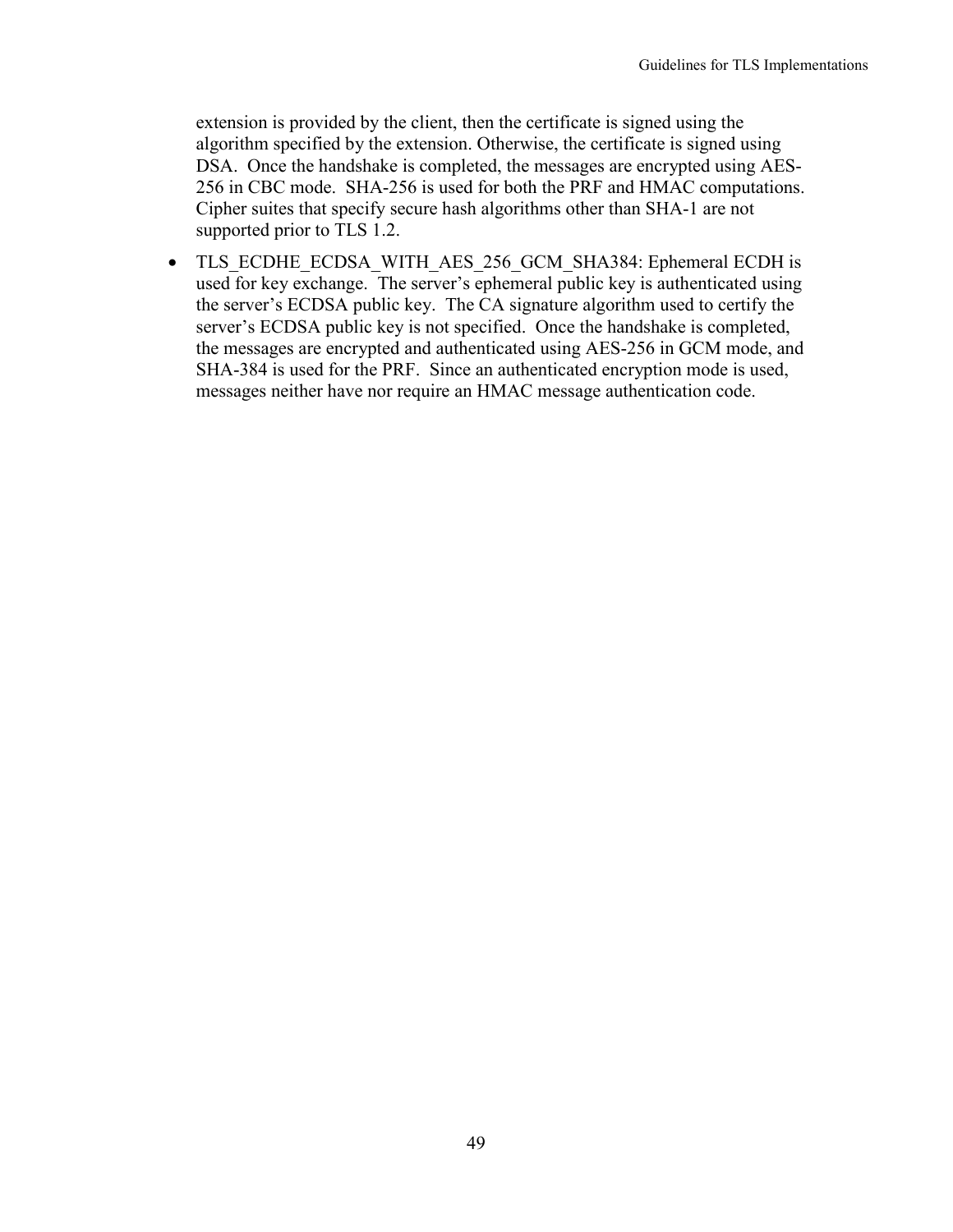# <span id="page-57-0"></span>**Appendix C Pre-shared Keys**

Pre-shared keys (PSK) are symmetric keys that are already in place prior to the initiation of a TLS session (e.g., as the result of a manual distribution). The use of PSKs in the TLS protocol is described in [\[RFC4279\]](#page-64-9), [\[RFC5487\]](#page-65-8), and [\[RFC5489\]](#page-65-9). In general, pre-shared keys **should not** be used. However, the use of pre-shared keys may be appropriate for some closed environments that have adequate key management support. For example, they might be appropriate for constrained environments with limited processing, memory, or power. If PSKs are appropriate and supported, then the following additional guidelines **shall** be followed.

Recommended pre-shared key (PSK) cipher suites are listed in [Table C-1;](#page-57-1) pre-shared keys **shall** be distributed in a secure manner, such as a secure manual distribution or using a key establishment certificate. These cipher suites employ a pre-shared key for entity authentication (for both the server and the client) and may also use RSA or ephemeral Diffie-Hellman (DHE) algorithms for key establishment. For example, when DHE is used, the result of the Diffie-Hellman computation is combined with the preshared key and other input to determine the premaster secret.

The pre-shared key **shall** have a minimum security strength of 112 bits. Because these cipher suites require pre-shared keys, these suites are not generally applicable to classic secure web site applications and are not expected to be widely supported in TLS clients or TLS servers. NIST suggests that these suites be considered in particular for infrastructure applications, particularly if frequent authentication of the network entities is required. These cipher suites may be used with TLS versions 1.1 or 1.2. Note that cipher suites using GCM, SHA-256, or SHA-384 are only available in TLS 1.2.

Pre-shared key cipher suites may only be used in networks where both the client and server are government systems. Cipher suites using pre-shared keys **shall not** be supported when TLS 1.0 is supported, and **shall not** be supported where the client or server communicates with non-government systems.

<span id="page-57-1"></span>

| <b>Cipher Suite Name</b>                                                           | Key<br><b>Exchange</b> | <b>Encryption</b>  | Hash<br>function | Hash<br><b>Function</b> |
|------------------------------------------------------------------------------------|------------------------|--------------------|------------------|-------------------------|
|                                                                                    |                        |                    | for              | for PRF                 |
|                                                                                    |                        |                    | <b>HMAC</b>      |                         |
| TLS PSK WITH 3DES EDE CBC SHA                                                      | <b>PSK</b>             | 3DES EDE CBC       | SHA-1            | Per RFC                 |
| TLS PSK WITH AES<br>128<br>CBC SHA                                                 | PSK                    | AES 128 CBC        | SHA-1            | Per RFC                 |
| TLS PSK WITH AES 256 CBC SHA                                                       | <b>PSK</b>             | <b>AES 256 CBC</b> | SHA-1            | Per RFC                 |
| TLS PSK WITH AES<br>128 GCM SHA256                                                 | PSK                    | AES 128 GCM        | N/A              | SHA-256                 |
| TLS PSK WITH<br>AES 256 GCM SHA384                                                 | <b>PSK</b>             | AES 256 GCM        | N/A              | <b>SHA-384</b>          |
| TLS DHE PSK WITH 3DES EDE CBC SHA                                                  | DHE PSK                | 3DES EDE CBC       | SHA-1            | Per RFC                 |
| TLS DHE PSK WITH AES 128 CBC SHA                                                   | DHE PSK                | AES 128 CBC        | SHA-1            | Per RFC                 |
| TLS DHE PSK WITH AES 256 CBC SHA                                                   | DHE PSK                | <b>AES 256 CBC</b> | SHA-1            | Per RFC                 |
| <b>AES</b><br>128<br><b>DHE</b><br><b>PSK</b><br><b>WITH</b><br>GCM SHA256<br>TLS. | DHE PSK                | AES 128 GCM        | N/A              | SHA-256                 |
| DHE PSK WITH AES 256 GCM SHA384<br>TLS.                                            | DHE PSK                | <b>AES 256 GCM</b> | N/A              | <b>SHA-384</b>          |
| TLS RSA PSK WITH 3DES EDE CBC SHA                                                  | RSA PSK                | 3DES EDE CBC       | $SHA-1$          | Per RFC                 |
| TLS RSA PSK WITH AES 128<br>CBC SHA                                                | RSA PSK                | AES 128 CBC        | SHA-1            | Per RFC                 |
| TLS RSA PSK WITH AES 256 CBC SHA                                                   | RSA PSK                | AES 256 CBC        | SHA-1            | Per RFC                 |
| TLS RSA PSK WITH AES 128 GCM SHA256                                                | <b>RSA PSK</b>         | AES 128 GCM        | N/A              | <b>SHA-256</b>          |
| TLS RSA PSK WITH AES 256 GCM SHA384                                                | RSA PSK                | AES 256 GCM        | N/A              | <b>SHA-384</b>          |
| TLS ECDHE PSK WITH 3DES EDE CBC SHA                                                | <b>ECDHE PSK</b>       | 3DES EDE CBC       | SHA-1            | Per RFC                 |

**Table C-1: Pre-shared Key Cipher Suites**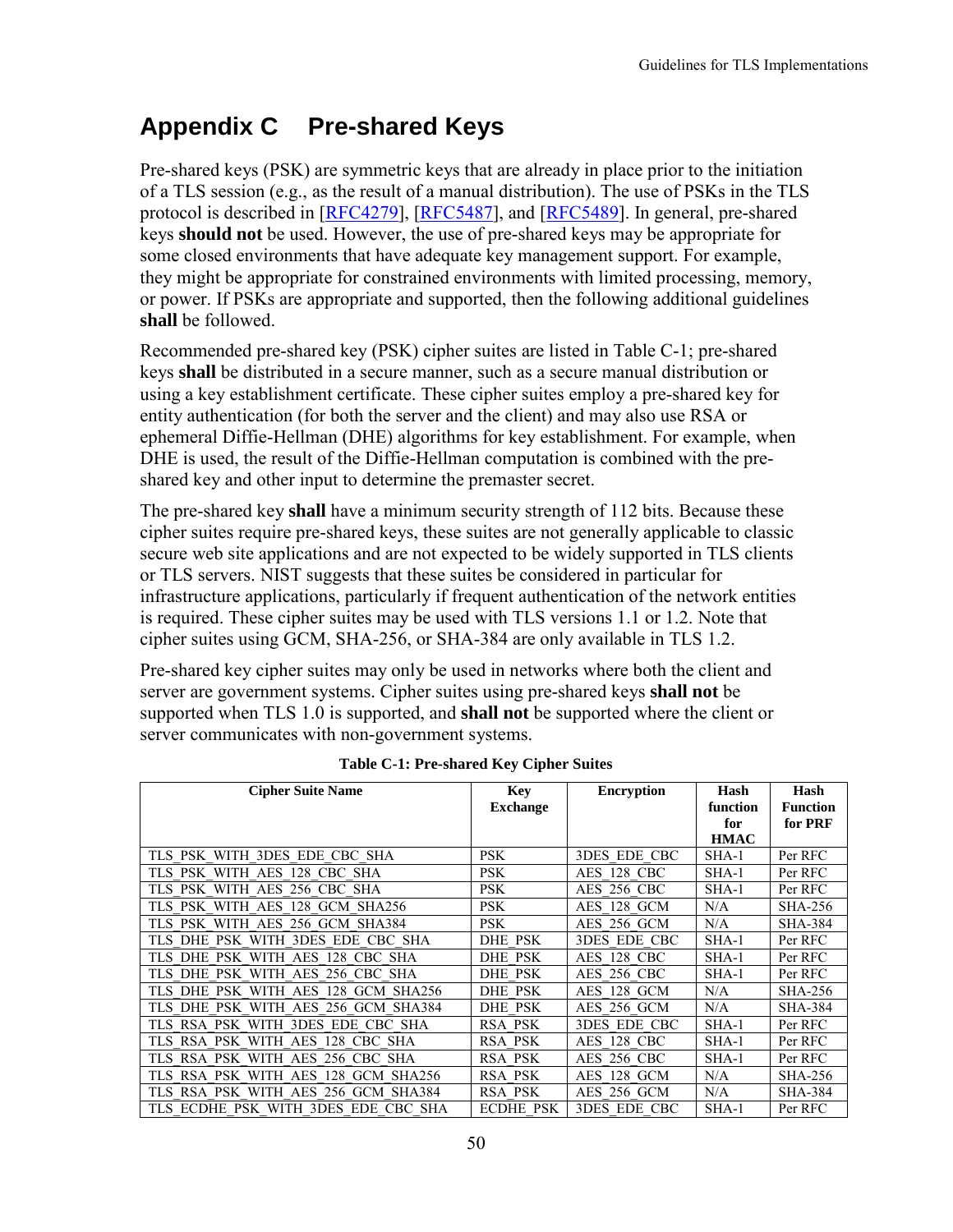| <b>Cipher Suite Name</b>              | Key<br><b>Exchange</b> | <b>Encryption</b>  | Hash<br>function<br>for<br><b>HMAC</b> | Hash<br><b>Function</b><br>for PRF |
|---------------------------------------|------------------------|--------------------|----------------------------------------|------------------------------------|
| TLS ECDHE PSK WITH AES 128 CBC SHA    | <b>ECDHE PSK</b>       | AES 128 CBC        | $SHA-1$                                | Per RFC                            |
| TLS ECDHE PSK WITH AES 256 CBC SHA    | <b>ECDHE PSK</b>       | AES 256 CBC        | $SHA-1$                                | Per RFC                            |
| TLS ECDHE PSK WITH AES 128 CBC SHA256 | <b>ECDHE PSK</b>       | <b>AES 128 CBC</b> | <b>SHA-256</b>                         | <b>SHA-256</b>                     |
| TLS ECDHE PSK WITH AES 256 CBC SHA384 | <b>ECDHE PSK</b>       | AES 256 CBC        | SHA-384                                | <b>SHA-384</b>                     |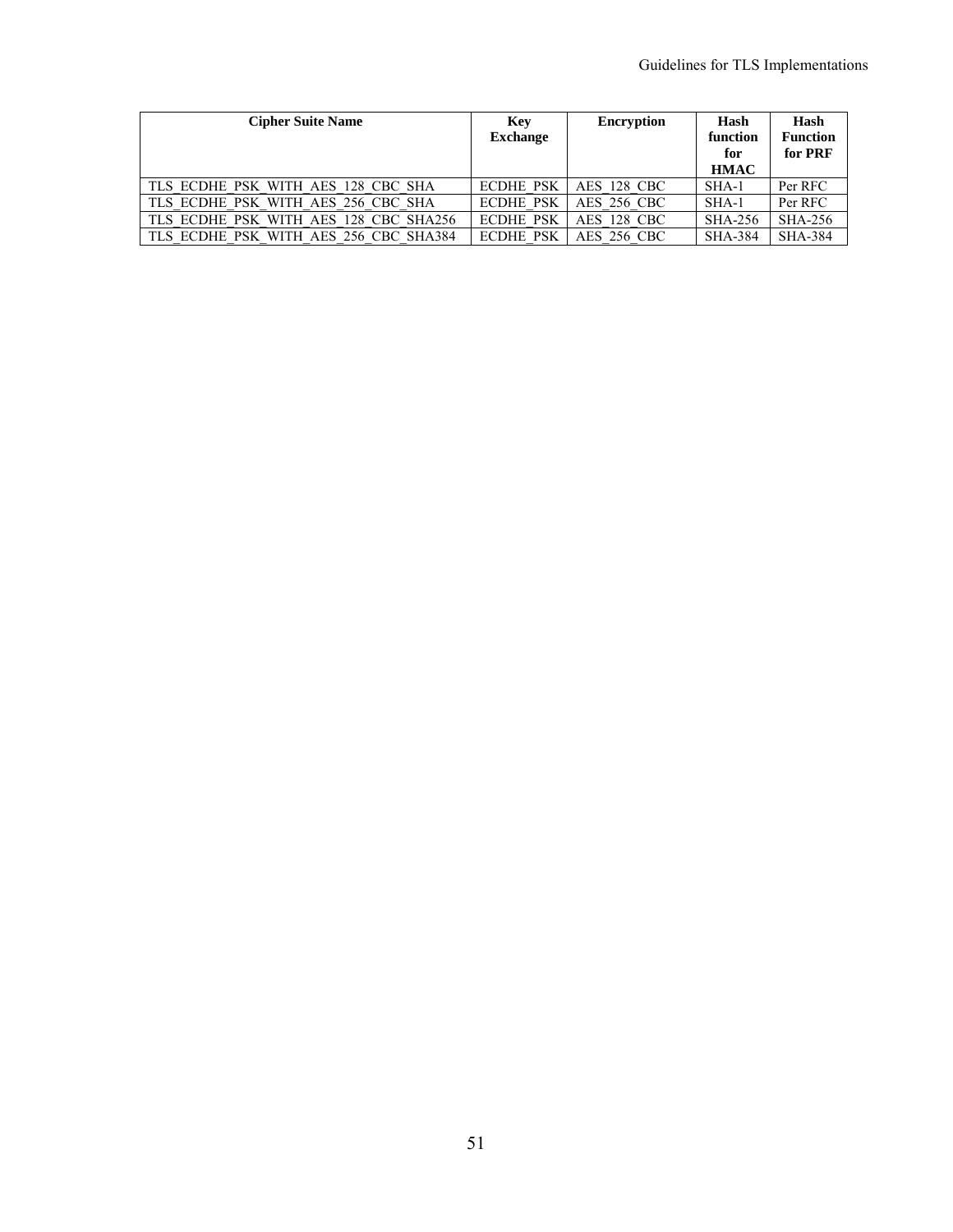# <span id="page-59-0"></span>**Appendix D Future Capabilities**

This section identifies emerging concepts and capabilities that are applicable to TLS. As these concepts mature, and commercial products are available to support them, these guidelines will be revised to provide specific recommendations.

#### <span id="page-59-1"></span>**D.1 Additional/Alternate Web Server Certificate Validation Mechanisms**

In order to deal with the threat associated with the compromise of a CA, registration system, or process, new ideas about how to gain assurance of the legitimacy of the server certificate presented in a TLS session have been developed.

In addition, new standards are emerging in the use of public key technology to secure the DNS. These DNSSEC standards can be used to replace or augment the traditional PKI approach to establishing trust in the server certificate.

The following sections describe these concepts. In some cases, these concepts are not fully standardized, and in most cases, they are not widely available in commercial products. As these concepts mature and become widely available, these guidelines will be revised to describe them further and to recommend how they can be used to augment or replace traditional mechanisms to establish trust in the server certificate and associated revocation checking.

### <span id="page-59-2"></span>**D.1.1 Sovereign Keys**

The sovereign key approach has been developed by the Electronic Frontier Foundation. Under this approach, the server public key certificates and, optionally, intermediate CA certificates are claimed by the server domain holder, and these claims are countersigned by one or more trusted third parties. When client systems are shipped with these trusted third-party public keys, clients can query the records and obtain the claims to verify that the server certificate being presented in the TLS handshake is legitimate (i.e., has been signed by a trusted third party). The concept is further described in [\[SOVER\]](#page-66-11). While the concept is still in the development stage, its use can obviate the need for public key certification path development, validation and revocation checking, and replace the server authentication requirements listed in Section [4.5.](#page-45-1)

#### <span id="page-59-3"></span>**D.1.2 Certificate Transparency**

Google's Certificate Transparency project [\[RFC6962\]](#page-65-10) strives to reduce the impact of certificate-based threats by making the issuance of CA-signed certificates more transparent. This is done through the use of public logs of certificates, public log monitoring, and public certificate auditing. Certificate logs are cryptographically assured records of certificates that are open to public scrutiny. Certificates may be appended to logs, but they cannot be removed, modified, or inserted into the middle of a log. Monitors watch certificate logs for suspicious certificates, such as those that were not authorized by the domain they claim to represent. Auditors have the ability to check the membership of a particular certificate in a log, as well as verify the integrity and consistency of logs.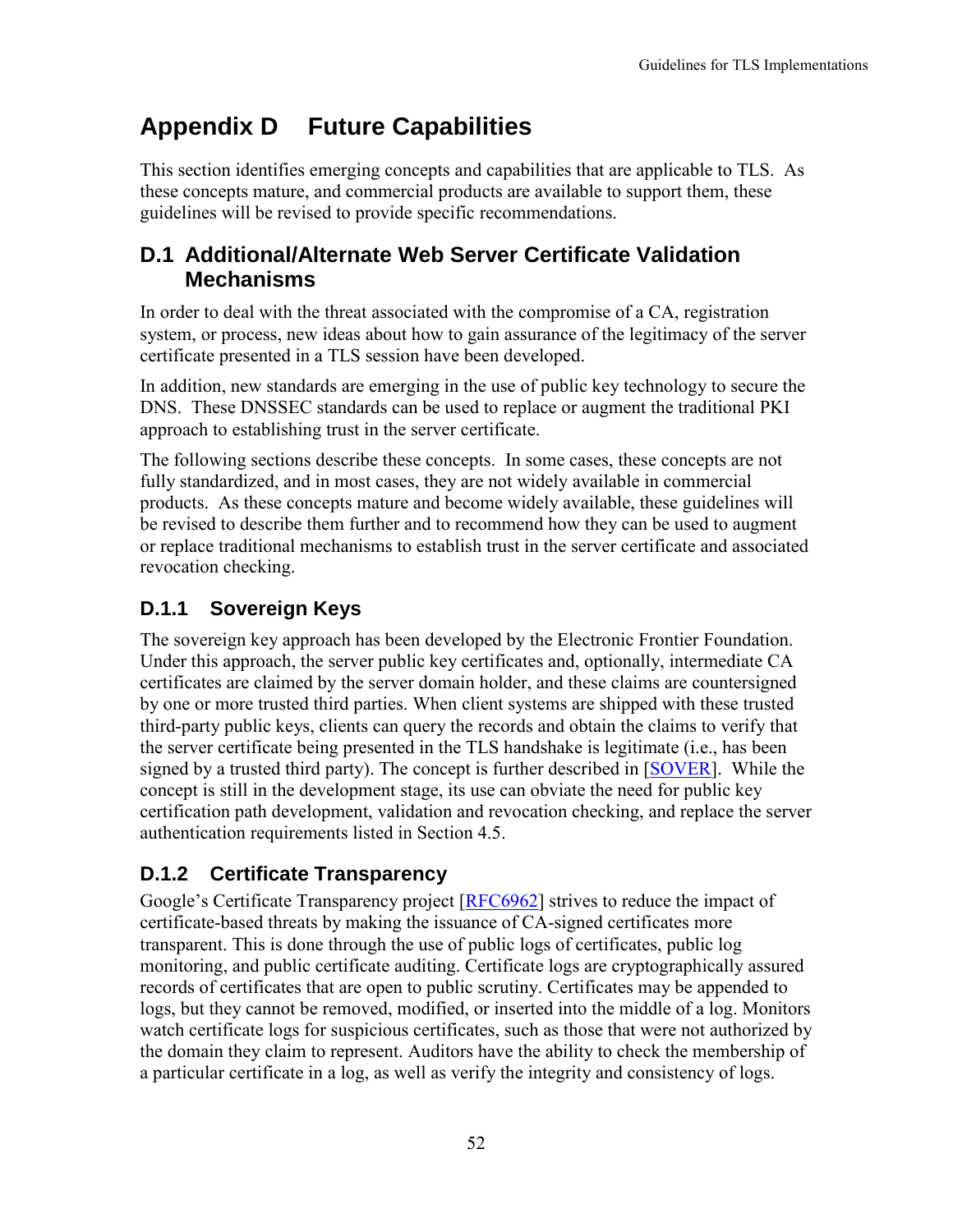#### <span id="page-60-0"></span>**D.1.3 Perspectives and Convergence**

Perspectives is a project undertaken at Carnegie Mellon University [\[PERSP\]](#page-63-9). Perspectives takes a different approach to establish trust in a TLS server public key certificate than using trust in certification authorities and the public key certificate trust model in X.509 and [\[RFC5280\]](#page-64-2). Perspectives has a decentralized model that uses "network notary servers." A network notary server is connected to the Internet and regularly monitors websites to build a history of the TLS certificate used by each site. Rather than validating a TLS server certificate as described in [\[RFC5280\]](#page-64-2) and in Section [4.5,](#page-45-1) with Perspectives, the TLS client validates a certificate by checking for consistency with the certificates observed by the network notaries over time. A client has the network notaries' public keys embedded in it and decides which and how many notary servers to trust. Clients can also decide how many notaries must provide a positive response before trusting a TLS server public key certificate and can augment the decision with trust history and user input. [\[PERSP\]](#page-63-9) further describes Perspectives. The decentralized model used by Perspectives provides a high degree of reliability and availability, while protecting against single or even a few compromised "network notaries". Implementations of Perspectives are available at [\[Perspectives\]](#page-63-10).

Convergence [\[Convergence\]](#page-62-9) is another effort to implement concepts from the Perspectives project, as well as to augment those ideas to form a comprehensive solution. In particular, it addresses the problems of completeness, privacy, and responsiveness that existed in the original Perspectives work. Convergence notaries can also employ additional methods beyond network perspectives to decide whether a certificate should be trusted.

The Perspectives/Convergence approach can be used to establish confidence in a selfsigned TLS server certificate, and in doing so, reduce the amount of certificate warnings that are presented to users.

#### <span id="page-60-1"></span>**D.1.4 DANE**

Standards and products are still emerging in the area of DNS-based Authentication of Named Entities (DANE), and some of the standards are informational [\[RFC6394\]](#page-65-11). However, one of the following mechanisms can aid in the security of TLS server authentication and protect the clients from accepting unauthorized certificates issued due to the errors or compromise in CA or registration system and processes:

- 1. In addition to the server public key certificate validation as specified in Section [4.5,](#page-45-1) the client verifies that the TLS server certificate matches the one provided in the DNS records. Digital signatures on the DNS records are verified in accordance with the DNS Security Extensions (DNSSEC), as described in [\[RFC4033\]](#page-64-10).
- 2. The client forgoes server public key certificate validation as specified in Section [4.5.](#page-45-1) Instead, the client verifies that the TLS server certificate matches the one provided in the DNS Records. Digital signatures on the DNS records are verified in accordance with the DNS Security Extensions (DNSSEC), as described in [\[RFC4033\]](#page-64-10).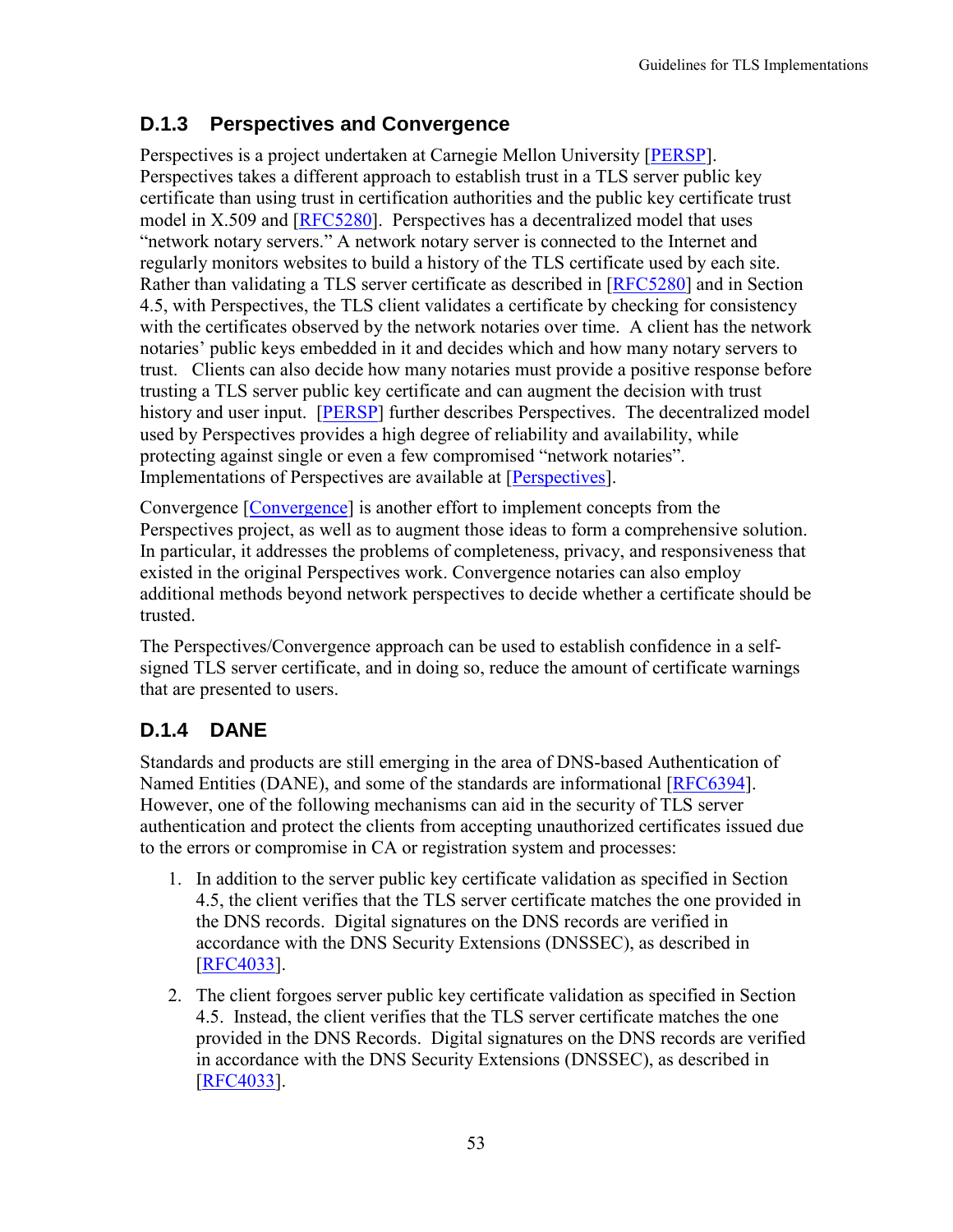- 3. In addition to the server public key certificate validation, as specified in Section [4.5,](#page-45-1) the client verifies that the CA certificate in the certificate list provided by the server during a handshake matches the certificate provided in the DNS records and is part of the certification path verified as specified in Section [4.5.](#page-45-1) Digital signatures on the DNS Records are verified in accordance with the DNS Security Extensions (DNSSEC), as described in [\[RFC4033\]](#page-64-10).
- 4. The client verifies that the TLS server certificate can be validated by the trust anchor provided in the DNS records. Digital signatures on the DNS records are verified in accordance with the DNS Security Extensions (DNSSEC), as described in [\[RFC4033\]](#page-64-10).

### <span id="page-61-0"></span>**D.2 Checking Server/Client Key Size**

If the clients or servers wish to require certain key sizes or algorithms, they can implement cryptographic algorithm policy using the concept defined in [\[RFC5698\]](#page-65-12). The specification and processing of cryptographic algorithms policy as described in [\[RFC5698\]](#page-65-12) can ensure that, regardless of the cipher suite specification in the TLS handshake, unacceptable algorithms and key sizes are not accepted by the entity (client or the server) who implements the cryptographic algorithms policy.

### <span id="page-61-1"></span>**D.3 Encrypt-then-MAC Extension**

The TLS working group is working towards the addition of an Encrypt-then-MAC construction to TLS, as an extension [\[ETM\]](#page-62-10). This is a departure from the MAC-then-Encrypt construction specified in [\[RFC2246\]](#page-63-0), [\[RFC4346\]](#page-64-0), and [\[RFC5246\]](#page-64-1). If the Encrypt-then-MAC extension is standardized, it will mitigate or prevent several known attacks on CBC cipher suites.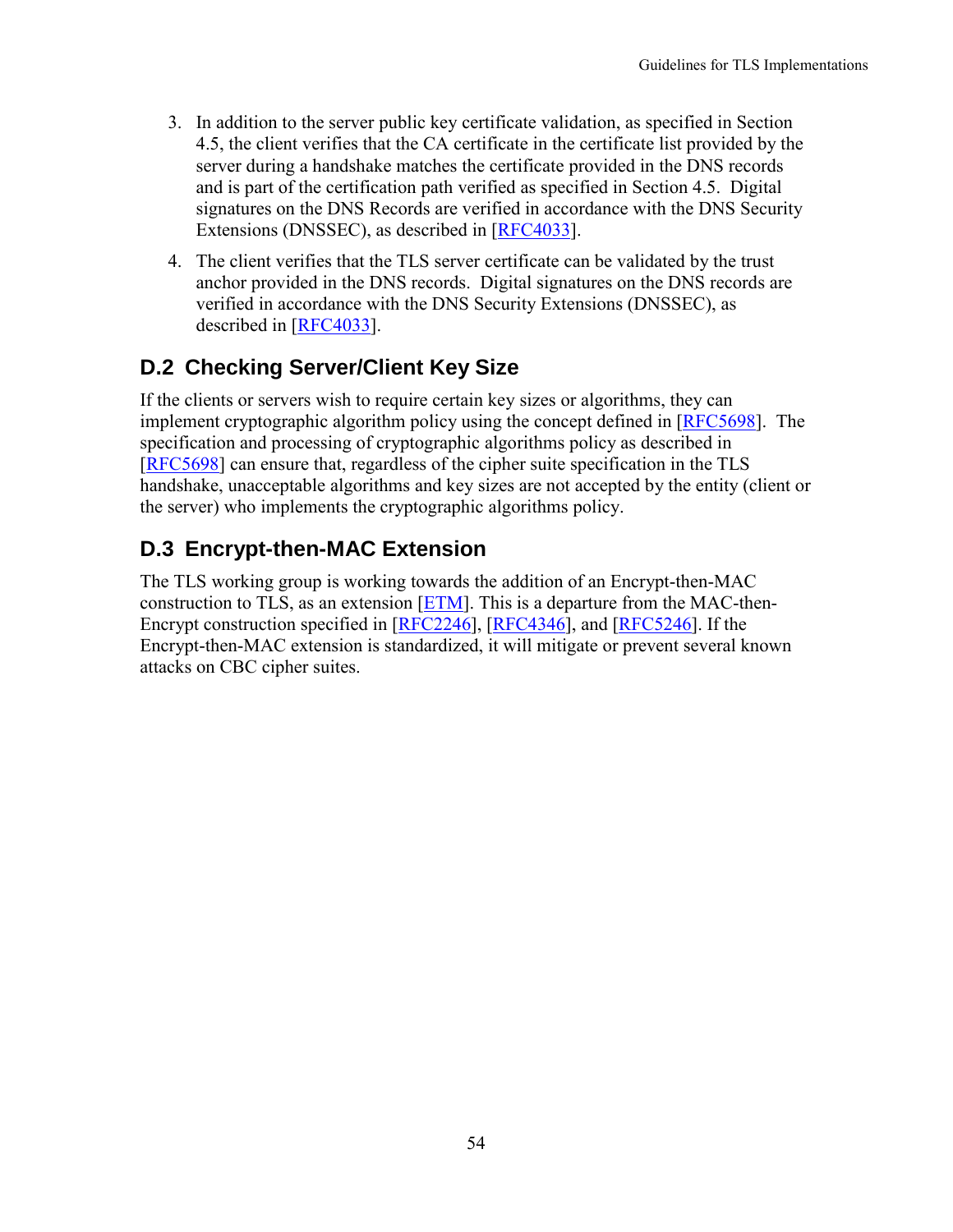### <span id="page-62-0"></span>**Appendix E References**

The following list of documents, publications, and organizations provide a wide variety of information on varying aspects of Transport Layer Security.

- <span id="page-62-2"></span>[Adams99] Adams, C. and Lloyd, S., *Understanding PKI: Concepts, Standard, and Deployment Considerations*, (Macmillan Technology Publishing, Indianapolis, IN, ISBN 1-57870-166-X, 1999).
- <span id="page-62-7"></span>[CABBASE] *Baseline Requirements for the Issuance and Management of Publicly-Trusted Certificates*, CA Browser Forum, Version 1.1.6, 29 July 2013. https://cabforum.org/wp-content/uploads/Baseline\_Requirements\_V1\_1\_6.pdf
- <span id="page-62-1"></span>[Comer00] Comer, D. E., *Internetworking with TCP/IP, Principles, Protocols, and Architectures*, Fourth Edition, (Prentice Hall, Upper Saddle River, NJ 07458, ISBN: 0-13- 018380-6, 2000).
- <span id="page-62-5"></span>[COMMON] X.509 Certificate Policy for the U.S. Federal PKI Common Policy Framework, Version 1.21, 18 December 2012. <http://idmanagement.gov/documents/common-policy-framework-certificate-policy>
- <span id="page-62-9"></span>[Convergence] Thoughtcrime Labs, *Convergence*,<http://convergence.io/>
- <span id="page-62-10"></span>[ETM] Gutmann, P., *Encrypt-then-MAC for TLS and DTLS*, Internet Engineering Task Force, December 2013, [http://tools.ietf.org/html/draft-gutmann-tls-encrypt-then](http://tools.ietf.org/html/draft-gutmann-tls-encrypt-then-mac-05)[mac-05](http://tools.ietf.org/html/draft-gutmann-tls-encrypt-then-mac-05)
- <span id="page-62-6"></span>[EVGUIDE] *Guidelines For The Issuance and Management of Extended Validation Certificates*, CA Browser Forum, Version 1.4.3, 9 July 2013. https://cabforum.org/wp-content/uploads/Guidelines\_v1\_4\_3.pdf
- <span id="page-62-8"></span>[FBCACP] X.509 Certificate Policy for the Federal Bridge Certification Authority, Version 2.26, 26 April 2012. [http://www.idmanagement.gov/sites/default/files/documents/FBCA%20Certificate](http://www.idmanagement.gov/sites/default/files/documents/FBCA%20Certificate%20Policy%20v2.26_s.pdf)  $\frac{\%20 \text{Policy}\%20 \text{v2.26}}{3.6 \text{ pdf}}$
- [FIPS140-2] FIPS 140-2, *Security Requirements For Cryptographic Modules,* <http://csrc.nist.gov/publications/fips/fips140-2/fips1402.pdf>
- <span id="page-62-3"></span>[FIPS140Impl] National Institute of Standards and Technology, *Implementation Guidance for FIPS PUB 140-2 and the Cryptographic Module Validation Program*, 25 July 2013, [http://csrc.nist.gov/groups/STM/cmvp/documents/fips140-](http://csrc.nist.gov/groups/STM/cmvp/documents/fips140-2/FIPS1402IG.pdf) [2/FIPS1402IG.pdf](http://csrc.nist.gov/groups/STM/cmvp/documents/fips140-2/FIPS1402IG.pdf)
- [FIPS180-4] National Institute of Standards and Technology, *Secure Hash Standard*, Federal Information Processing Standards Publication 180-4, March 2012, <http://csrc.nist.gov/publications/fips/fips180-4/fips-180-4.pdf>
- <span id="page-62-4"></span>[FIPS186-4] National Institute of Standards and Technology, *Digital Signature Standard,*  Federal Information Processing Standard 186-4, July 2013, <http://nvlpubs.nist.gov/nistpubs/FIPS/NIST.FIPS.186-4.pdf>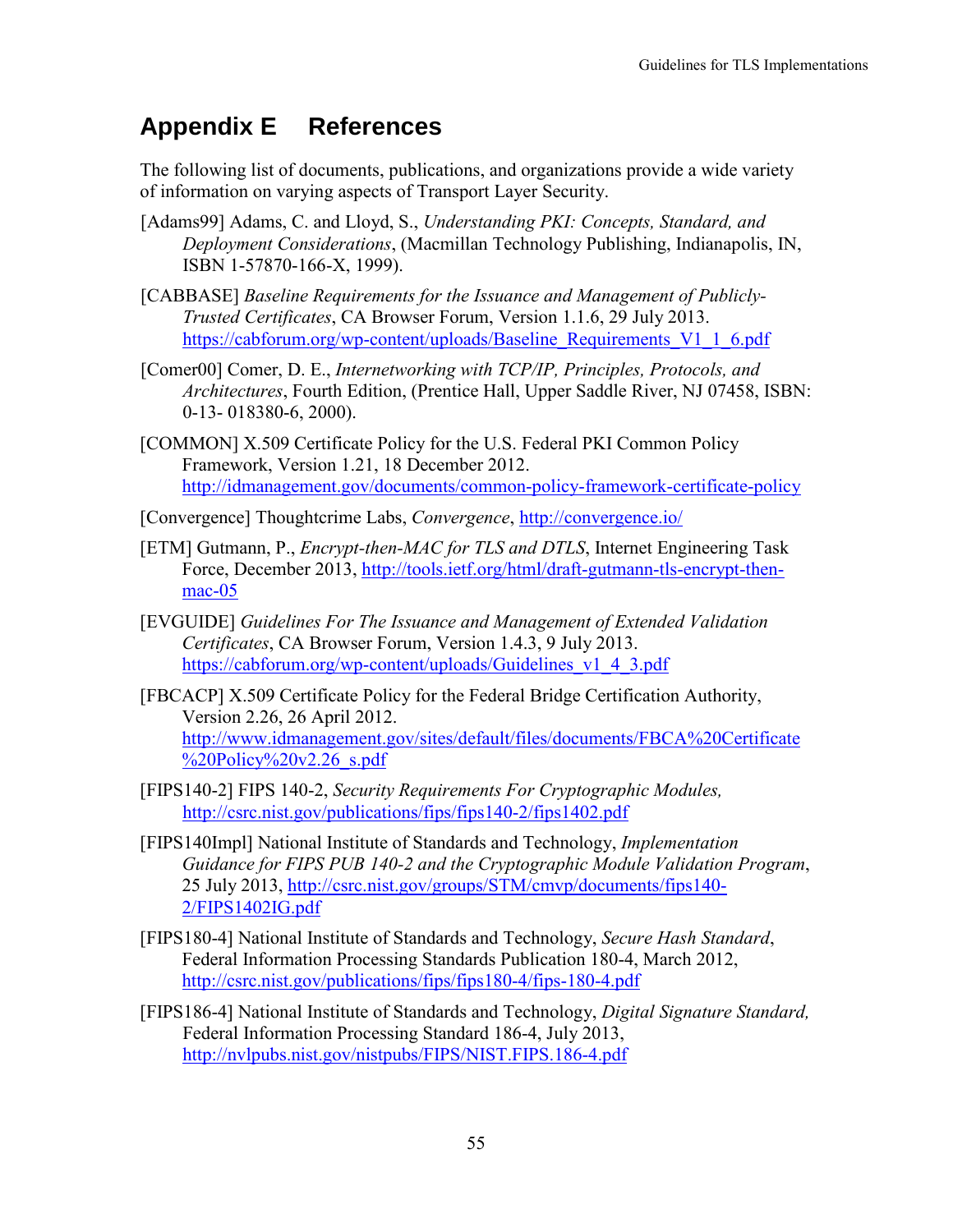- [FIPS197] National Institute of Standards and Technology, *Advanced Encryption Standard (AES),* Federal Information Processing Standard 197, November 26, 2001 <http://csrc.nist.gov/publications/fips/fips197/fips-197.pdf>
- [FIPS198-1] National Institute of Standards and Technology, *The Keyed-Hash Message Authentication Code (HMAC)*, Federal Information Processing Standard 198-1, July 2008, [http://csrc.nist.gov/publications/fips/fips198-1/FIPS-198-1\\_final.pdf](http://csrc.nist.gov/publications/fips/fips198-1/FIPS-198-1_final.pdf)
- <span id="page-63-8"></span>[FIPS201-1] National Institute of Standards and Technology, *Personal Identification Verification (PIV) of Federal Employees and Contractors*, Federal Information Processing Standard 201-1, March 2006, <http://csrc.nist.gov/publications/fips/fips201-1/FIPS-201-1-chng1.pdf>
- <span id="page-63-2"></span>[Hall00] Hall, E. A., *Internet Core Protocols, The Definitive Guide*, (O'Reilly & Associates, ISBN: 1-56592-572-6, February 2000).
- <span id="page-63-3"></span>[Housley01] Housley, R. and Polk, T., *Planning for PKI, Best Practices Guide for Deploying Public Key Infrastructure*, (John Wiley & Sons, New York, NY, ISBN 0-471-39702-4, 2001).
- <span id="page-63-6"></span>[Lucky13] AlFardan, N. J., and Paterson, K. G., *Lucky Thirteen: Breaking the TLS and DTLS Record Protocols*, IEEE Symposium on Security and Privacy 2013, pages 526-540, full version at <http://www.isg.rhul.ac.uk/tls/TLStiming.pdf>
- <span id="page-63-7"></span>[Paterson11] Paterson, K. G., Ristenpart, T., and Shrimpton, T., *Tag Size* Does *Matter: Attacks and Proofs for the TLS Record Protocol*, in ASIACRYPT 2011, (Springer Lecture Notes in Computer Science, volume 7073, ISBN 978-3-642-25384-3).
- <span id="page-63-9"></span>[PERSP] Wendlandt D., Andersen D.G. and Perrig A., *Perspectives: Improving SSHstyle Host Authentication with Multi-Path Probing*, 2011 USENIX. [http://perspectivessecurity.files.wordpress.com/2011/07/perspectives\\_usenix08.pdf](http://perspectivessecurity.files.wordpress.com/2011/07/perspectives_usenix08.pdf)*.*
- <span id="page-63-10"></span>[Perspectives] Perspectives Project,<http://perspectives-project.org/>
- <span id="page-63-4"></span>[Polk03] Polk, W., Hastings, N., and Malani, A., *Public Key Infrastructures that Satisfy Security Goals,* IEEE Internet Computing, Volume 7, Number 4, July-August, 2003.
- <span id="page-63-1"></span>[Rescorla01] Rescorla, E., *SSL and TLS – Designing and Building Secure Systems*, (Addison- Wesley, Upper Saddle River NJ, 07458, ISBN 0-201-61598, March 2001).
- <span id="page-63-5"></span>[RFC2119] Bradner, S., *Key words for use in RFCs to Indicate Requirement Levels*, Internet Engineering Task Force, Request for Comments 2119, March 1997, <http://www.ietf.org/rfc/rfc2119.txt>
- <span id="page-63-0"></span>[RFC2246] Dierks, T. and Allen, C., *The TLS Protocol Version 1.0*, Internet Engineering Task Force, Request for Comments 2246, January 1999, <http://www.ietf.org/rfc/rfc2246.txt>
- [RFC3279] Polk, W., et al., *Algorithms and Identifiers for the Internet X.509 Public Key Infrastructure Certificate Revocation List (CRL) Profile*, Internet Engineering Task Force, Request for Comments 3279, April 2002,<http://www.ietf.org/rfc/rfc3279.txt>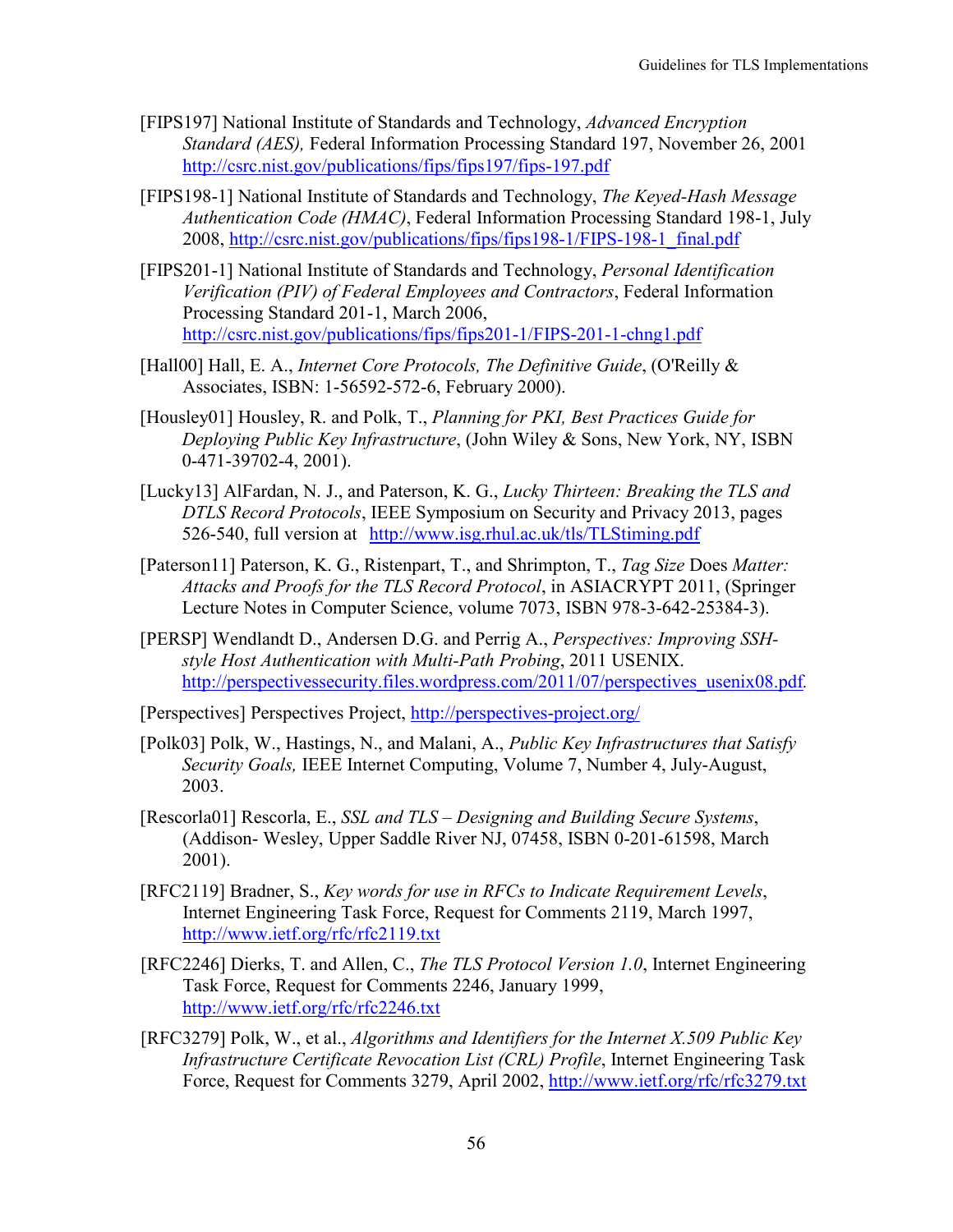- [RFC3447] Jonsson, J., and Kaliski, B., *Public-Key Cryptography Standards (PKCS) #1: RSA Cryptography Specifications Version 2.1*, Request for Comments 3447, February 2003,<http://www.ietf.org/rfc/rfc3447.txt>
- <span id="page-64-6"></span>[RFC3713] Matsui, M., et al. *A Description of the Camellia Encryption Algorithm*, Internet Engineering Task Force, Request for Comments 3713*,* April 2004, <http://www.ietf.org/rfc/rfc3713.txt>
- <span id="page-64-7"></span>[RFC3749] Hollenbeck, S., *Transport Layer Security Protocol Compression Methods*, Internet Engineering Task Force, Request for Comments 3749, May 2004, <http://www.ietf.org/rfc/rfc3749.txt>
- <span id="page-64-8"></span>[RFC3943] Friend, R., *Transport Layer Security (TLS) Protocol Compression Using Lempel-Ziv-Stac (LZS)*, Internet Engineering Task Force, Request for Comments 3943, November 2004,<http://www.ietf.org/rfc/rfc3943.txt>
- <span id="page-64-10"></span>[RFC4033] Arends, R. et al., *DNS Security Introduction and Requirements*, Internet Engineering Task Force, Request for Comments 4033, March 2005, <http://www.ietf.org/rfc/rfc4033.txt>
- [RFC4055] Shaad, J. et al., *Additional Algorithms and Identifiers for RSA Cryptography for use in the Internet X.509 Public Key Infrastructure Certificate and Certificate Revocation List (CRL) Profile*, Internet Engineering Task Force, Request for Comments 4055, June 2005,<http://www.ietf.org/rfc/rfc4055.txt>
- <span id="page-64-9"></span>[RFC4279] Eronen, P. and Tschofenig, H. *Pre-Shared Key Ciphersuites for Transport Layer Security (TLS)*, Internet Engineering Task Force, Request for Comments 4279, December 2005,<http://www.ietf.org/rfc/rfc4279.txt>
- <span id="page-64-0"></span>[RFC4346] Dierks, T. and Rescorla, E., *The Transport Layer Security (TLS) Protocol Version 1.1*, Internet Engineering Task Force, Request for Comments 4346, April 2006,<http://www.ietf.org/rfc/rfc4346.txt>
- <span id="page-64-5"></span>[RFC4492] Blake-Wilson, S., et al., *Elliptic Curve Cryptography (ECC) Cipher Suites for Transport Layer Security (TLS)*, Internet Engineering Task Force, Request for Comments 4492, May 2006,<http://www.ietf.org/rfc/rfc4492.txt>
- <span id="page-64-1"></span>[RFC5246] Dierks, T. and Rescorla, E., *The Transport Layer Security (TLS) Protocol Version 1.2*, Internet Engineering Task Force, Request for Comments 5246, August 2008,<http://www.ietf.org/rfc/rfc5246.txt>
- <span id="page-64-2"></span>[RFC5280] Cooper, D., et al., *Internet X.509 Public Key Infrastructure Certificate and Certificate Revocation List (CRL) Profile*, Internet Engineering Task Force, Request for Comments 5280, May 2008,<http://www.ietf.org/rfc/rfc5280.txt>
- <span id="page-64-3"></span>[RFC5288] Salowey, J., Choudhury, A., and McGrew, D., *AES Galois Counter Mode (GCM) Cipher Suites for TLS*, Internet Engineering Task Force, Request for Comments 5288, August 2008,<http://www.ietf.org/rfc/rfc5288.txt>
- <span id="page-64-4"></span>[RFC5289] Rescorla, E., *TLS Elliptic Curve Cipher Suites with SHA-256/384 and AES Galois Counter Mode (GCM)*, Internet Engineering Task Force, Request for Comments 5289, August 2008,<http://www.ietf.org/rfc/rfc5289.txt>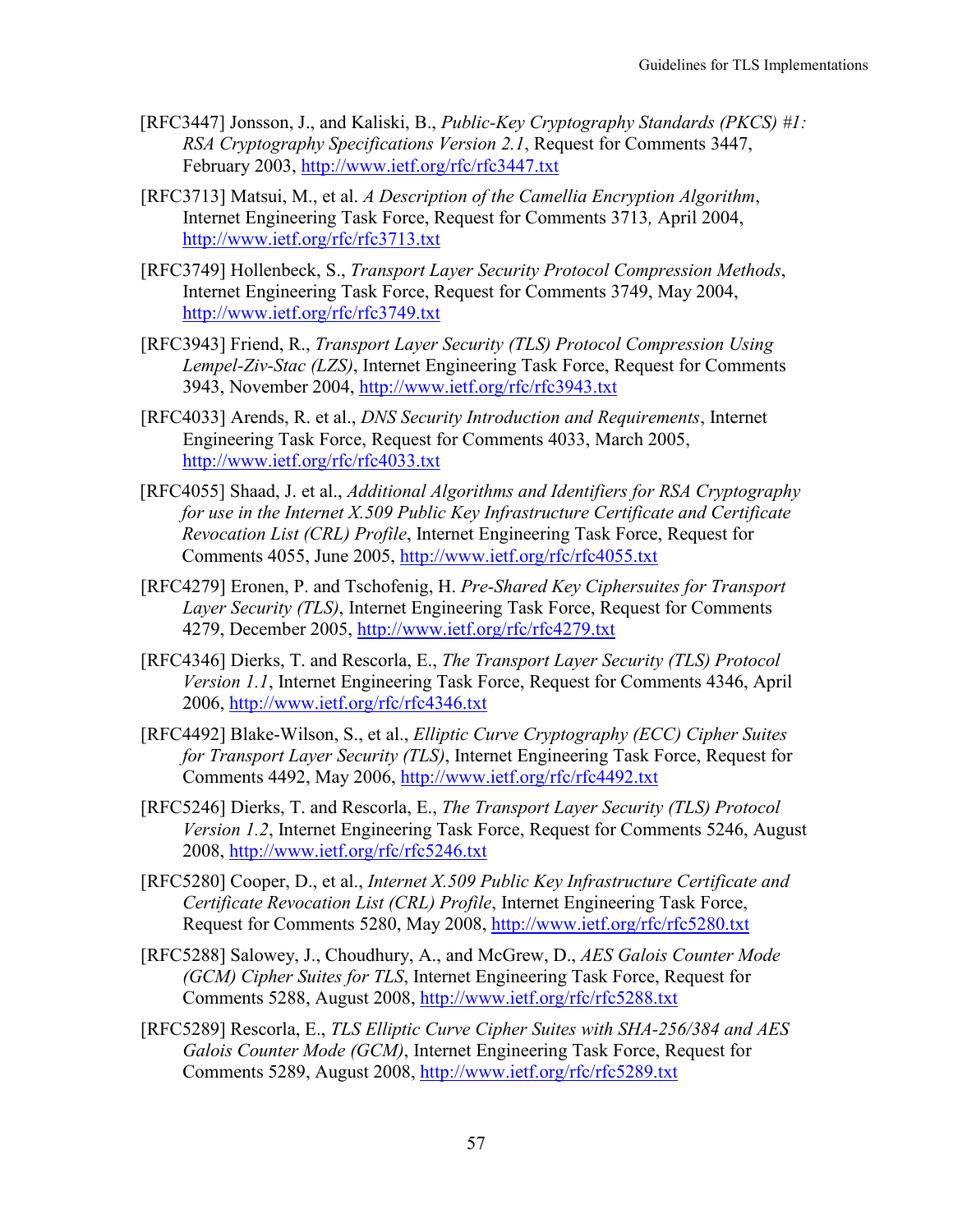- <span id="page-65-8"></span>[RFC5487] Badra, M., *Pre-Shared Key Cipher Suites for TLS with SHA-256/384 and AES Galois Counter Mode*, Internet Engineering Task Force, Request for Comments 5487, March 2009,<http://www.ietf.org/rfc/rfc5487.txt>
- <span id="page-65-9"></span>[RFC5489] Badra, M. and Hajjeh, I., *ECDHE\_PSK Cipher Suites for Transport Layer Security (TLS)*, Internet Engineering Task Force, Request for Comments 5489, March 2009,<http://www.ietf.org/rfc/rfc5489.txt>
- <span id="page-65-12"></span>[RFC5698] Kunz, T., Okunick, S., and Pordesch U., *Data Structure for the Security Suitability of Cryptographic Algorithms (DSSC)*, Internet Engineering Task Force, Request for Comments 5698, November 2009,<http://www.ietf.org/rfc/rfc5698.txt>
- <span id="page-65-6"></span>[RFC5746] Rescorla E. et al., *Transport Layer Security (TLS) Renegotiation Indication Extension*, Internet Engineering Task Force, Request for Comments 5746, February 2010,<http://www.ietf.org/rfc/rfc5746.txt>
- [RFC5758] Dang, Q., et al., *Internet X.509 Public Key Infrastructure: Additional Algorithms and Identifiers for DSA and ECDSA*, Internet Engineering Task Force, Request for Comments 5758, January 2010,<http://www.ietf.org/rfc/rfc5758.txt>
- <span id="page-65-5"></span>[RFC6066] Eastlake, D., *Transport Layer Security (TLS) Extensions: Extension Definitions*, Internet Engineering Task Force, Request for Comments 6066, January 2011,<http://www.ietf.org/rfc/rfc6066.txt>
- <span id="page-65-0"></span>[RFC6101] Freier, A. e al., *The Secure Sockets Layer (SSL) Protocol Version 3.0*, Internet Engineering Task Force, Request for Comments 6101, August 2011, <http://www.ietf.org/rfc/rfc6101.txt>
- <span id="page-65-11"></span>[RFC6394] Barnes, R., *Use Cases and Requirements for DNS-Based Authentication of Named Entities (DANE)*, Internet Engineering Task Force, Request for Comments 6394, October 2011,<http://www.ietf.org/rfc/rfc6394.txt>
- <span id="page-65-2"></span>[RFC6460] Salter, M. and Housley, R., *Suite B Profile for Transport Layer Security (TLS)*, Internet Engineering Task Force, Request for Comments 6460, January 2012,<http://www.ietf.org/rfc/rfc6460.txt>
- <span id="page-65-4"></span>[RFC6655] McGrew, D. and Bailey, D., *AES-CCM Cipher Suites for Transport Layer Security (TLS)*, Internet Engineering Task Force, Request for Comments 6655, July 2012,<http://www.ietf.org/rfc/rfc6655.txt>
- <span id="page-65-3"></span>[RFC6818] Yee, P., *Updates to the Internet X.509 Public Key Infrastructure Certificate and Certificate Revocation List (CRL) Profile*, Internet Engineering Task Force, Request for Comments 6818, January 2013,<http://www.ietf.org/rfc/rfc6818.txt>
- <span id="page-65-1"></span>[RFC6960] Santesson, S., et al., *X.509 Internet Public Key Infrastructure Online Certificate Status Protocol - OCSP*, Internet Engineering Task Force, Request for Comments 6960, June 2013,<http://www.ietf.org/rfc/rfc6960.txt>
- <span id="page-65-7"></span>[RFC6961] Pettersen, Y., *The Transport Layer Security (TLS) Multiple Certificate Status Request Extension*, Internet Engineering Task Force, Request for Comments 6961, June 2013,<http://www.ietf.org/rfc/rfc6961.txt>
- <span id="page-65-10"></span>[RFC6962] Laurie, B., et al., *Certificate Transparency*, Internet Engineering Task Force, Request for Comments 6962, June 2013,<http://www.ietf.org/rfc/rfc6962.txt>